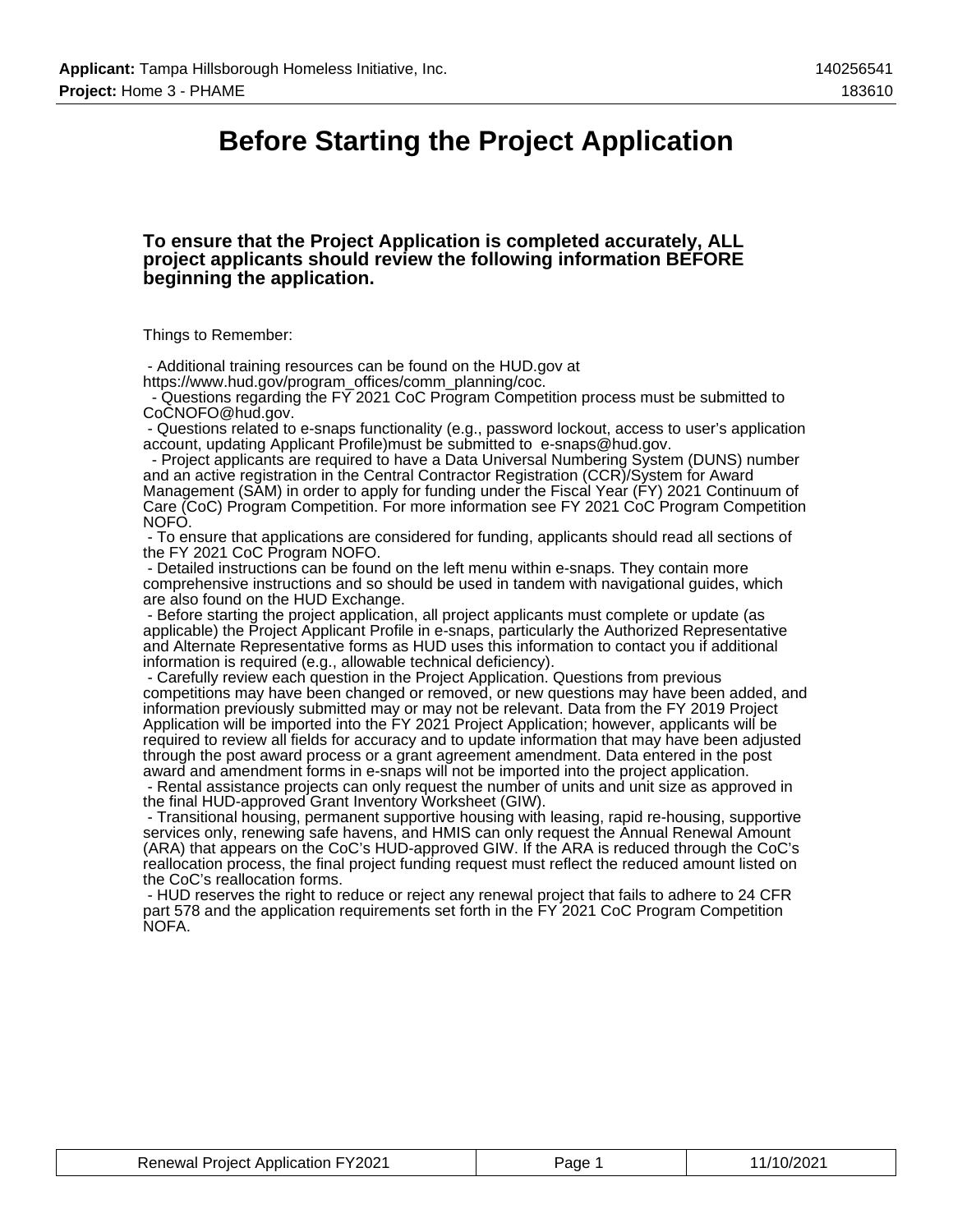# **1A. SF-424 Application Type**

| <b>1. Type of Submission:</b> Application                                                                                                                                                                                                                                                                   |                                                     |
|-------------------------------------------------------------------------------------------------------------------------------------------------------------------------------------------------------------------------------------------------------------------------------------------------------------|-----------------------------------------------------|
|                                                                                                                                                                                                                                                                                                             | 2. Type of Application: Renewal Project Application |
| If "Revision", select appropriate letter(s):                                                                                                                                                                                                                                                                |                                                     |
| If "Other", specify:                                                                                                                                                                                                                                                                                        |                                                     |
| <b>3. Date Received: 11/10/2021</b>                                                                                                                                                                                                                                                                         |                                                     |
| 4. Applicant Identifier:                                                                                                                                                                                                                                                                                    |                                                     |
| 5a. Federal Entity Identifier:                                                                                                                                                                                                                                                                              |                                                     |
| <b>5b. Federal Award Identifier: FL0403</b><br>This is the first 6 digits of the Grant Number,<br>known as the PIN, that will also be indicated<br>on Screen 3A Project Detail. This number<br>must match the first 6 digits of the grant<br>number on the HUD approved Grant Inventory<br>Worksheet (GIW). |                                                     |
| <b>Check to confrim that the Federal Award</b><br>Identifier has been updated to reflect the<br>most recently awarded grant number                                                                                                                                                                          | $\sf X$                                             |
| 6. Date Received by State:                                                                                                                                                                                                                                                                                  |                                                     |
| 7. State Application Identifier:                                                                                                                                                                                                                                                                            |                                                     |

| <b>Renewal Project Application FY2021</b> | Page: | 11/10/2021 |
|-------------------------------------------|-------|------------|
|-------------------------------------------|-------|------------|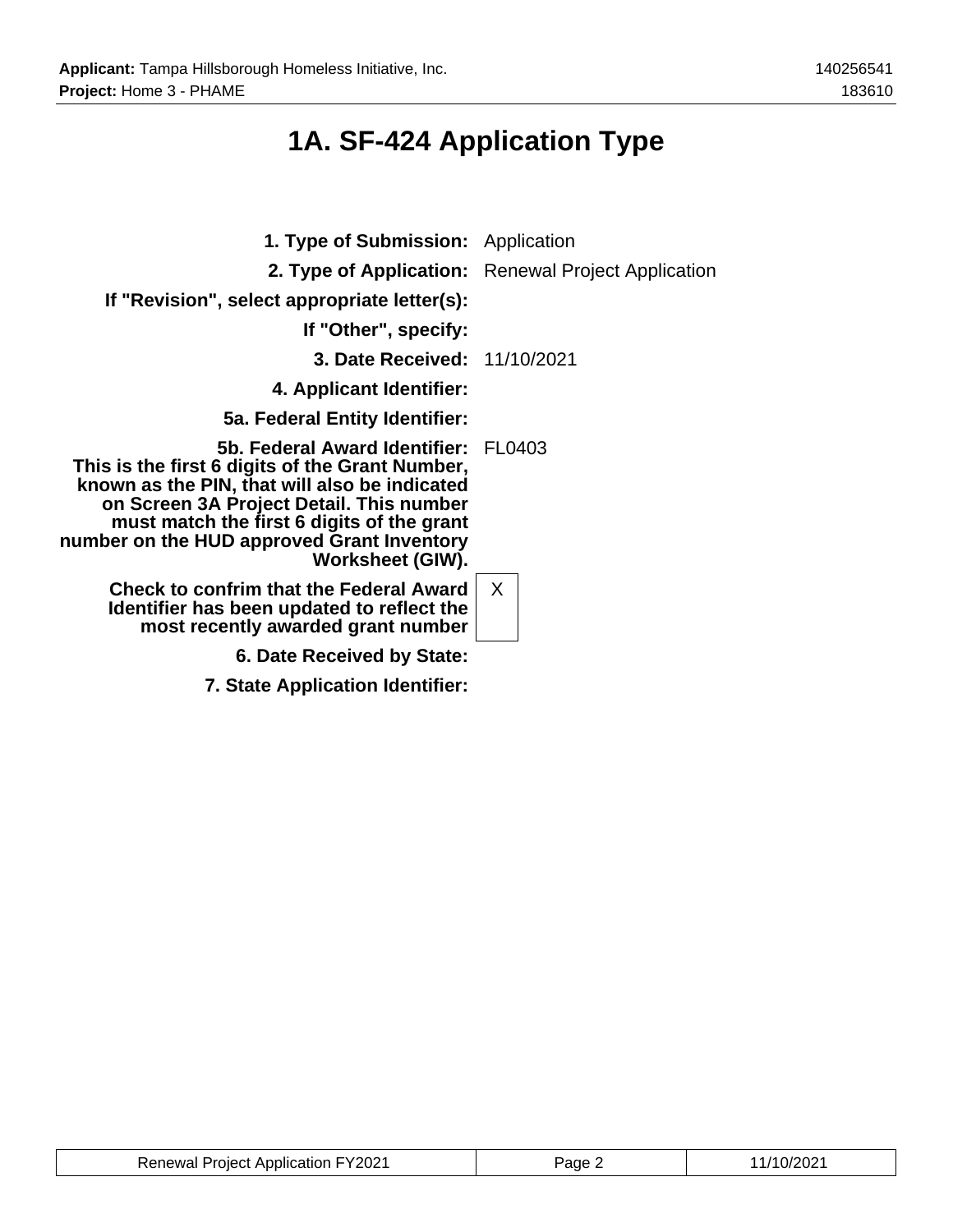# **1B. SF-424 Legal Applicant**

### **8. Applicant**

**a. Legal Name:** Tampa Hillsborough Homeless Initiative, Inc.

**b. Employer/Taxpayer Identification Number** 59-3651378 **(EIN/TIN):**

| c. Organizational DUNS:                      |              | 140256541                                    | <b>PLUS4</b> |  |
|----------------------------------------------|--------------|----------------------------------------------|--------------|--|
|                                              |              |                                              |              |  |
| d. Address                                   |              |                                              |              |  |
|                                              |              | Street 1: 601 E. Kennedy Blvd.               |              |  |
|                                              |              | <b>Street 2: County Center, 24th Floor</b>   |              |  |
| City:                                        | Tampa        |                                              |              |  |
| County:                                      | Hillsborough |                                              |              |  |
| State:                                       | Florida      |                                              |              |  |
| <b>Country: United States</b>                |              |                                              |              |  |
| Zip / Postal Code: 33602                     |              |                                              |              |  |
|                                              |              |                                              |              |  |
| e. Organizational Unit (optional)            |              |                                              |              |  |
| <b>Department Name:</b>                      |              |                                              |              |  |
| <b>Division Name:</b>                        |              |                                              |              |  |
|                                              |              |                                              |              |  |
| f. Name and contact information of person to |              |                                              |              |  |
| be<br>contacted on matters involving this    |              |                                              |              |  |
| application                                  |              |                                              |              |  |
| Prefix: Mr.                                  |              |                                              |              |  |
| First Name: Antonio                          |              |                                              |              |  |
| Middle Name: S.                              |              |                                              |              |  |
| Last Name: Byrd                              |              |                                              |              |  |
| Suffix:                                      |              |                                              |              |  |
|                                              |              | <b>Title: Chief Operating Officer</b>        |              |  |
| <b>Organizational Affiliation:</b>           |              | Tampa Hillsborough Homeless Initiative, Inc. |              |  |
| Telephone Number: (813) 274-6991             |              |                                              |              |  |

| <b>Renewal Project Application FY2021</b> | Page 3 | 11/10/2021 |
|-------------------------------------------|--------|------------|
|-------------------------------------------|--------|------------|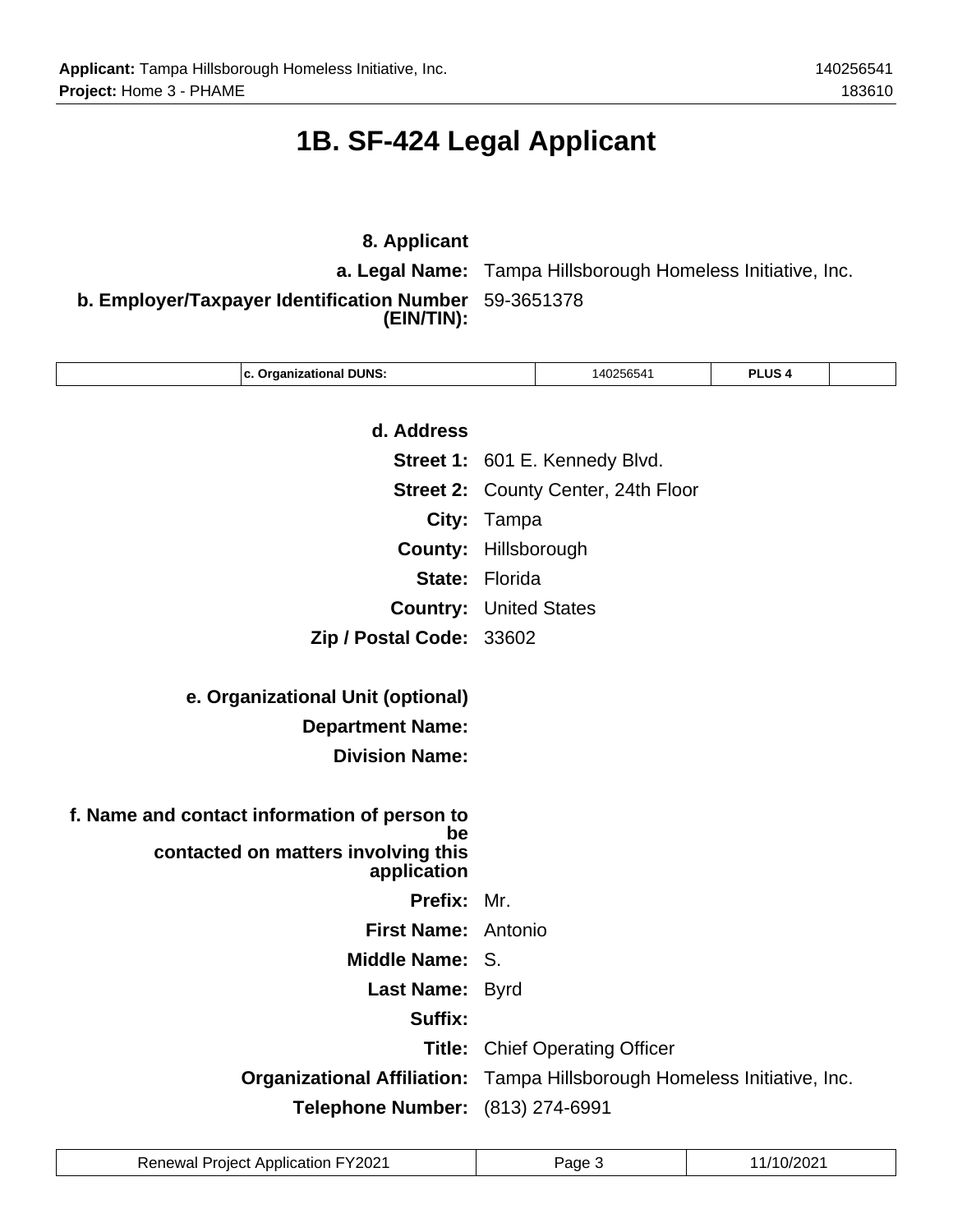# **Extension:**

**Fax Number:** (813) 223-6178 **Email:** ByrdA@THHI.org

| <b>Renewal Project Application FY2021</b> | aqe | 1/10/2021 |
|-------------------------------------------|-----|-----------|
|-------------------------------------------|-----|-----------|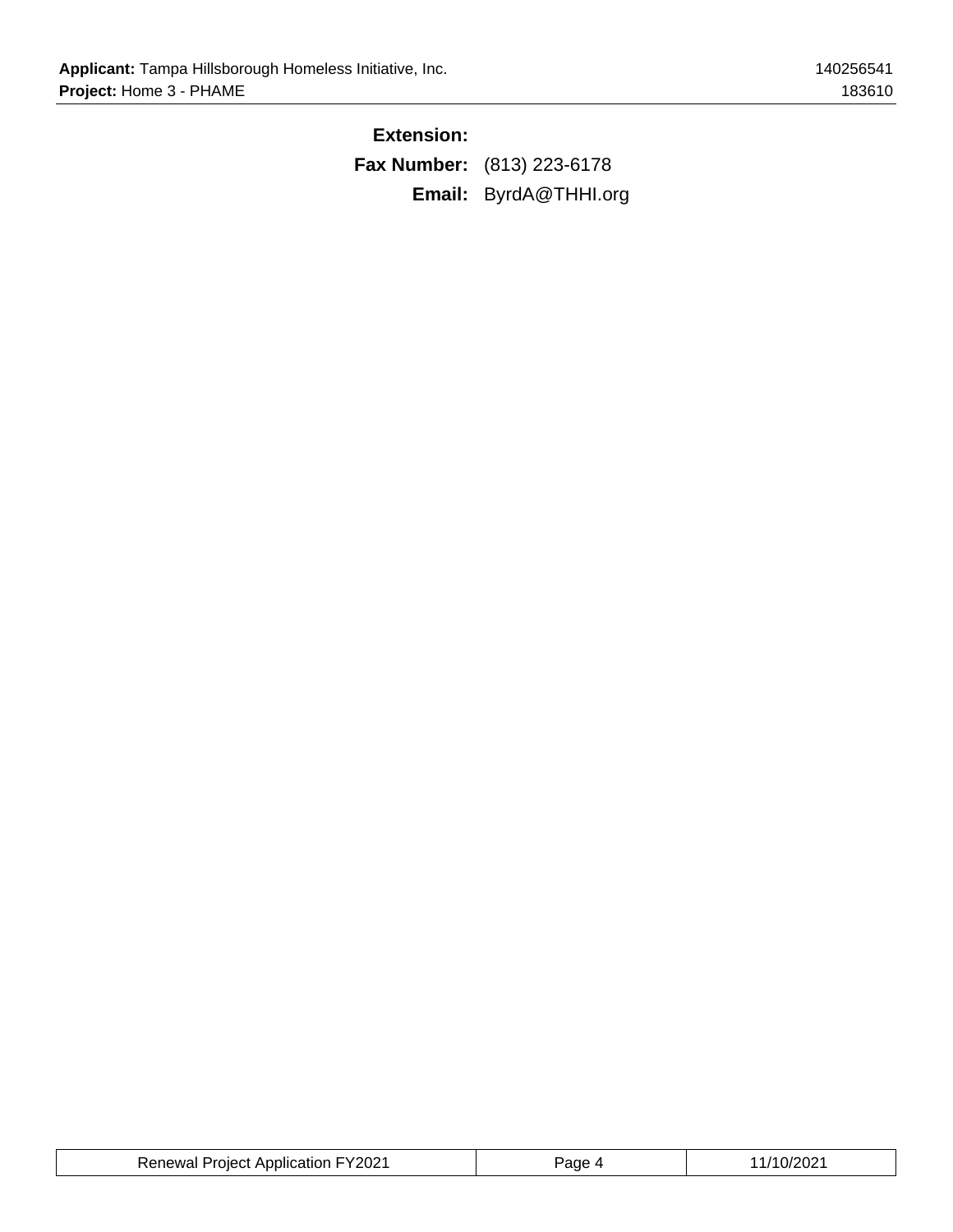# **1C. SF-424 Application Details**

|                                                                  | <b>9. Type of Applicant:</b> M. Nonprofit with 501C3 IRS Status         |
|------------------------------------------------------------------|-------------------------------------------------------------------------|
|                                                                  | 10. Name of Federal Agency: Department of Housing and Urban Development |
| 11. Catalog of Federal Domestic Assistance CoC Program<br>Title: |                                                                         |
| CFDA Number: 14.267                                              |                                                                         |
| <b>12. Funding Opportunity Number: FR-6500-N25</b>               |                                                                         |
|                                                                  | <b>Title: Continuum of Care Homeless Assistance</b><br>Competition      |
| <b>13. Competition Identification Number:</b>                    |                                                                         |

**Title:**

| <b>Renewal Project Application FY2021</b> | ane' | ____ |
|-------------------------------------------|------|------|
|-------------------------------------------|------|------|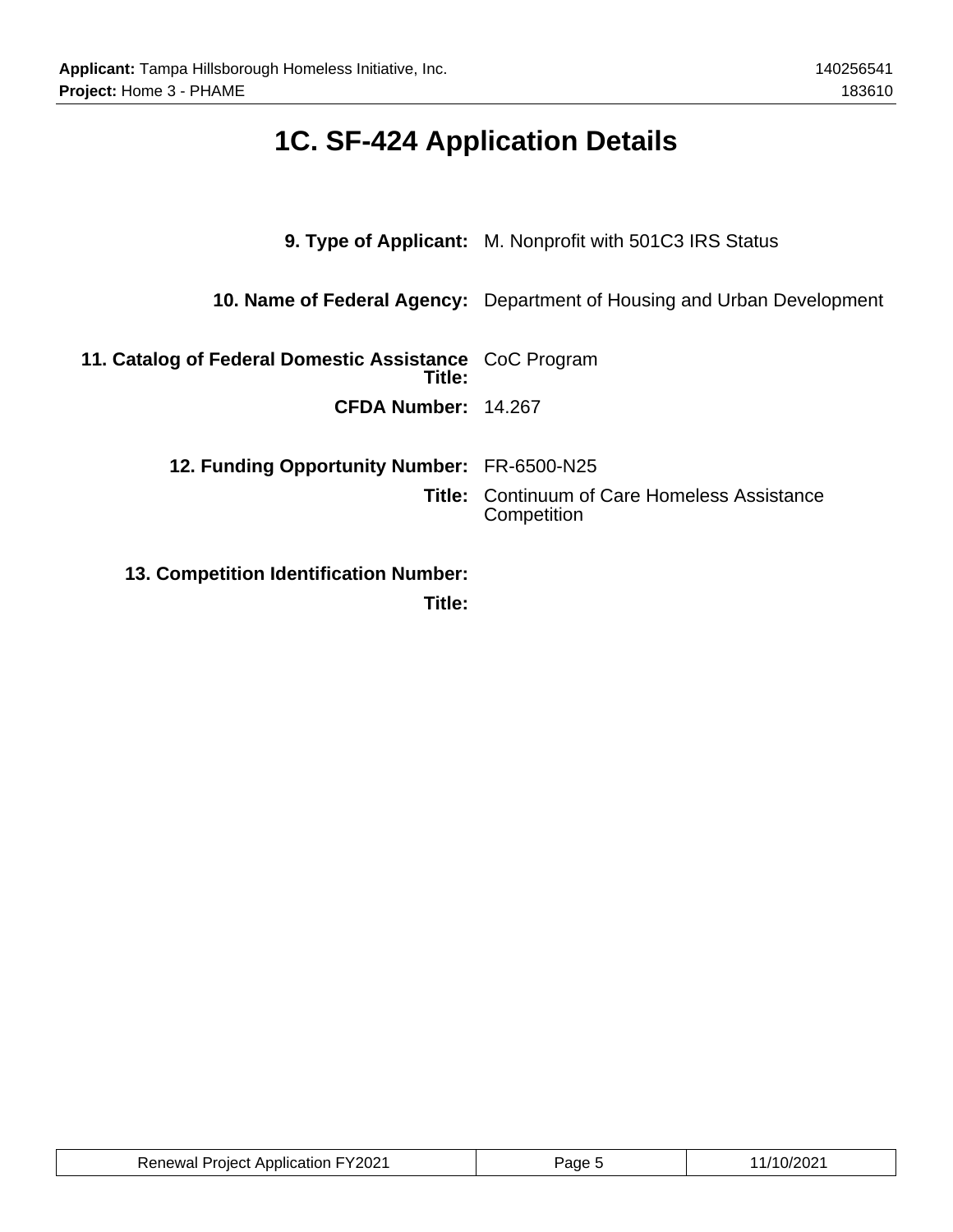# **1D. SF-424 Congressional District(s)**

| 14. Area(s) affected by the project (State(s) Florida<br>only):<br>(for multiple selections hold CTRL key) |                                                     |
|------------------------------------------------------------------------------------------------------------|-----------------------------------------------------|
| 15. Descriptive Title of Applicant's Project: Home 3 - PHAME                                               |                                                     |
| 16. Congressional District(s):                                                                             |                                                     |
| (for multiple selections hold CTRL key)                                                                    | <b>a. Applicant:</b> FL-016, FL-014, FL-015, FL-012 |
| (for multiple selections hold CTRL key)                                                                    | <b>b. Project:</b> FL-016, FL-014, FL-015, FL-012   |
| 17. Proposed Project                                                                                       |                                                     |
| <b>a. Start Date: 10/01/2022</b>                                                                           |                                                     |
| <b>b. End Date: 09/30/2023</b>                                                                             |                                                     |
| 18. Estimated Funding (\$)                                                                                 |                                                     |
| a. Federal:                                                                                                |                                                     |
| b. Applicant:                                                                                              |                                                     |
| c. State:                                                                                                  |                                                     |
| d. Local:                                                                                                  |                                                     |
| e. Other:                                                                                                  |                                                     |
| f. Program Income:                                                                                         |                                                     |
| g. Total:                                                                                                  |                                                     |

| <b>Renewal Project Application FY2021</b> | Page F | 11/10/2021 |
|-------------------------------------------|--------|------------|
|-------------------------------------------|--------|------------|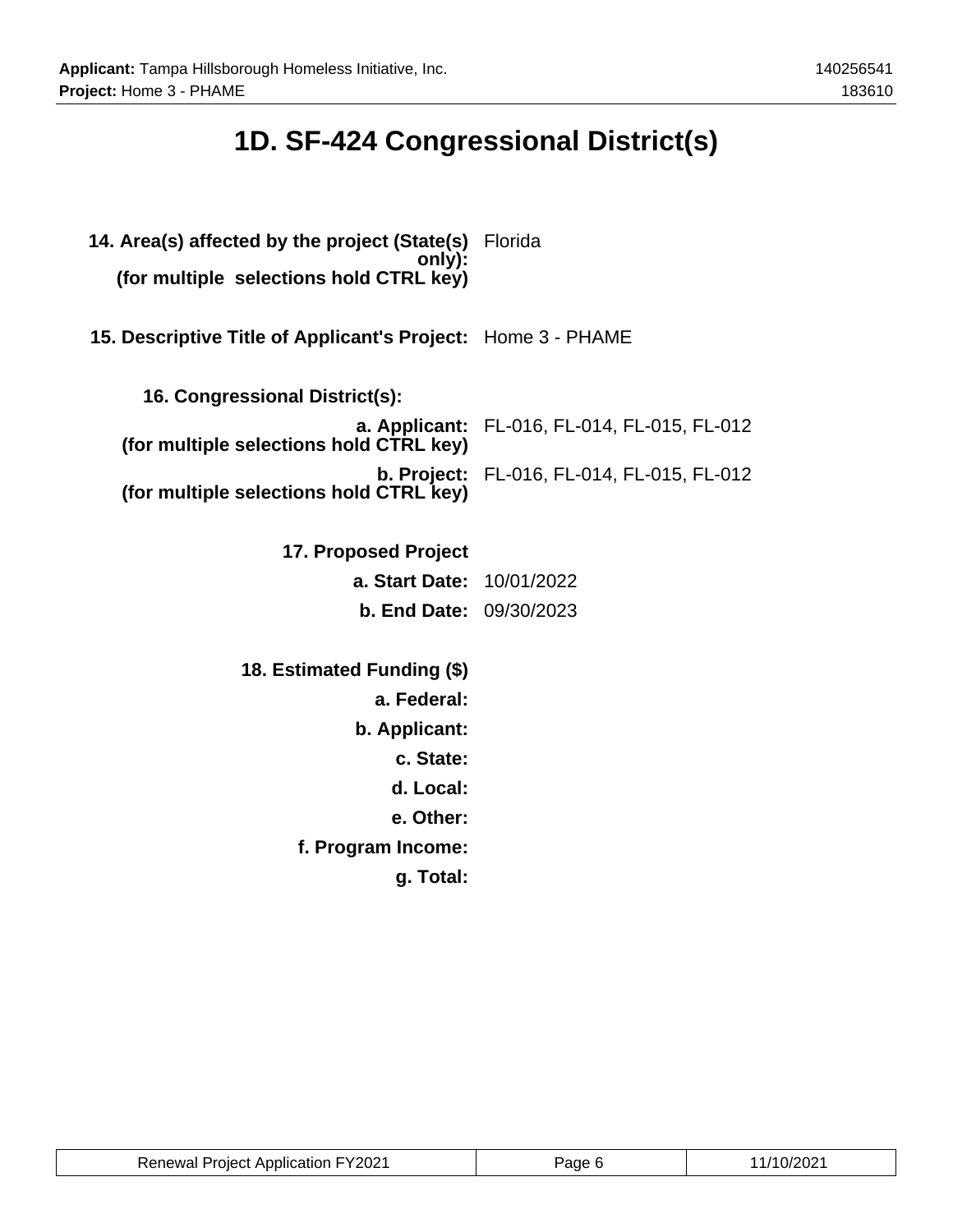### **1E. SF-424 Compliance**

**State Executive Order 12372 Process?** been selected by the State for review.

**19. Is the Application Subject to Review By** b. Program is subject to E.O. 12372 but has not

**If "YES", enter the date this application was made available to the State for review:**

**20. Is the Applicant delinquent on any Federal** No **debt?**

**If "YES," provide an explanation:**

| <b>Renewal Project Application FY2021</b> | Page | 11/10/2021 |
|-------------------------------------------|------|------------|
|-------------------------------------------|------|------------|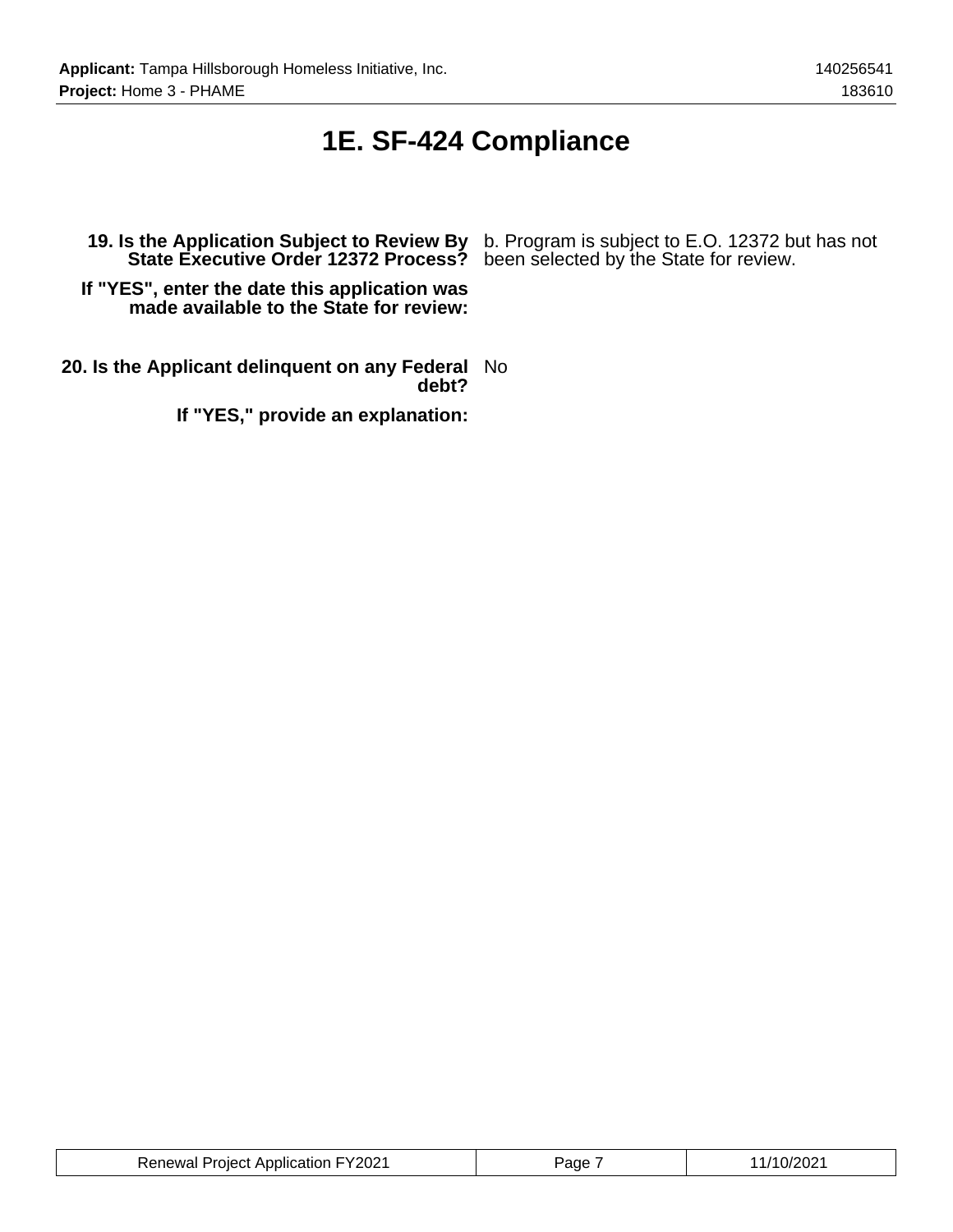### **1F. SF-424 Declaration**

**By signing and submitting this application, I certify (1) to the statements contained in the list of certifications\*\* and (2) that the statements herein are true, complete, and accurate to the best of my knowledge. I also provide the required assurances\*\* and agree to comply with any resulting terms if I accept an award. I am aware that any false, fictitious, or fraudulent statements or claims may subject me to criminal, civil, or administrative penalties. (U.S. Code, Title 218, Section 1001)**

**I AGREE:** X

**21. Authorized Representative**

| <b>Prefix: Ms.</b>                                                |                                                                                              |
|-------------------------------------------------------------------|----------------------------------------------------------------------------------------------|
| <b>First Name: Antoinette</b>                                     |                                                                                              |
| Middle Name: D.                                                   |                                                                                              |
|                                                                   | <b>Last Name: Hayes-Triplett</b>                                                             |
| Suffix:                                                           |                                                                                              |
|                                                                   | <b>Title: Chief Executive Officer</b>                                                        |
| <b>Telephone Number:</b> (813) 274-6998<br>(Format: 123-456-7890) |                                                                                              |
| (Format: 123-456-7890)                                            | Fax Number: (813) 223-6178                                                                   |
|                                                                   | <b>Email:</b> TriplettA@THHI.org                                                             |
|                                                                   | <b>Signature of Authorized Representative:</b> Considered signed upon submission in e-snaps. |
| <b>Date Signed: 11/10/2021</b>                                    |                                                                                              |

| <b>Renewal Project Application FY2021</b> | Page 8 | 11/10/2021 |
|-------------------------------------------|--------|------------|
|-------------------------------------------|--------|------------|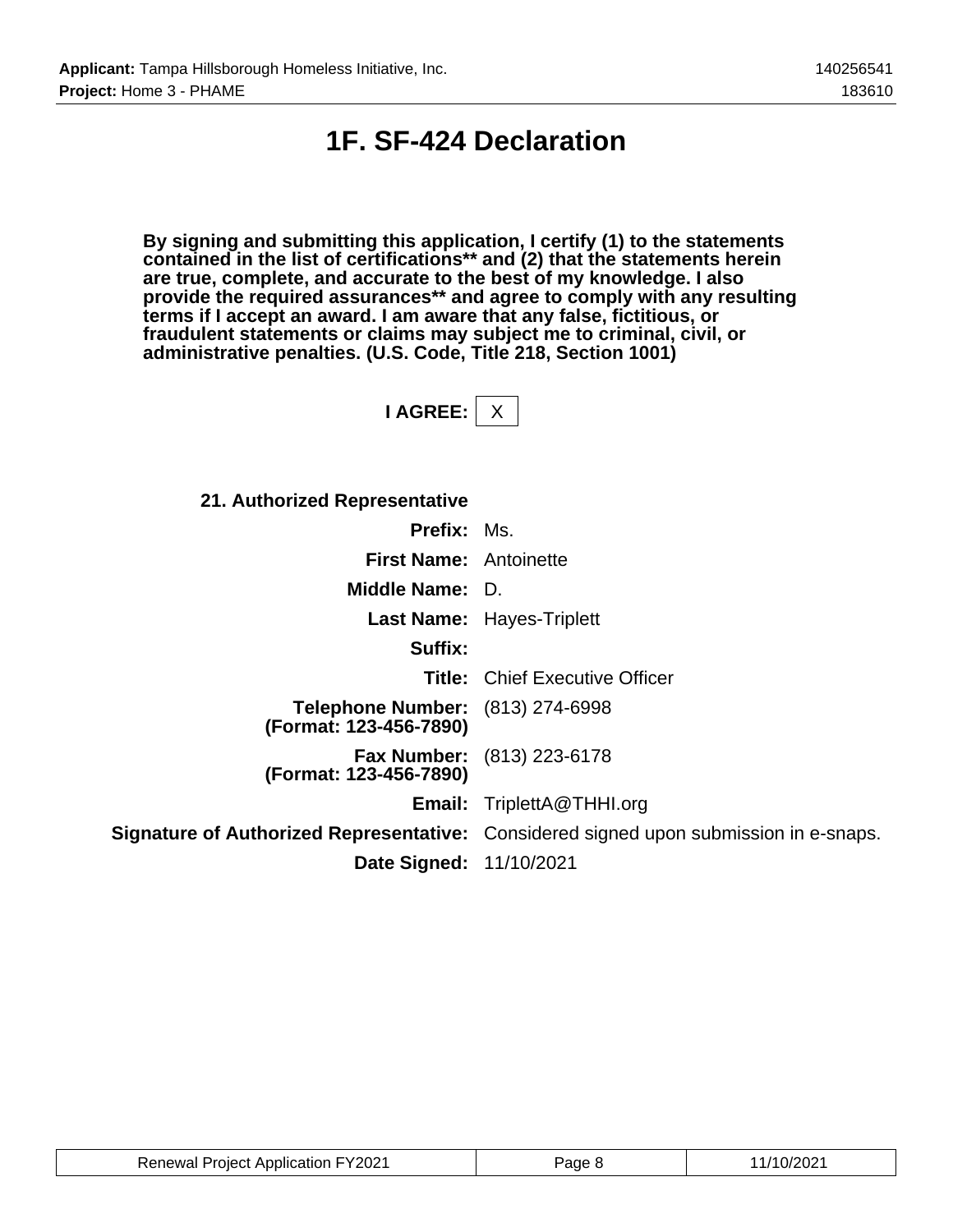# **1G. HUD 2880**

#### **Applicant/Recipient Disclosure/Update Report - form HUD-2880 U.S. Department of Housing and Urban Development OMB Approval No. 2506-0214 (exp.02/28/2022)**

#### **Applicant/Recipient Information**

#### **1. Applicant/Recipient Name, Address, and Phone**

|                                         | <b>Agency Legal Name:</b> Tampa Hillsborough Homeless Initiative, Inc.          |  |
|-----------------------------------------|---------------------------------------------------------------------------------|--|
| <b>Prefix: Ms.</b>                      |                                                                                 |  |
| <b>First Name: Antoinette</b>           |                                                                                 |  |
| Middle Name: D.                         |                                                                                 |  |
|                                         | <b>Last Name: Hayes-Triplett</b>                                                |  |
| Suffix:                                 |                                                                                 |  |
|                                         | <b>Title: Chief Executive Officer</b>                                           |  |
|                                         | <b>Organizational Affiliation:</b> Tampa Hillsborough Homeless Initiative, Inc. |  |
| Telephone Number: (813) 274-6998        |                                                                                 |  |
| <b>Extension:</b>                       |                                                                                 |  |
|                                         | Email: TriplettA@THHI.org                                                       |  |
|                                         | City: Tampa                                                                     |  |
|                                         | <b>County: Hillsborough</b>                                                     |  |
|                                         | <b>State: Florida</b>                                                           |  |
|                                         | <b>Country: United States</b>                                                   |  |
| Zip/Postal Code: 33602                  |                                                                                 |  |
|                                         |                                                                                 |  |
| 2. Employer ID Number (EIN): 59-3651378 |                                                                                 |  |

**3. HUD Program:** Continuum of Care Program

#### **4. Amount of HUD Assistance Requested/Received**

| <b>Renewal Project Application FY2021</b> | Page 9 | 11/10/2021 |
|-------------------------------------------|--------|------------|
|-------------------------------------------|--------|------------|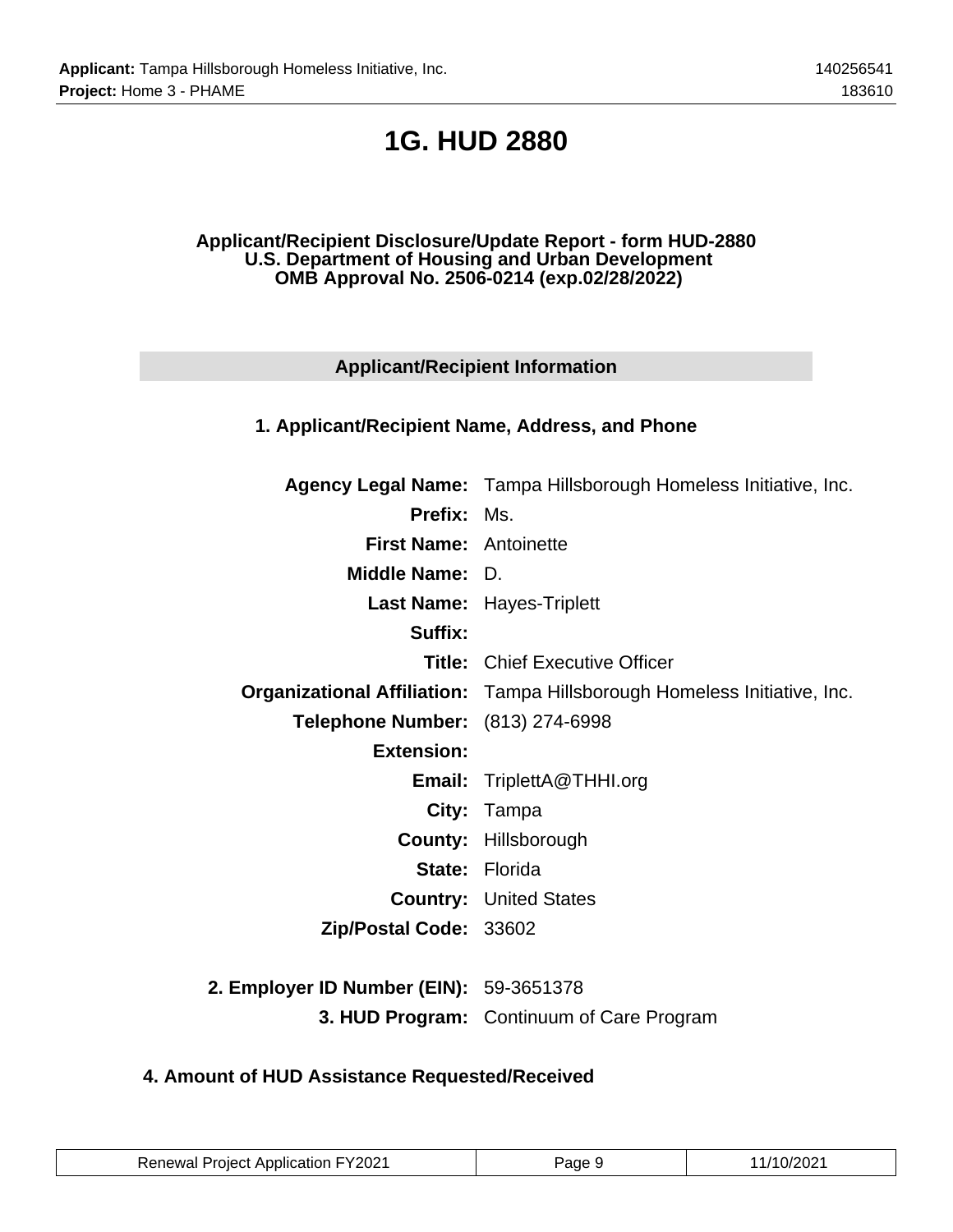#### **4a. Total Amount Requested for this project:** \$1,423,209

#### **5. State the name and location (street** Home 3 - PHAME 601 E. Kennedy Blvd. Tampa **address, city and state) of the project or** Florida **activity:**

Refer to project name, addresses and CoC Project Identifying Number (PIN) entered into the attached project application.

#### **Part I Threshold Determinations**

**1. Are you applying for assistance for a** Yes **specific project or activity? (For further information, see 24 CFR Sec. 4.3).**

**2. Have you received or do you expect to** Yes **receive assistance within the jurisdiction of the Department (HUD), involving the project or activity in this application, in excess of \$200,000 during this fiscal year (Oct. 1 - Sep. 30)? For further information, see 24 CFR Sec. 4.9.**

#### **Part II Other Government Assistance Provided or Requested/Expected Sources and Use of Funds**

Such assistance includes, but is not limited to, any grant, loan, subsidy, guarantee, insurance, payment, credit, or tax benefit.

| Department/Local Agency Name and Address | <b>Type of Assistance</b> | Amount<br><b>Requested /</b><br><b>Provided</b> | <b>Expected Uses of the Funds</b> |
|------------------------------------------|---------------------------|-------------------------------------------------|-----------------------------------|
| NA)                                      |                           |                                                 |                                   |
| NA                                       |                           |                                                 |                                   |
| NA                                       |                           |                                                 |                                   |
| NA                                       |                           |                                                 |                                   |
| NA)                                      |                           |                                                 |                                   |

#### **Part III Interested Parties**

You must disclose:

1. All developers, contractors, or consultants involved in the application for the assistance or in the planning, development, or implementation of the project or activity and

| <b>Renewal Project Application FY2021</b><br>Page 10 | 11/10/2021 |
|------------------------------------------------------|------------|
|------------------------------------------------------|------------|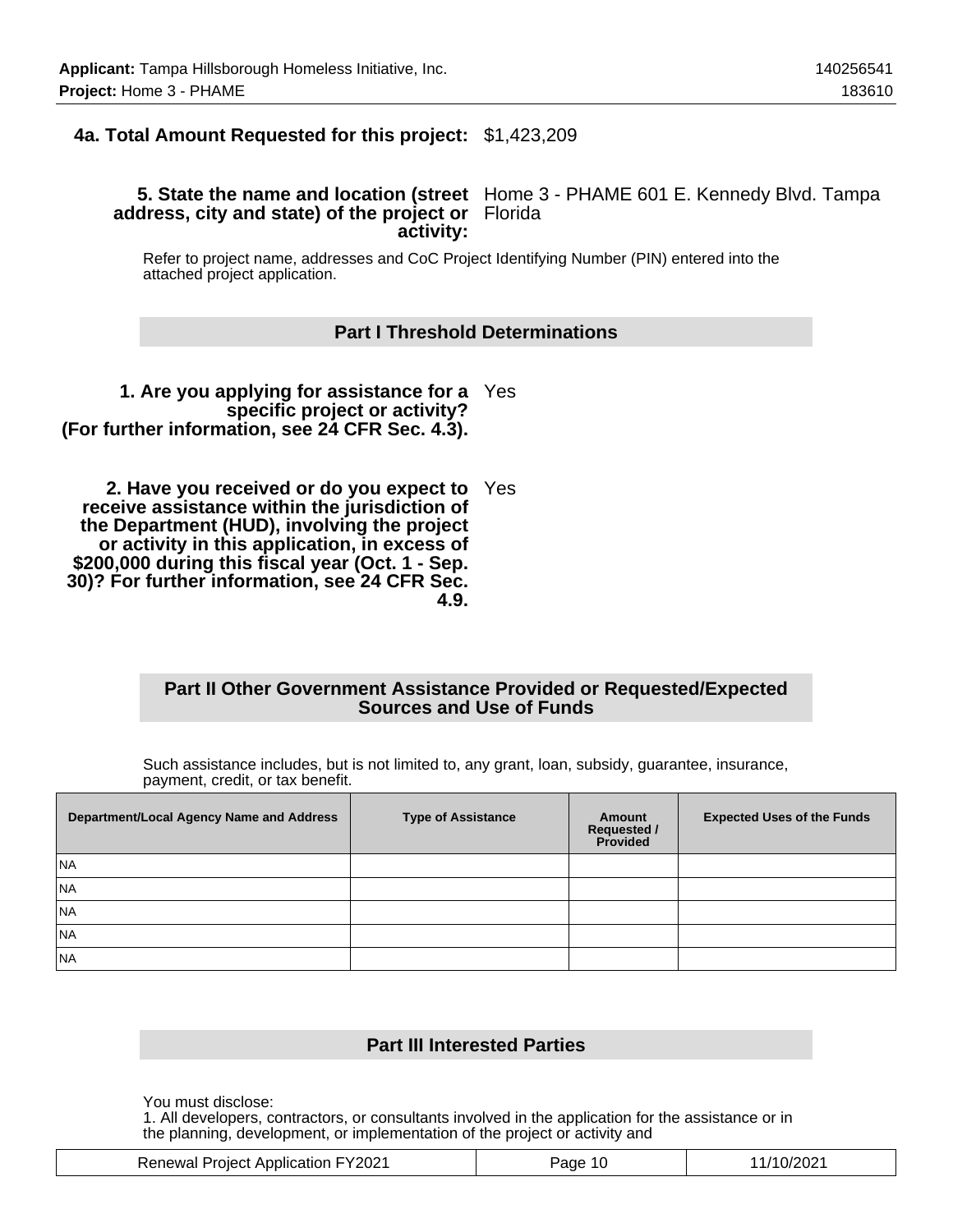2. any other person who has a financial interest in the project or activity for which the assistance is sought that exceeds \$50,000 or 10 percent of the assistance (whichever is lower).

| Alphabetical list of all persons with a<br>reportable financial interest in the<br>project or activity<br>(For individuals, give the last name<br>first) | <b>Social Security No.</b><br>or Employee ID No. | Type of<br><b>Participation</b> | <b>Financial Interest</b><br>in Project/Activity<br>$($ \$) | <b>Financial Interest</b><br>in Project/Activity<br>(%) |
|----------------------------------------------------------------------------------------------------------------------------------------------------------|--------------------------------------------------|---------------------------------|-------------------------------------------------------------|---------------------------------------------------------|
| Please see attached list                                                                                                                                 | l Please see attached<br>list                    | Please see attached list        | \$3,015,139.85                                              | 96%                                                     |
|                                                                                                                                                          |                                                  |                                 |                                                             |                                                         |
|                                                                                                                                                          |                                                  |                                 |                                                             |                                                         |
|                                                                                                                                                          |                                                  |                                 |                                                             |                                                         |
|                                                                                                                                                          |                                                  |                                 |                                                             |                                                         |

#### **Certification**

Warning: If you knowingly make a false statement on this form, you may be subject to civil or criminal penalties under Section 1001 of Title 18 of the United States Code. In addition, any person who knowingly and materially violates any required disclosures of information, including intentional nondisclosure, is subject to civil money penalty not to exceed \$10,000 for each violation.

I certify that the information provided on this form and in any accompanying documentation is true and accurate. I acknowledge that making, presenting, submitting, or causing to be submitted a false, fictitious, or fraudulent statement, representation, or certification may result in criminal, civil, and/or administrative sanctions, including fines, penalties, and imprisonment.

| <b>AGREE:</b> |  |
|---------------|--|
|               |  |

**Name / Title of Authorized Official:** Antoinette Hayes-Triplett, Chief Executive Officer

**Signature of Authorized Official:** Considered signed upon submission in e-snaps.

**Date Signed:** 09/07/2021

| <b>Renewal Project Application FY2021</b> | Page 11 | 11/10/2021 |
|-------------------------------------------|---------|------------|
|-------------------------------------------|---------|------------|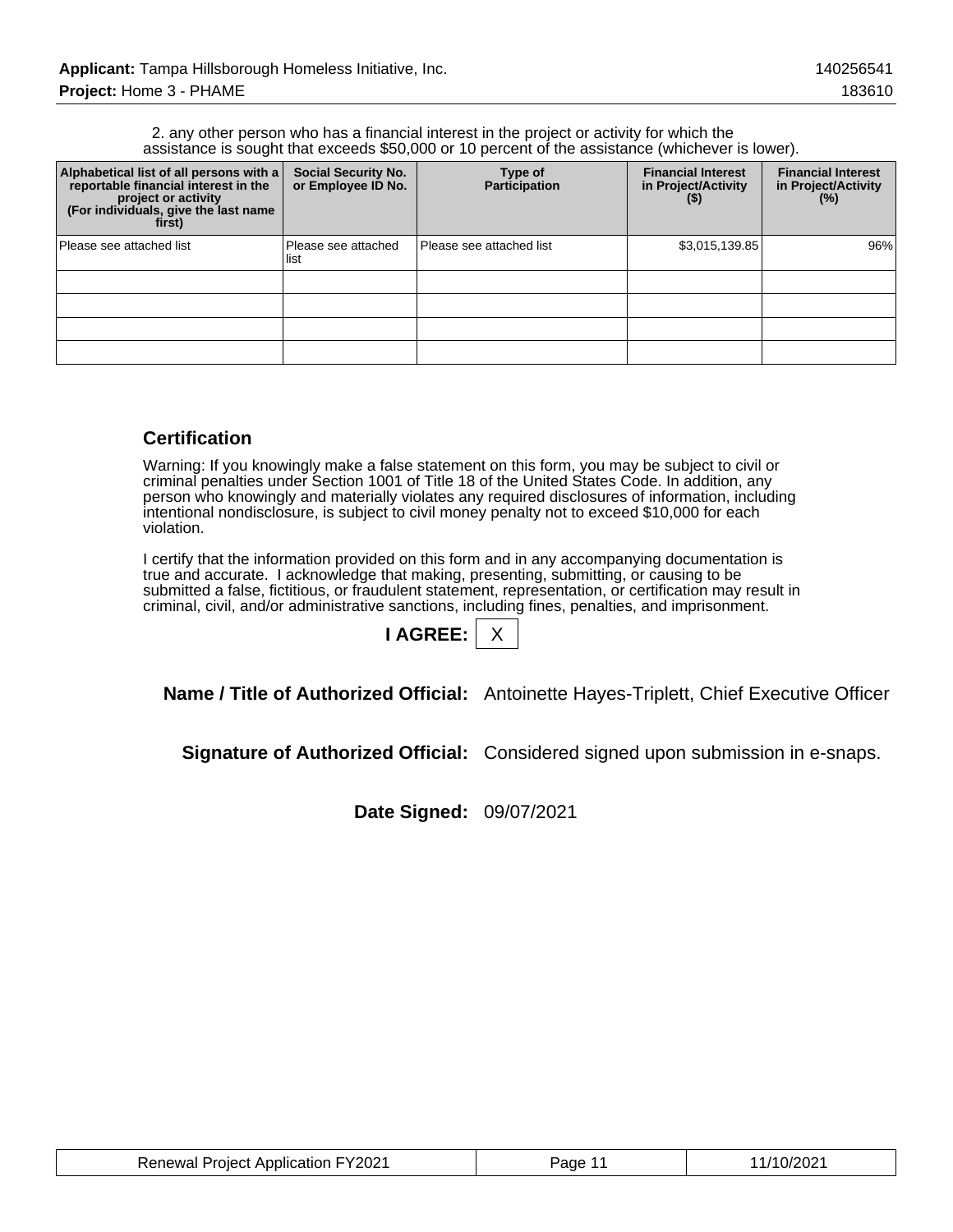# **1H. HUD 50070**

#### **HUD 50070 Certification for a Drug Free Workplace**

**Applicant Name:** Tampa Hillsborough Homeless Initiative, Inc.

#### **Program/Activity Receiving Federal Grant** CoC Program **Funding:**

**Acting on behalf of the above named Applicant as its Authorized Official, I make the following certifications and agreements to the Department of Housing and Urban Development (HUD) regarding the sites listed below:**

|     | I certify that the above named Applicant will or will continue to<br>provide a drug-free workplace by:                                                                                                                                                                                                                                                                                                                |    |                                                                                                                                                                                                                                                                                                                                                                                                                                                                                                                                                                                                                |
|-----|-----------------------------------------------------------------------------------------------------------------------------------------------------------------------------------------------------------------------------------------------------------------------------------------------------------------------------------------------------------------------------------------------------------------------|----|----------------------------------------------------------------------------------------------------------------------------------------------------------------------------------------------------------------------------------------------------------------------------------------------------------------------------------------------------------------------------------------------------------------------------------------------------------------------------------------------------------------------------------------------------------------------------------------------------------------|
| ۱a. | Publishing a statement notifying employees that the unlawful<br>manufacture, distribution, dispensing, possession, or use of a<br>controlled substance is prohibited in the Applicant's workplace<br>and specifying the actions that will be taken against employees<br>for violation of such prohibition.                                                                                                            | е. | Notifying the agency in writing, within ten calendar days after<br>receiving notice under subparagraph d.(2) from an employee or<br>otherwise receiving actual notice of such conviction. Employers<br>of convicted employees must provide notice, including position<br>title, to every grant officer or other designee on whose grant<br>activity the convicted employee was working, unless the<br>Federalagency has designated a central point for the receipt of<br>such notices. Notice shall include the identification number(s)<br>of each affected grant:                                            |
| b.  | Establishing an on-going drug-free awareness program to<br>inform employees ---<br>(1) The dangers of drug abuse in the workplace<br>(2) The Applicant's policy of maintaining a drug-free workplace;<br>(3) Any available drug counseling, rehabilitation, and employee<br>assistance programs; and<br>(4) The penalties that may be imposed upon employees for drug<br>abuse violations occurring in the workplace. | f. | Taking one of the following actions, within 30 calendar days of<br>receiving notice under subparagraph d.(2), with respect to any<br>employee who is so convicted ---<br>(1) Taking appropriate personnel action against such an<br>employee, up to and including termination, consistent with the<br>requirements of the Rehabilitation Act of 1973, as amended; or<br>(2) Requiring such employee to participate satisfactorily in a<br>drug abuse assistance or rehabilitation program approved for<br>such purposes by a Federal, State, or local health, law<br>enforcement, or other appropriate agency; |
| c.  | Making it a requirement that each employee to be engaged in<br>the performance of the grant be given a copy of the statement<br>required by paragraph a.;                                                                                                                                                                                                                                                             | g. | Making a good faith effort to continue to maintain a drugfree<br>workplace through implementation of paragraphs a. thru f.                                                                                                                                                                                                                                                                                                                                                                                                                                                                                     |
| ld. | Notifying the employee in the statement required by paragraph<br>a. that, as a condition of employment under the grant, the<br>employee will ---<br>(1) Abide by the terms of the statement; and<br>(2) Notify the employer in writing of his or her conviction for a<br>violation of a criminal drug statute occurring in the workplace<br>no later than five calendar days after such conviction;                   |    |                                                                                                                                                                                                                                                                                                                                                                                                                                                                                                                                                                                                                |

#### **Sites for Work Performance.**

The Applicant shall list (on separate pages) the site(s) for the performance of work done in connection with the HUD funding of the program/activity shown above: Place of Performance shall include the street address, city, county, State, and zip code. Identify each sheet with the Applicant name and address and the program/activity receiving grant funding.) Workplaces, including addresses, entered in the attached project application. Refer to addresses entered into the attached project application.

| I certify that the information provided on this<br>form and in any accompanying<br>documentation is true and accurate. I |         |            |
|--------------------------------------------------------------------------------------------------------------------------|---------|------------|
| <b>Renewal Project Application FY2021</b>                                                                                | Page 12 | 11/10/2021 |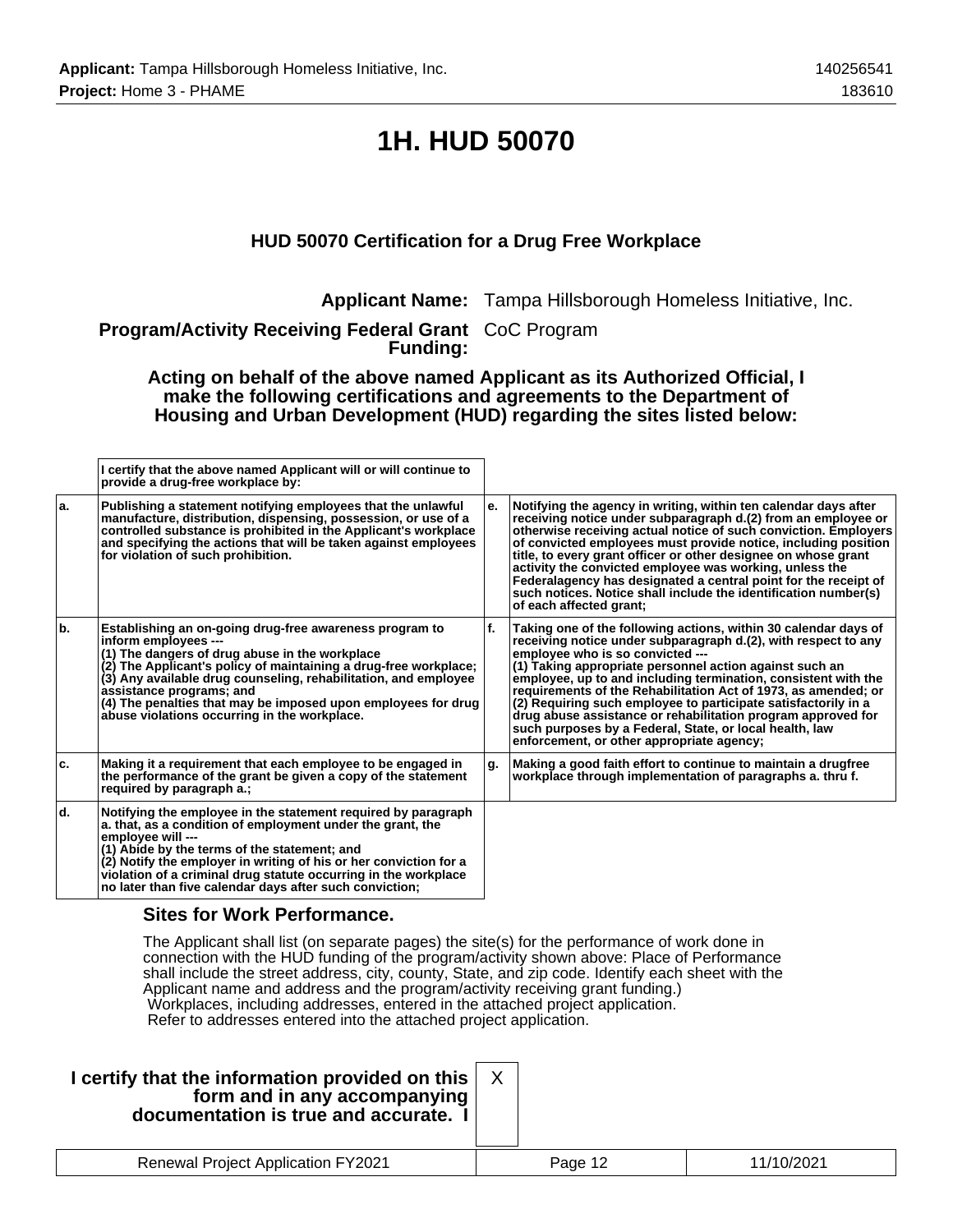**acknowledge that making, presenting, submitting, or causing to be submitted a false, fictitious, or fraudulent statement, representation, or certification may result in criminal, civil, and/or administrative sanctions, including fines, penalties, and imprisonment.**

> WARNING: Anyone who knowingly submits a false claim or makes a false statement is subject to criminal and/or civil penalties, including confinement for up to 5 years, fines, and civil and administrative penalties. (18 U.S.C. §§ 287, 1001, 1010, 1012; 31 U.S.C. §3729, 3802)

#### **Authorized Representative**

| <b>Prefix: Ms.</b>                                                |                                                                                              |
|-------------------------------------------------------------------|----------------------------------------------------------------------------------------------|
| <b>First Name: Antoinette</b>                                     |                                                                                              |
| Middle Name D.                                                    |                                                                                              |
|                                                                   | <b>Last Name: Hayes-Triplett</b>                                                             |
| Suffix:                                                           |                                                                                              |
|                                                                   | <b>Title: Chief Executive Officer</b>                                                        |
| <b>Telephone Number:</b> (813) 274-6998<br>(Format: 123-456-7890) |                                                                                              |
| (Format: 123-456-7890)                                            | <b>Fax Number:</b> (813) 223-6178                                                            |
|                                                                   | <b>Email:</b> TriplettA@THHI.org                                                             |
|                                                                   | <b>Signature of Authorized Representative:</b> Considered signed upon submission in e-snaps. |
| <b>Date Signed: 11/10/2021</b>                                    |                                                                                              |

| <b>Renewal Project Application FY2021</b> | Page | 11/10/2021 |
|-------------------------------------------|------|------------|
|-------------------------------------------|------|------------|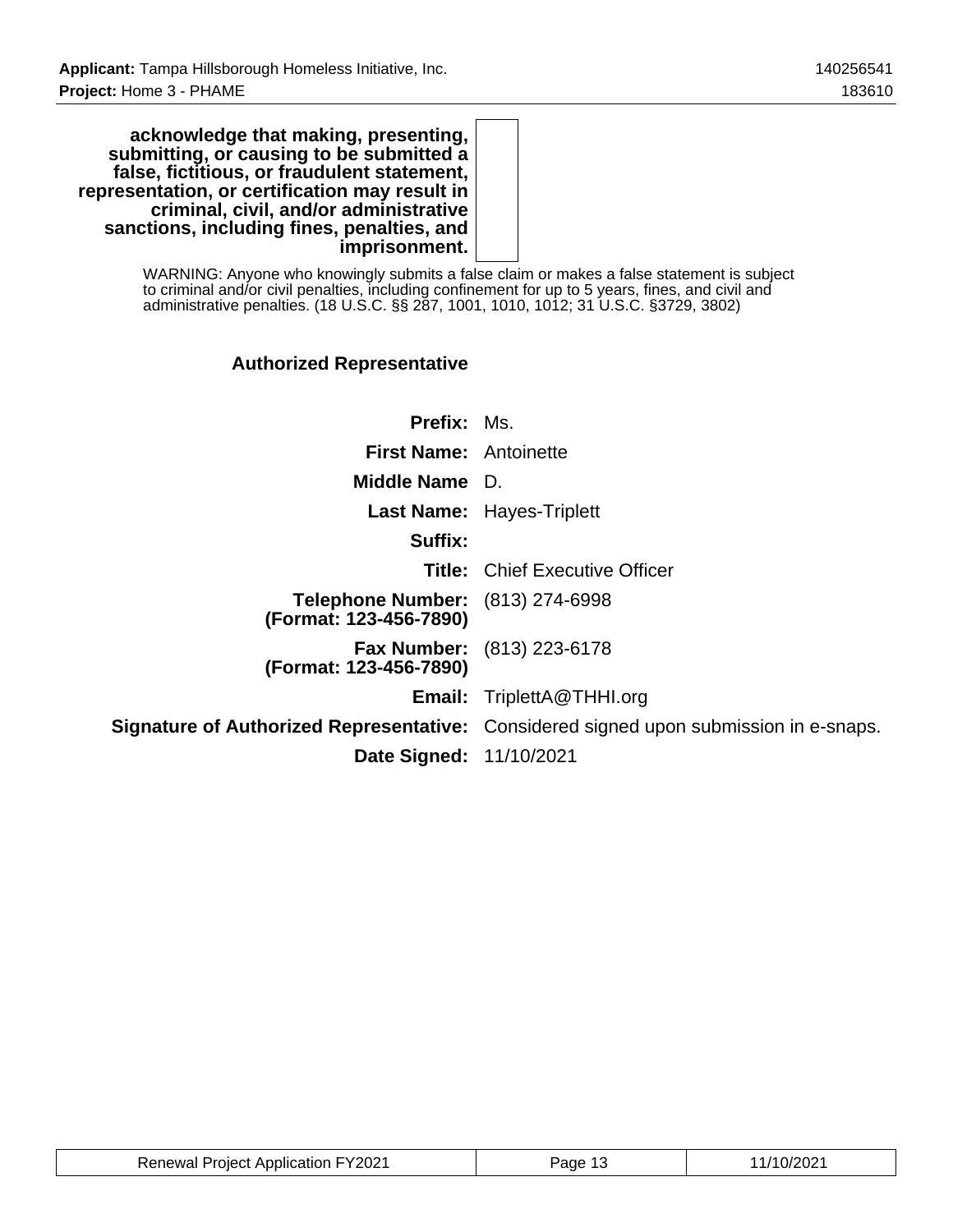### **CERTIFICATION REGARDING LOBBYING**

**Certification for Contracts, Grants, Loans, and Cooperative Agreements**

 **The undersigned certifies, to the best of his or her knowledge and belief, that:**

 **(1) No Federal appropriated funds have been paid or will be paid, by or on behalf of the undersigned, to any person for influencing or attempting to influence an officer or employee of an agency, a Member of Congress, an officer or employee of Congress, or an employee of a Member of Congress in connection with the awarding of any Federal contract, the making of any Federal grant, the making of any Federal loan, the entering into of any cooperative agreement, and the extension, continuation, renewal, amendment, or modification of any Federal contract, grant, loan, or cooperative agreement.**

 **2) If any funds other than Federal appropriated funds have been paid or will be paid to any person for influencing or attempting to influence an officer or employee of any agency, a Member of Congress, an officer or employee of Congress, or an employee of a Member of Congress in connection with this Federal contract, grant, loan, or cooperative agreement, the undersigned shall complete and submit Standard Form-LLL, ''Disclosure of Lobbying Activities,'' in accordance with its instructions.**

 **(3) The undersigned shall require that the language of this certification be included in the award documents for all subawards at all tiers (including subcontracts, subgrants, and contracts under grants, loans, and cooperative agreements) and that all subrecipients shall certify and disclose accordingly. This certification is a material representation of fact upon which reliance was placed when this transaction was made or entered into. Submission of this certification is a prerequisite for making or entering into this transaction imposed by section 1352, title 31, U.S. Code. Any person who fails to file the required certification shall be subject to a civil penalty of not less than \$10,000 and not more than \$100,000 for each such failure.**

 **Statement for Loan Guarantees and Loan Insurance**

 **The undersigned states, to the best of his or her knowledge and belief, that:**

 **If any funds have been paid or will be paid to any person for influencing or attempting to influence an officer or employee of any agency, a Member of Congress, an officer or employee of Congress, or an employee of a Member of Congress in connection with this commitment providing for the United States to insure or guarantee a loan, the undersigned shall complete and submit Standard Form-LLL, ''Disclosure of Lobbying Activities,'' in accordance with its instructions. Submission of this statement is a prerequisite for making or entering into this transaction imposed by section 1352, title 31, U.S. Code. Any person who fails to file**

| <b>Renewal Project Application FY2021</b> | Page 14 | 11/10/2021 |
|-------------------------------------------|---------|------------|
|-------------------------------------------|---------|------------|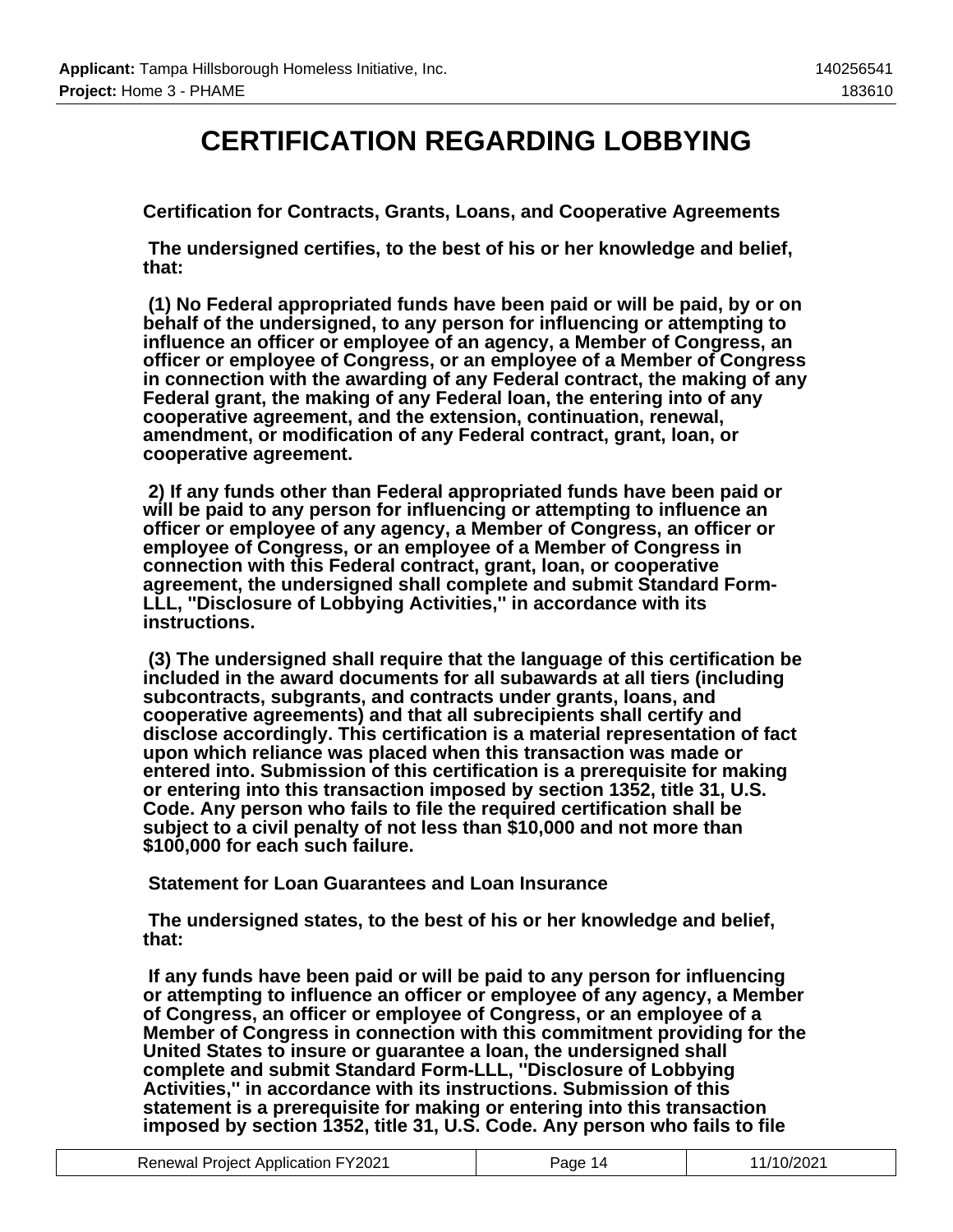#### **the required statement shall be subject to a civil penalty of not less than \$10,000 and not more than \$100,000 for each such failure.**

| I hereby certify that all the information stated<br>herein, as well as any information provided in<br>the accompaniment herewith, is true and |  |
|-----------------------------------------------------------------------------------------------------------------------------------------------|--|
| accurate:                                                                                                                                     |  |

**Warning: HUD will prosecute false claims and statements. Conviction may result in criminal and/or civil penalties. (18 U.S.C. 1001, 1010, 1012; 31 U.S.C. 3729, 3802)**

**Applicant's Organization:** Tampa Hillsborough Homeless Initiative, Inc.

**Name / Title of Authorized Official:** Antoinette Hayes-Triplett, Chief Executive Officer

**Signature of Authorized Official:** Considered signed upon submission in e-snaps.

**Date Signed:** 11/10/2021

| <b>Renewal Project Application FY2021</b> | Page 15 | 11/10/2021 |
|-------------------------------------------|---------|------------|
|-------------------------------------------|---------|------------|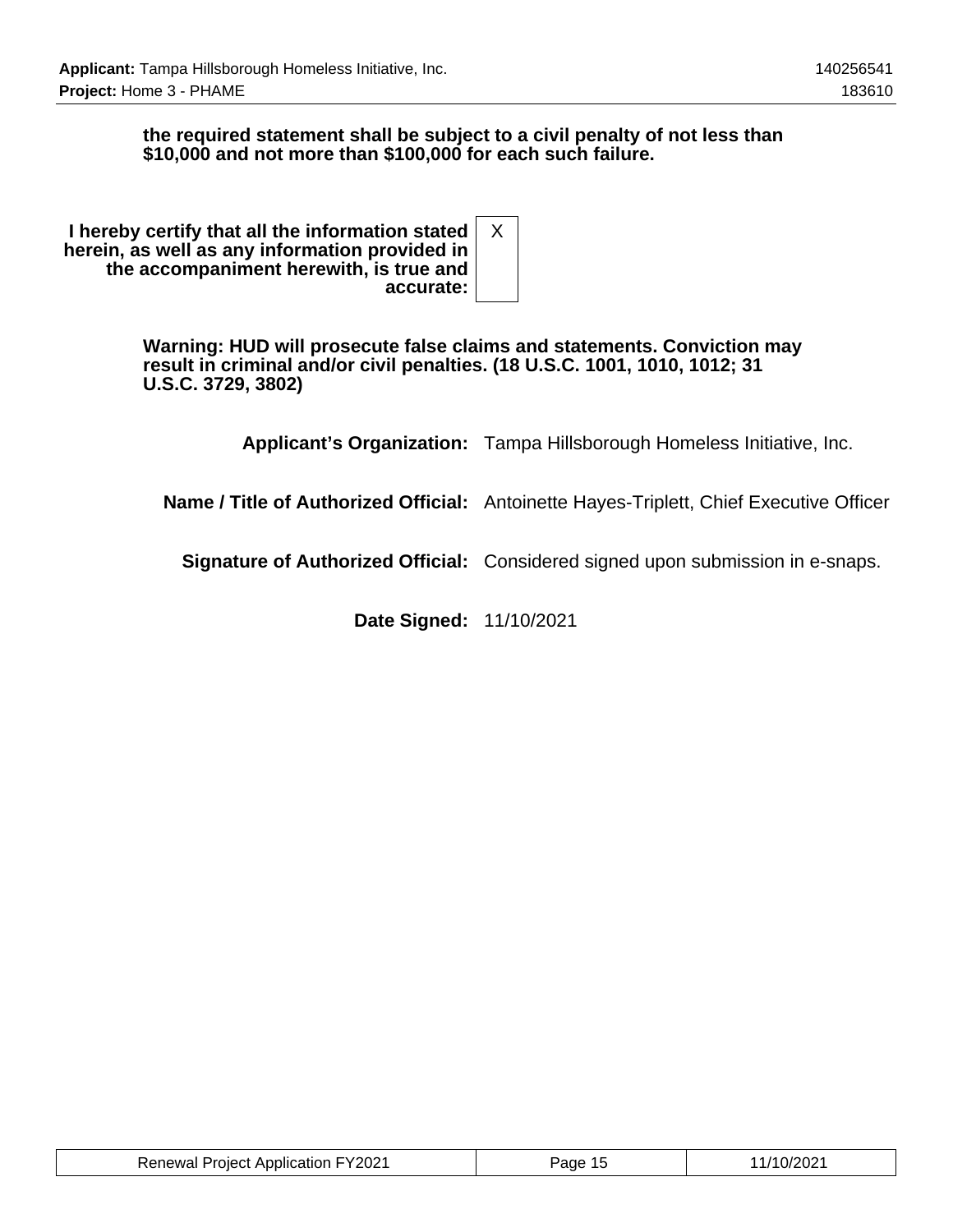# **1J. SF-LLL**

#### **DISCLOSURE OF LOBBYING ACTIVITIES Complete this form to disclose lobbying activities pursuant to 31 U.S.C. 1352. Approved by OMB0348-0046**

HUD requires a new SF-LLL submitted with each annual CoC competition and completing this screen fulfills this requirement.

Answer "Yes" if your organization is engaged in lobbying associated with the CoC Program and answer the questions as they appear next on this screen. The requirement related to lobbying as explained in the SF-LLL instructions states: "The filing of a form is required for each payment or agreement to make payment to any lobbying entity for influencing or attempting to influence an officer or employee of any agency, a Member of Congress, an officer or employee of Congress, or an employee of a Member of Congress in connection with a covered Federal action."

Answer "No" if your organization is NOT engaged in lobbying.

| <b>Does the recipient or subrecipient of this CoC</b> No<br>grant participate in federal lobbying activities<br>(lobbying a federal administration or<br>congress) in connection with the CoC<br>Program? |                                                                 |
|-----------------------------------------------------------------------------------------------------------------------------------------------------------------------------------------------------------|-----------------------------------------------------------------|
|                                                                                                                                                                                                           | <b>Legal Name:</b> Tampa Hillsborough Homeless Initiative, Inc. |
|                                                                                                                                                                                                           | <b>Street 1:</b> 601 E. Kennedy Blvd.                           |
|                                                                                                                                                                                                           | <b>Street 2: County Center, 24th Floor</b>                      |
|                                                                                                                                                                                                           | City: Tampa                                                     |
|                                                                                                                                                                                                           | <b>County: Hillsborough</b>                                     |
|                                                                                                                                                                                                           | <b>State:</b> Florida                                           |
|                                                                                                                                                                                                           | <b>Country: United States</b>                                   |
| Zip / Postal Code: 33602                                                                                                                                                                                  |                                                                 |

**11. Information requested through this form is authorized by title 31 U.S.C. section 1352. This disclosure of lobbying activities is a material representation of fact upon which reliance was placed by the tier above when this transaction was made or entered into. This disclosure is required pursuant to 31 U.S.C. 1352. This information will be available for public inspection. Any person who fails to file the required disclosure shall be subject to a civil penalty of not less than \$10,000 and not more than \$100,000 for each such failure.**

| I certify that this information is true and |  |
|---------------------------------------------|--|
| complete.                                   |  |

| <b>Renewal Project Application FY2021</b> | $\sim$ $\sim$<br>ane. |  |
|-------------------------------------------|-----------------------|--|
|                                           |                       |  |

X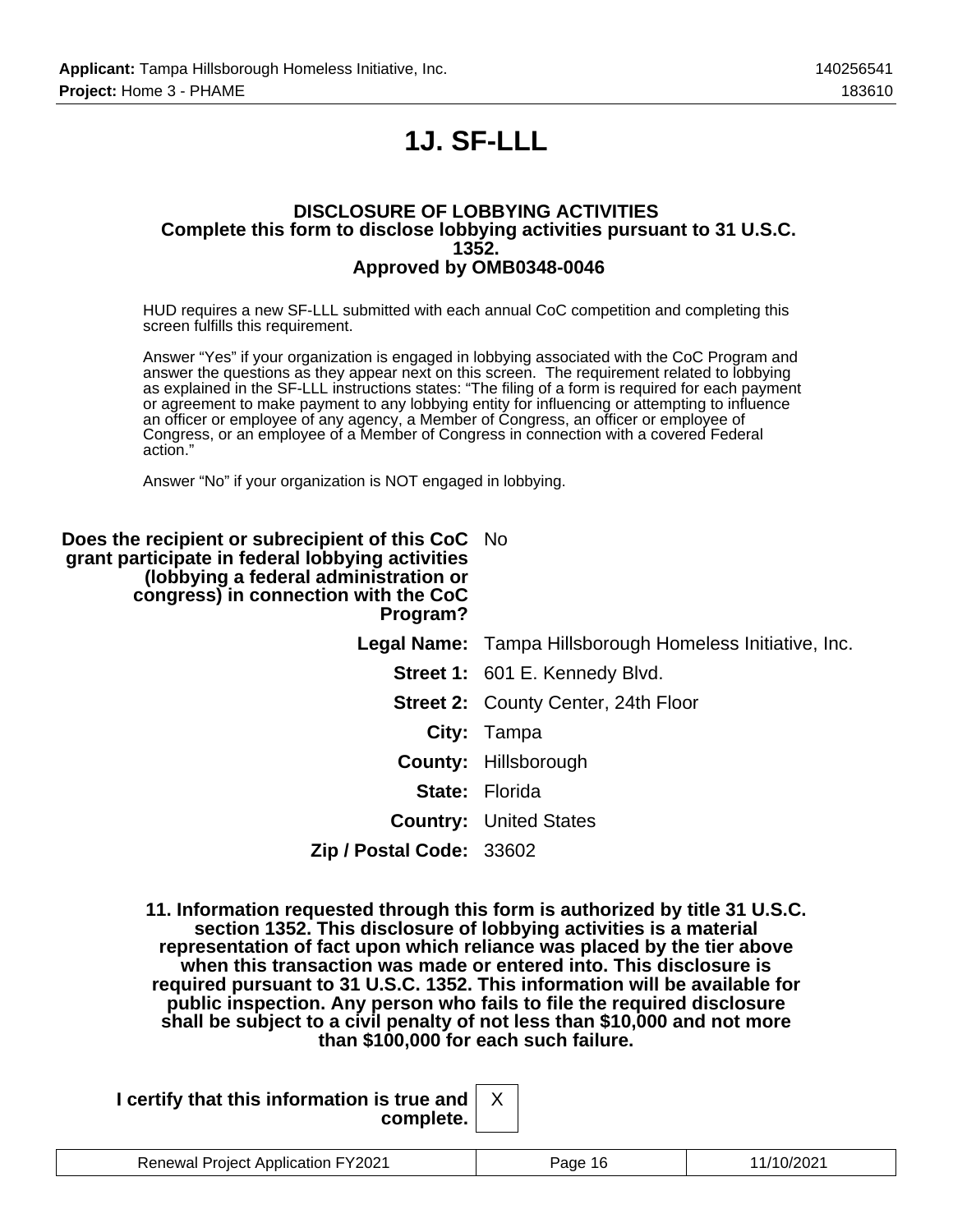| <b>Prefix: Ms.</b>                                                              |
|---------------------------------------------------------------------------------|
| <b>First Name: Antoinette</b>                                                   |
| Middle Name: D.                                                                 |
| <b>Last Name: Hayes-Triplett</b>                                                |
|                                                                                 |
| <b>Title:</b> Chief Executive Officer                                           |
| <b>Telephone Number:</b> (813) 274-6998                                         |
| <b>Fax Number:</b> (813) 223-6178                                               |
| <b>Email:</b> TriplettA@THHI.org                                                |
| Signature of Authorized Official: Considered signed upon submission in e-snaps. |
| <b>Date Signed: 11/10/2021</b>                                                  |
|                                                                                 |

| <b>Renewal Project Application FY2021</b> | Page | /10/2021 |
|-------------------------------------------|------|----------|
|-------------------------------------------|------|----------|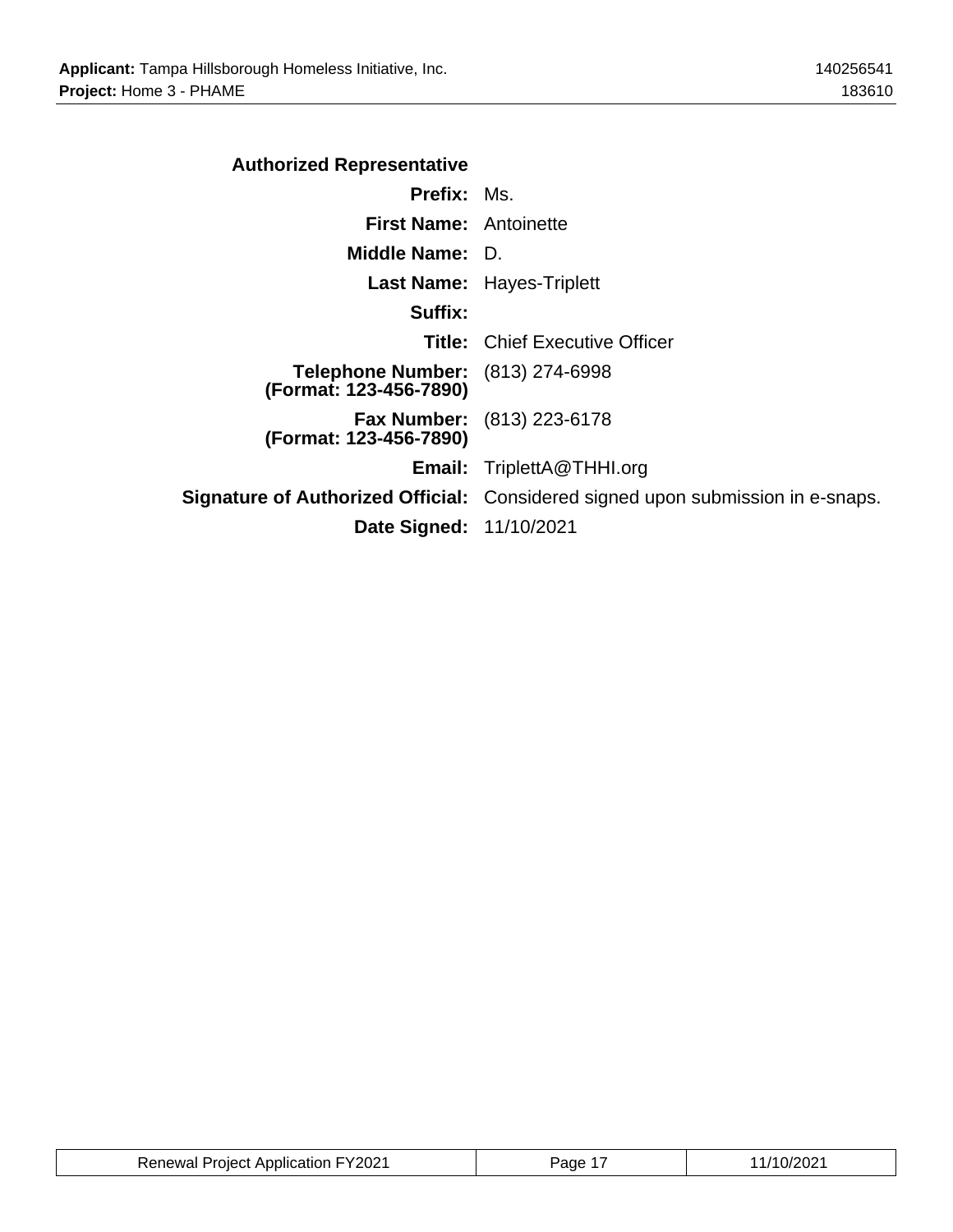### **IK. SF-424B**

#### **(SF-424B) ASSURANCES - NON-CONSTRUCTION PROGRAMS**

#### **OMB Number: 4040-0007 Expiration Date: 02/28/2022**

NOTE: Certain of these assurances may not be applicable to your project or program. If you have questions, please contact the awarding agency. Further, certain Federal awarding agencies may require applicants to certify to additional assurances. If such is the case, you will be notified.

As the duly authorized representative of the applicant, I certify that the applicant:

**1. Has the legal authority to apply for Federal assistance and the institutional, managerial and financial capability (including funds sufficient to pay the non-Federal share of project cost) to ensure proper planning, management and completion of the project described in this application. 2. Will give the awarding agency, the Comptroller General of the United States and, if appropriate, the State, through any authorized representative, access to and the right to examine all records, books, papers, or documents related to the award; and will establish a proper accounting system in accordance with generally accepted accounting standards or agency directives. 3. Will establish safeguards to prohibit employees from using their positions for a purpose that constitutes or presents the appearance of personal or organizational conflict of interest, or personal gain. 4. Will initiate and complete the work within the applicable time frame after receipt of approval of the awarding agency. 5. Will comply with the Intergovernmental Personnel Act of 1970 (42 U.S.C. §§4728-4763) relating to prescribed standards for merit systems for programs funded under one of the 19 statutes or regulations specified in Appendix A of OPM's Standards for a Merit System of Personnel Administration (5 C.F.R. 900, Subpart F). 6. Will comply with all Federal statutes relating to nondiscrimination. These include but are not limited to: (a) Title VI of the Civil Rights Act of 1964 (P.L. 88-352) which prohibits discrimination on the basis of race, color or national origin; (b) Title IX of the Education Amendments of 1972, as amended (20 U.S.C.§§1681-1683, and 1685-1686), which prohibits discrimination on the basis of sex; (c) Section 504 of the Rehabilitation Act of 1973, as amended (29 U.S.C. §794), which prohibits discrimination on the basis of handicaps; (d) the Age Discrimination Act of 1975, as amended (42 U.S.C. §§6101-6107), which prohibits discrimination on the basis of age; (e) the Drug Abuse Office and Treatment Act of 1972 (P.L. 92-255), as amended, relating to nondiscrimination on the basis of drug abuse; (f) the Comprehensive Alcohol Abuse and Alcoholism Prevention, Treatment and Rehabilitation Act of 1970 (P.L. 91-616), as amended, relating to nondiscrimination on the basis of alcohol abuse or alcoholism, (g) §§523 and 527 of the Public Health Service Act of 1912 (42 U.S.C. §§290 dd-3 and 290 ee-3), as amended, relating to confidentiality of alcohol and drug abuse patient records; (h) Title VIII of the Civil Rights Act of 1968 (42 U.S.C. §§3601 et seq.), as amended, relating to nondiscrimination in the sale, rental or financing of housing; (i) any other nondiscrimination provisions in the specific statute(s) under which application for Federal assistance is being made; and, (j) the**

**7. Will comply, or has already complied, with the requirements of Titles II and III of the Uniform Relocation Assistance and Real Property Acquisition Policies Act of 1970 (P.L. 91-646) which provide for fair and equitable treatment of persons displaced or whose property is acquired as a result of Federal or federally-assisted programs. These requirements apply to all interests in real property acquired for project purposes regardless of Federal participation in purchases.**

**requirements of any other nondiscrimination statute(s) which may apply to the application.**

| <b>Renewal Project Application FY2021</b> | Page 18 | 11/10/2021 |
|-------------------------------------------|---------|------------|
|-------------------------------------------|---------|------------|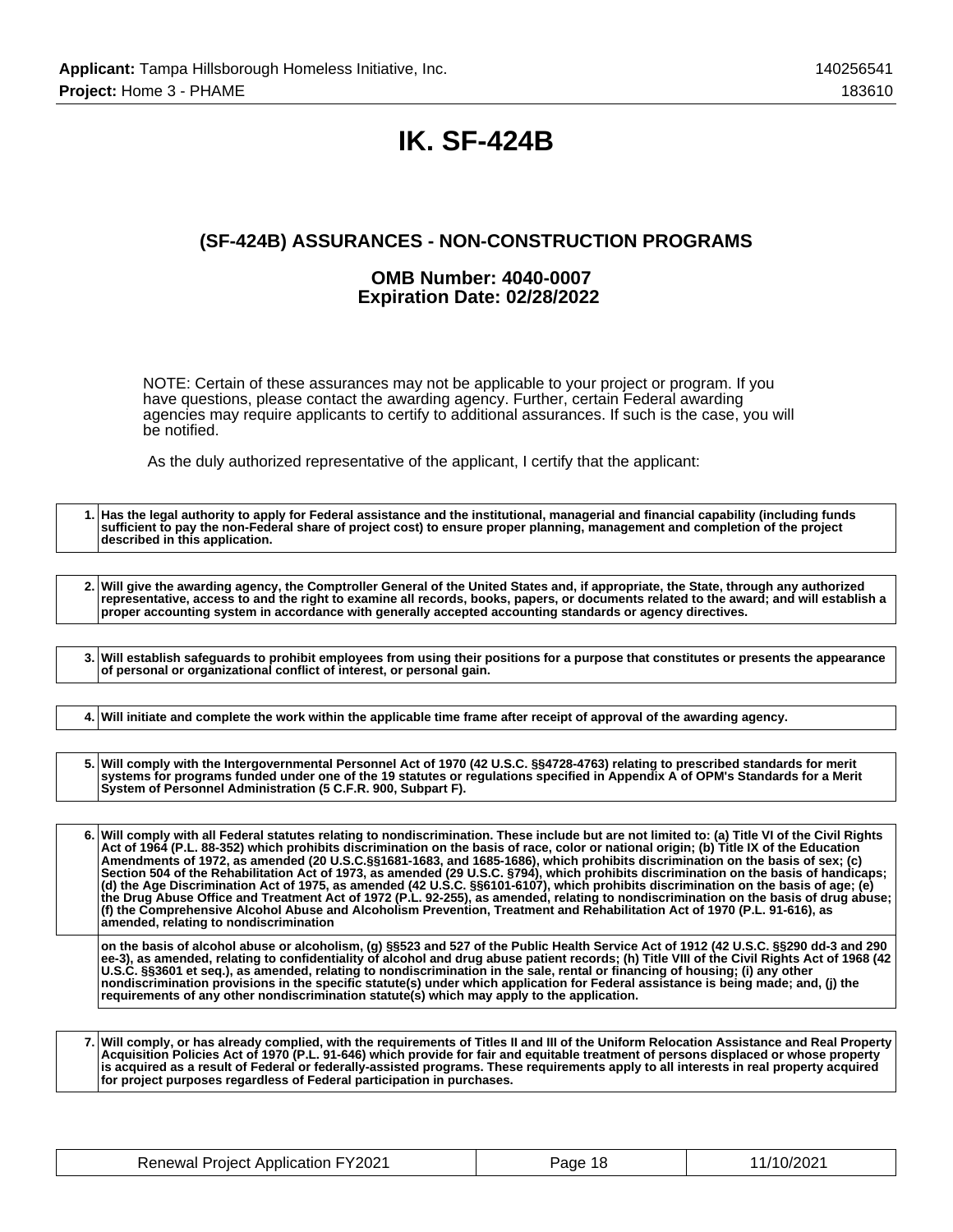**8. Will comply, as applicable, with provisions of the Hatch Act (5 U.S.C. §§1501-1508 and 7324-7328) which limit the political activities of employees whose principal employment activities are funded in whole or in part with Federal funds.**

**9. Will comply, as applicable, with the provisions of the Davis-Bacon Act (40 U.S.C. §§276a to 276a-7), the Copeland Act (40 U.S.C. §276c and 18 U.S.C. §874), and the Contract Work Hours and Safety Standards Act (40 U.S.C. §§327¬333), regarding labor standards for federally-assisted construction subagreements.**

**10. Will comply, if applicable, with flood insurance purchase requirements of Section 102(a) of the Flood Disaster Protection Act of 1973 (P.L. 93-234) which requires recipients in a special flood hazard area to participate in the program and to purchase flood insurance if the total cost of insurable construction and acquisition is \$10,000 or more.**

**11. Will comply with environmental standards which may be prescribed pursuant to the following: (a) institution of environmental quality control measures under the National Environmental Policy Act of 1969 (P.L. 91-190) and Executive Order (EO) 11514; (b) notification of violating facilities pursuant to EO 11738; (c) protection of wetlands pursuant to EO 11990; (d) evaluation of flood hazards in floodplains in accordance with EO 11988; (e) assurance of project consistency with the approved State management program developed under the Coastal Zone Management Act of 1972 (16 U.S.C. §§1451 et seq.); (f) conformity of Federal actions to State (Clean Air) Implementation Plans under Section 176(c) of the Clean Air Act of 1955, as amended (42 U.S.C. §§7401 et seq.); (g) protection of underground sources of drinking water under the Safe Drinking Water Act of 1974, as amended (P.L. 93-523); and, (h) protection of endangered species under the Endangered Species Act of 1973, as amended (P.L. 93¬205).**

**12. Will comply with the Wild and Scenic Rivers Act of 1968 (16 U.S.C. §§1271 et seq.) related to protecting components or potential components of the national wild and scenic rivers system.**

**13. Will assist the awarding agency in assuring compliance with Section 106 of the National Historic Preservation Act of 1966, as amended (16 U.S.C. §470), EO 11593 (identification and protection of historic properties), and the Archaeological and Historic Preservation Act of 1974 (16 U.S.C. §§469a-1 et seq.).**

**14. Will comply with P.L. 93-348 regarding the protection of human subjects involved in research, development, and related activities supported by this award of assistance.**

**15. Will comply with the Laboratory Animal Welfare Act of 1966 (P.L. 89-544, as amended, 7 U.S.C. §§2131 et seq.) pertaining to the care, handling, and treatment of warm blooded animals held for research, teaching, or other activities supported by this award of assistance.**

**16. Will comply with the Lead-Based Paint Poisoning Prevention Act (42 U.S.C. §§4801 et seq.) which prohibits the use of lead-based paint in construction or rehabilitation of residence structures.**

**17. Will cause to be performed the required financial and compliance audits in accordance with the Single Audit Act Amendments of 1996 and OMB Circular No. A-133, "Audits of States, Local Governments, and Non-Profit Organizations."**

**18. Will comply with all applicable requirements of all other Federal laws, executive orders, regulations, and policies governing this program.**

**19. Will comply with the requirements of Section 106(g) of the Trafficking Victims Protection Act (TVPA) of 2000, as amended (22 U.S.C. 7104) which prohibits grant award recipients or a sub-recipient from (1) Engaging in severe forms of trafficking in persons during the period of time that the award is in effect (2) Procuring a commercial sex act during the period of time that the award is in effect or (3) Using forced labor in the performance of the award or subawards under the award.**

| As the duly authorized representative of the |                       |  |
|----------------------------------------------|-----------------------|--|
|                                              | applicant, I certify: |  |

X

**Authorized Representative for:** Tampa Hillsborough Homeless Initiative, Inc.

**Prefix:** Ms.

| <b>Renewal Project Application FY2021</b> | Page 19 | 11/10/2021 |
|-------------------------------------------|---------|------------|
|-------------------------------------------|---------|------------|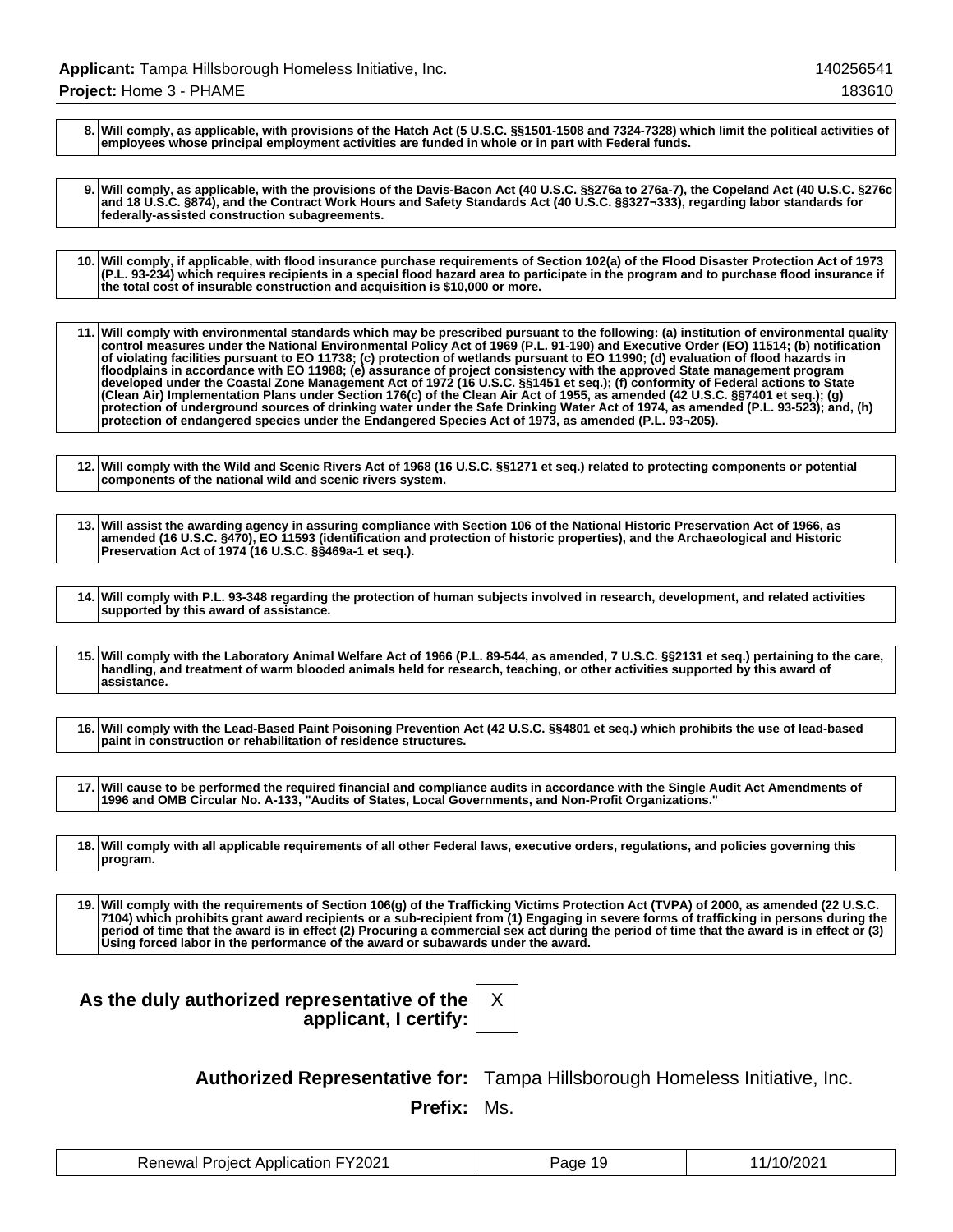| <b>First Name: Antoinette</b> |                                                                                                   |
|-------------------------------|---------------------------------------------------------------------------------------------------|
| Middle Name: D.               |                                                                                                   |
|                               | <b>Last Name: Hayes-Triplett</b>                                                                  |
| Suffix:                       |                                                                                                   |
|                               | <b>Title: Chief Executive Officer</b>                                                             |
|                               | <b>Signature of Authorized Certifying Official:</b> Considered signed upon submission in e-snaps. |
| Date Signed: 11/10/2021       |                                                                                                   |

| <b>Renewal Project Application FY2021</b> |  | 10/202' |
|-------------------------------------------|--|---------|
|-------------------------------------------|--|---------|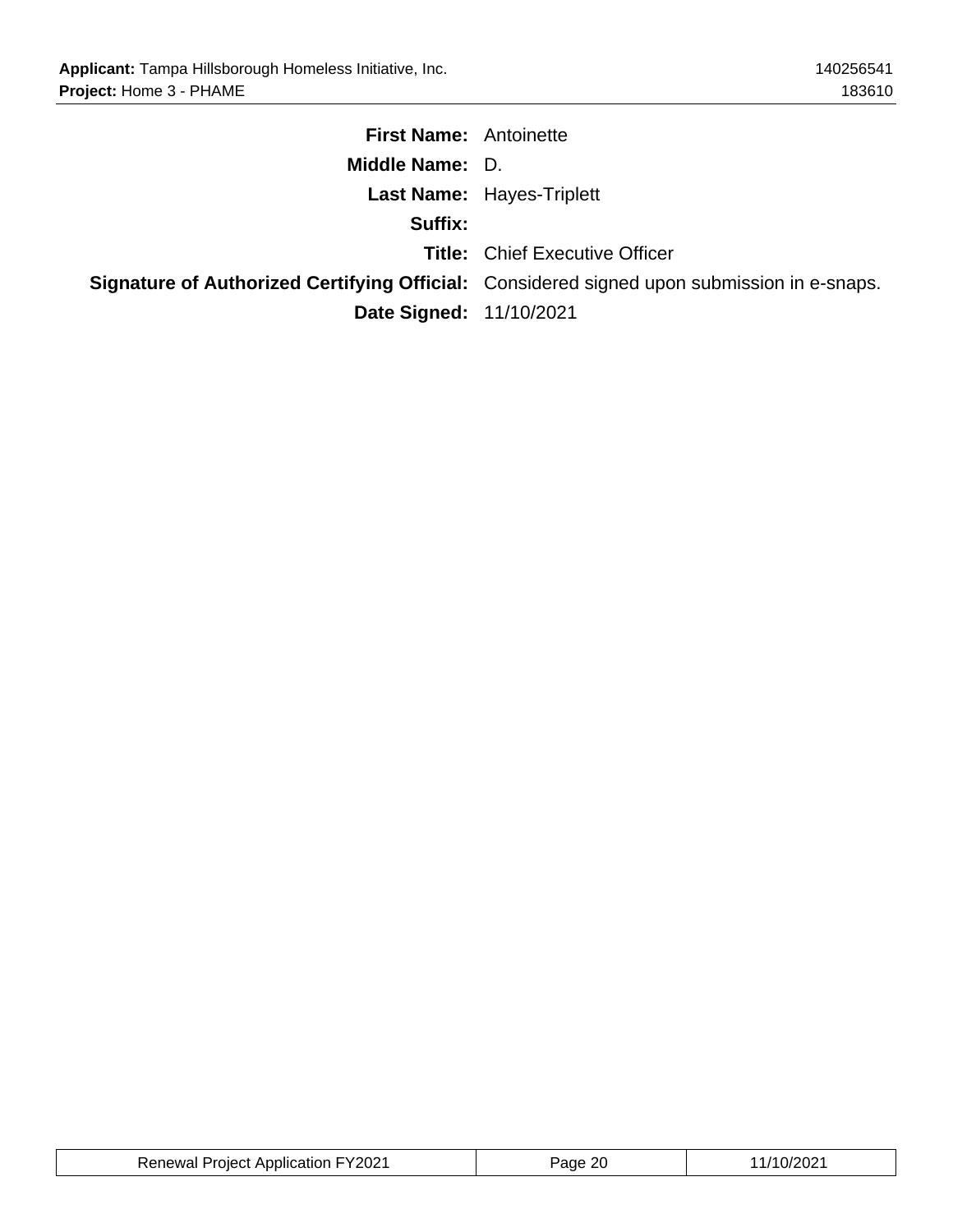### **Information About Submission without Changes**

Follow the instructions below making note of the exceptions and limitations to the "Submit Without Changes" process.

 In general, HUD expects a project's proposed project application information will remain the same from year-to-year unless changes are directed by HUD or approved through the grant agreement amendment process. However, HUD expects applicants to carefully review their information to determine if submitting without changes accurately reflects the expiring grant requesting renewal.

 Due to e-snaps limitations, only previously submitted renewal applications can import data into the FY 2021 renewal project application. The data from previously submitted new and renewal project applications can be imported into a FY 2021 renewal project application. The "Submit without Changes" process is not applicable for:

- first time renewing project applications
- a project application that did not import last FY 2019 information

 - a project that had Issues or Conditions that were addressed in FY 2019 Post-Award and updates need to be reflected in the FY 2021 project application

 - a project that had amendments approved in FY 2019 or FY 2020 that need to be reflected in the FY 2021 project application

 e-snaps will automatically be set to "Make Changes" and all questions on each screen must be updated.

 Renewal projects that brought forward data from FY 2019 and have either a Leasing budget, Operating budget or use HUD PAID RENTS (Actual Rents) instead of FMR MAY NOT use the "Submit Without Changes" process and e-snaps will automatically be set to "Make Changes". All Leasing and Operating budgets, along with Rental Assistance budgets that use HUD PAID Rent will need to be updated in the application. Refer to the GIW posted on the HUD Exchange for accurate budget information on leasing and operating budgets and refer to the HUD PAID RENT document sent by your field office from HUD HQ to accurately set your rental assistance budgets that use HUD PAID rents. This will only impact the FY 2021 competition.

 The e-snaps screens that remain "open" for required annual updates and do not affect applicants' ability to select "Submit without Changes" are:

- Recipient Performance Screen
- Consolidation and Expansion
- Screen 3A. Project Detail
- Screen 6D. Sources of Match
- All of Part 7: Attachments and Certification; and
- All of Part 8: Submission Summary.

 All other screens in Part 2 through Part 6 begin in "Read-Only" format and should be reviewed for accuracy; including any updates that were made to the 2019 or 2020 project during the CoC Post Award Issues and Conditions process or as amended. If all the imported data is accurate and no edits or updates are needed to any screens other than the mandatory screens and questions noted above, project applicants should select "Submit Without Changes" in Part 8. If project applicants imported data and do need to make updates to the information on one or more screens, they must navigate to Part 8: "Submission Without Changes" Screen, select "Make Changes", and check the box next to each relevant screen title to unlock screens for editing. After project applicants select the screens they intend to edit via checkboxes, click ""Save"" and those screens will be available for edit. Once a project applicant selects a checkbox and clicks ""Save"", the project applicant cannot uncheck the box.

 Please refer to the Detailed Instructions found on the left side menu of e-snaps or hud.gov to find more in depth information about applying under the FY 2021 CoC Competition.

| <b>Renewal Project Application FY2021</b> | Page 21 | 11/10/2021 |
|-------------------------------------------|---------|------------|
|-------------------------------------------|---------|------------|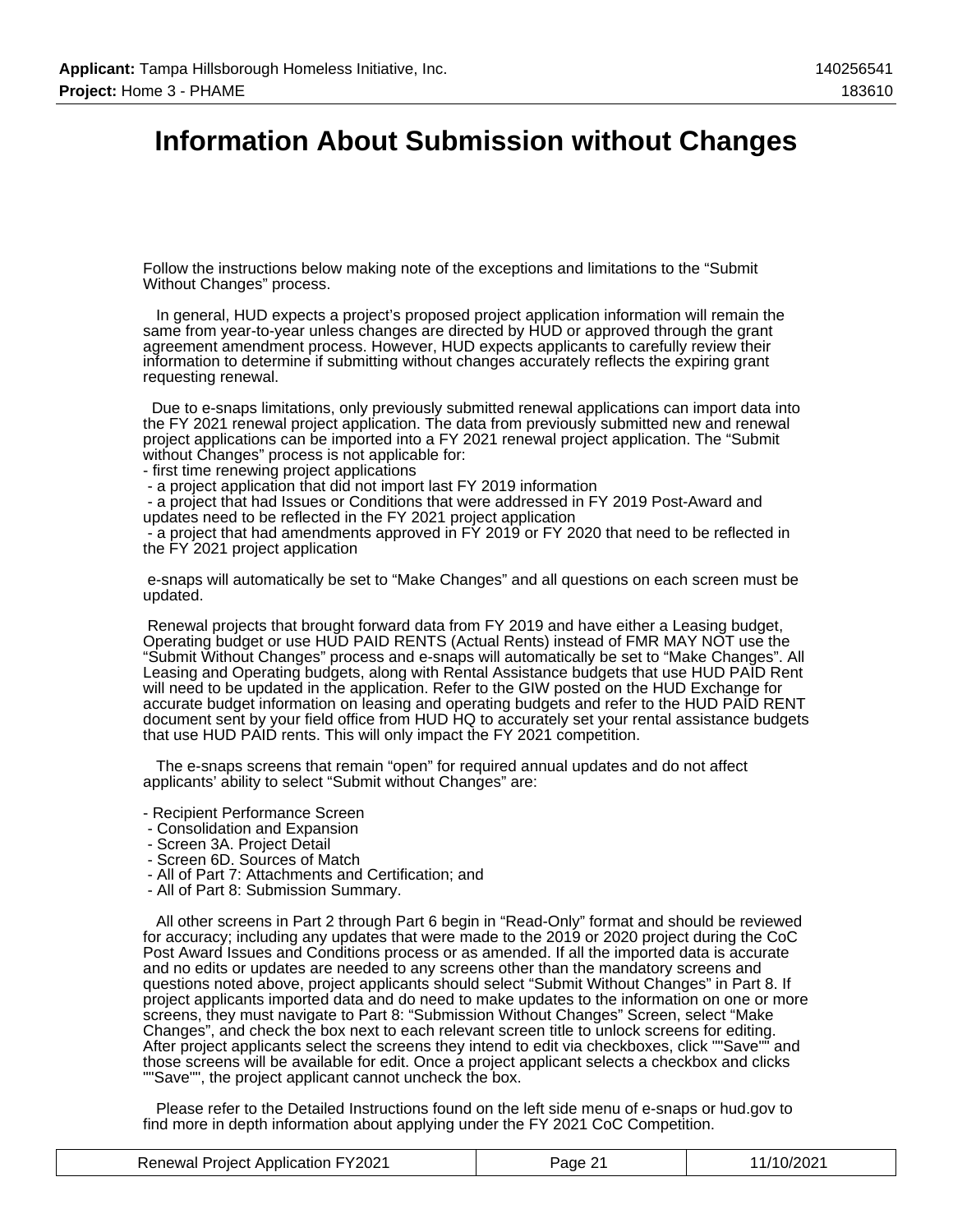## **Submission Without Changes**

#### **1. Are the requested renewal funds reduced** No **from the previous award due to reallocation?**

**2. Do you wish to submit this application** Make changes **without making changes? Please refer to the guidelines below to inform you of the requirements.**

#### **3. Specify which screens require changes by clicking the checkbox next to the name and then clicking the Save button.**

| Part 2 - Subrecipient Information              |         |            |              |
|------------------------------------------------|---------|------------|--------------|
| 2A. Subrecipients                              |         |            | $\mathsf{X}$ |
| Part 3 - Project Information                   |         |            |              |
| 3A. Project Detail                             |         |            | $\mathsf X$  |
| 3B. Description                                |         |            | $\mathsf{X}$ |
| 3C. Dedicated Plus                             |         |            | $\mathsf{X}$ |
| Part 4 - Housing Services and HMIS             |         |            |              |
| <b>4A. Services</b>                            |         |            | $\mathsf{X}$ |
| <b>4B. Housing Type</b>                        |         |            | $\mathsf X$  |
| Part 5 - Participants and Outreach Information |         |            |              |
| 5A. Households                                 |         |            | $\mathsf{X}$ |
| 5B. Subpopulations                             |         |            | $\times$     |
| Part 6 - Budget Information                    |         |            |              |
| <b>6A. Funding Request</b>                     |         |            | $\mathsf{X}$ |
| <b>6C. Rental Assistance</b>                   |         |            | $\times$     |
| 6D. Match                                      |         |            | $\mathsf X$  |
| 6E. Summary Budget                             |         |            | $\times$     |
| <b>Renewal Project Application FY2021</b>      | Page 22 | 11/10/2021 |              |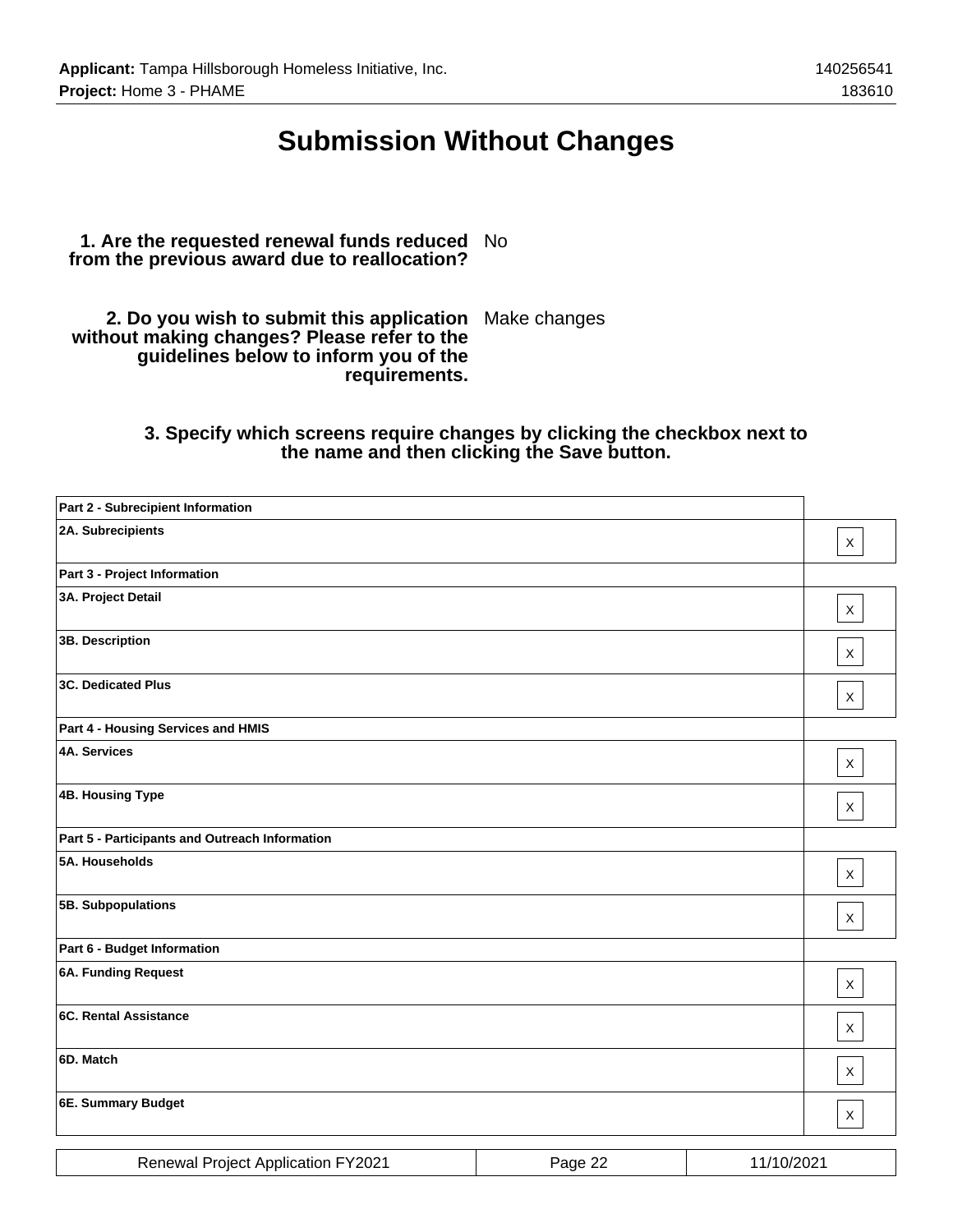| Part 7 - Attachment(s) & Certification |   |
|----------------------------------------|---|
| 7A. Attachment(s)                      | X |
| 7A. In-Kind Match MOU Attachment       | X |
| 7B. Certification                      | X |

**You have selected "Make Changes" to question #2 above. Provide a brief description of the changes that will be made to the project information screens (bullets are appropriate):**

update data/info as needed; budget to match GIW

 **You have selected "Make Changes." Once this screen is saved, you will be prohibited from "unchecking" any box that has been checked regardless of whether a change to data on the corresponding screen will be made.**

| <b>Renewal Project Application FY2021</b> | Page 23 | 11/10/2021 |
|-------------------------------------------|---------|------------|
|-------------------------------------------|---------|------------|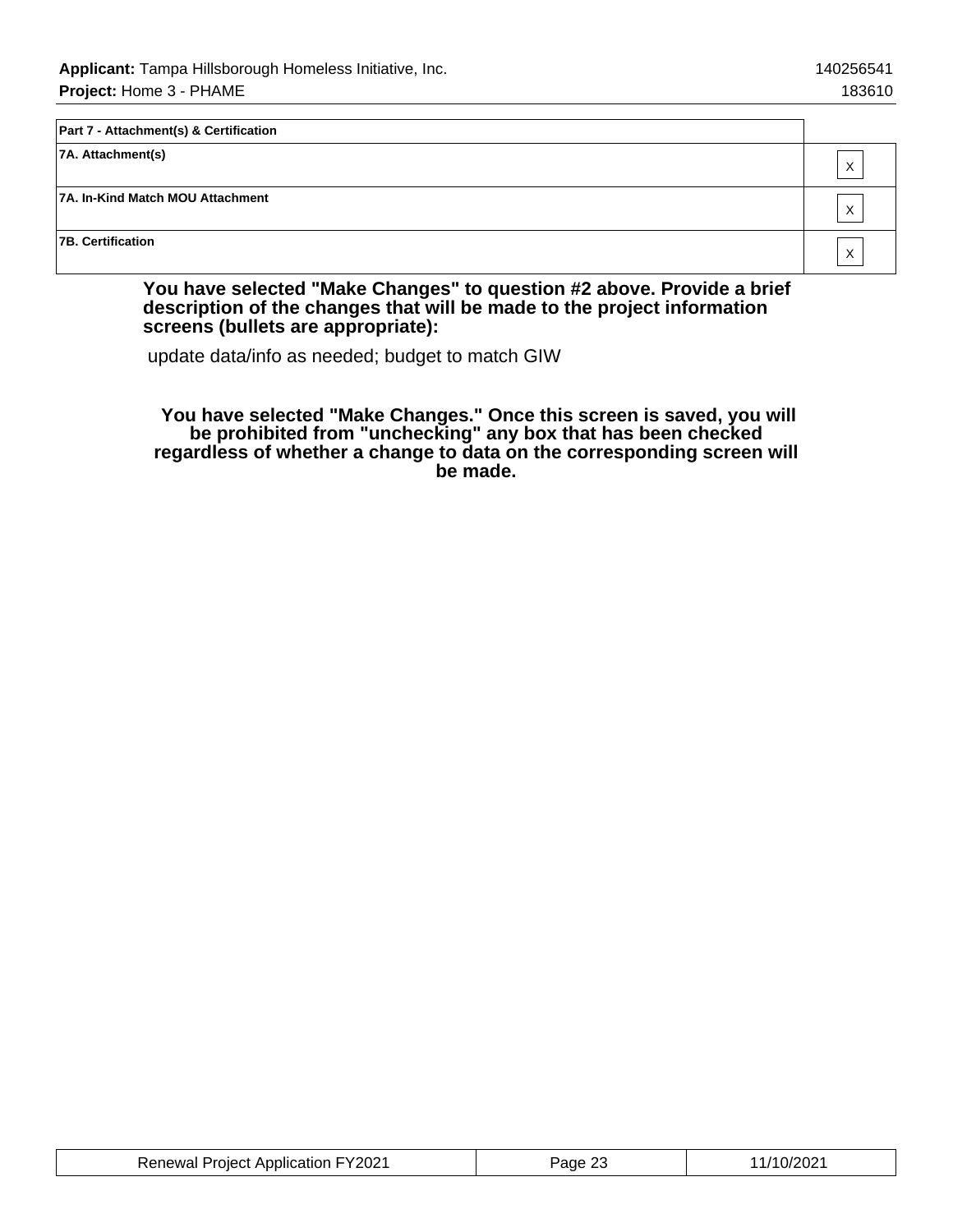### **Recipient Performance**

- **1. Did you submit your previous year's** Yes **Annual Performance Report (APR) on time?**
- **2. Do you have any unresolved HUD** No **Monitoring or OIG Audit finding(s) concerning any previous grant term related to this renewal project request?**
	- **3. Do you draw funds quarterly for your** Yes **current renewal project?**

#### **4. Have any funds remained available for** Yes **recapture by HUD for the most recently expired grant term related to this renewal project request?**

#### **4a. If HUD recaptured funds provide an explanation.**

Over 98 % of the grant was expended. However, lower costs for utility deposits, staff turnover and staff vacancies throughout the contract term, funds for supportive services were available for HUD recapture.

| <b>Renewal Project Application FY2021</b> | Page 24 | 11/10/2021 |
|-------------------------------------------|---------|------------|
|-------------------------------------------|---------|------------|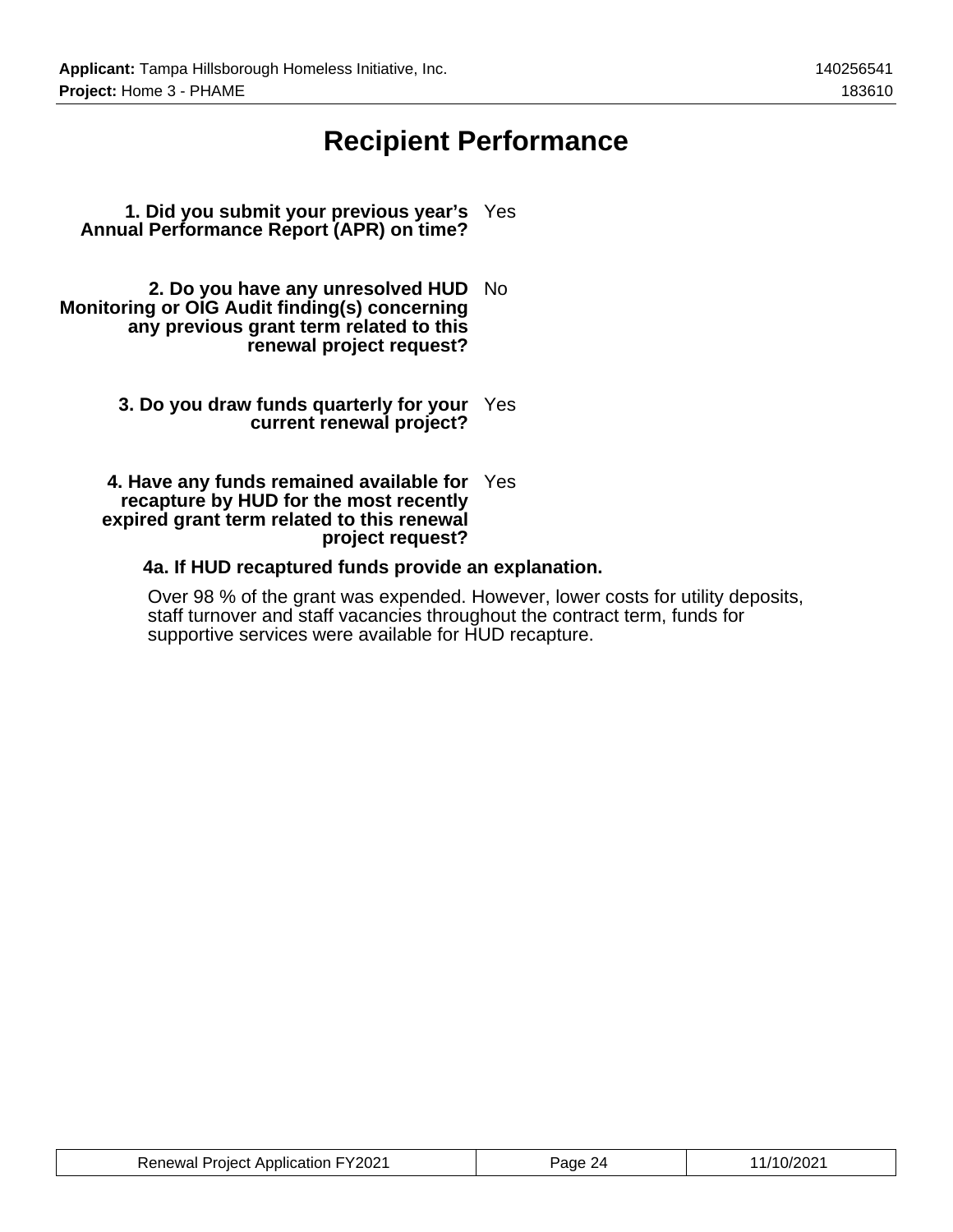### **Renewal Grant Consolidation or Renewal Grant Expansion**

The FY2021 CoC Competition will continue offering opportunities to expand or consolidate CoC projects. A few changes have occurred that differentiate the process from FY 2019.

1. Expansions and Consolidations will submit individual applications.

 a. Expansions will ONLY submit a Stand-Alone Renewal application and a Stand-Alone New application.

 b. Consolidations will ONLY submit individual renewal project applications, identifying the renewal application that will survive, and the renewal applications that will terminate. Up to 10 grants may be included in a consolidation.

 2. HUD HQ will combine the data (e.g., units, budgets) for Expansion or Consolidation requests from the individual project applications selected for conditional award and provide a data report with further instructions for the field office and conditional recipient.

#### **1. Is this renewal project application** No **requesting to consolidate or expand?**

If "No" click on "Next" or "Save & Next" below to move to the next screen.

| <b>Renewal Project Application FY2021</b> | Page 25 | 11/10/2021 |
|-------------------------------------------|---------|------------|
|-------------------------------------------|---------|------------|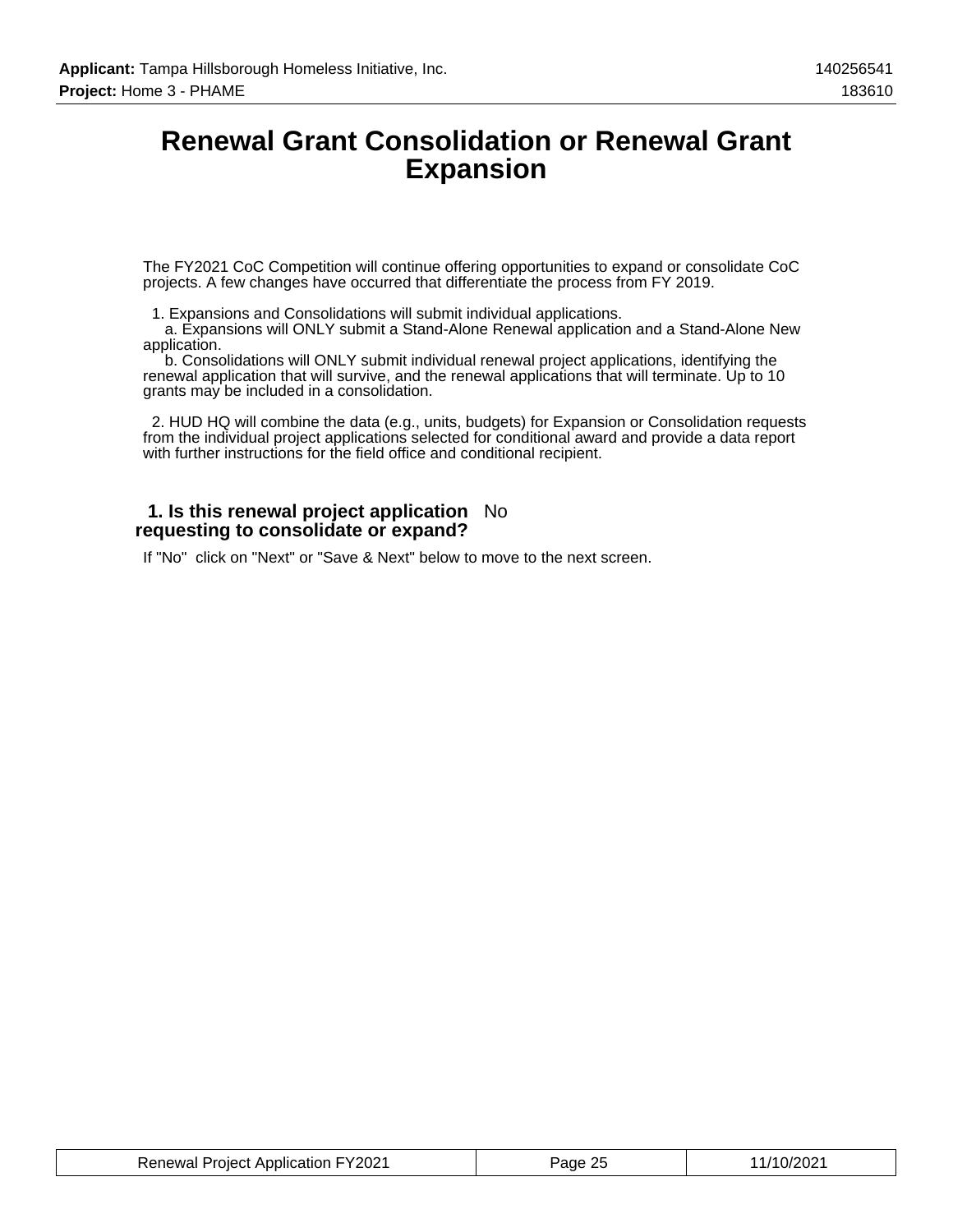# **2A. Project Subrecipients**

#### **This form lists the subrecipient organization(s) for the project. To add a subrecipient, select the icon. To view or update subrecipient information already listed, select the view option.**

| Organization                                 | Type                               | Sub-<br>Award<br>Amount |
|----------------------------------------------|------------------------------------|-------------------------|
| Mental Health Care, Inc. d/b/a<br>Gracepoint | M. Nonprofit with 501C3 IRS Status | \$1,202,348             |

#### **Total Expected Sub-Awards:** \$1,202,348

| uuon FY2021 جانب<br>. Proiect Application.<br>⊰enewal | апе | $^{1/2}$ 021<br>$\mathbf{u}$ |
|-------------------------------------------------------|-----|------------------------------|
|-------------------------------------------------------|-----|------------------------------|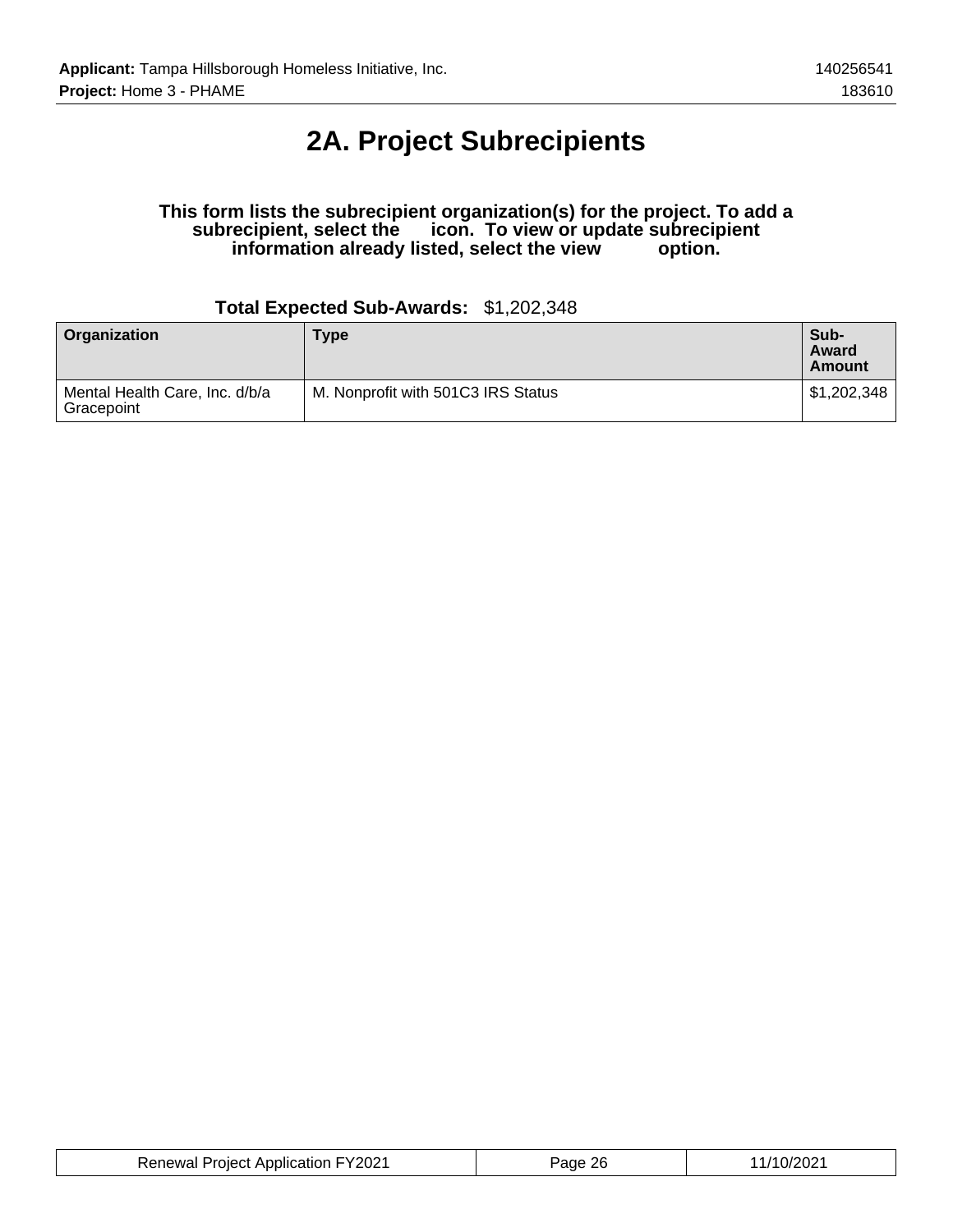### **2A. Project Subrecipients Detail**

**a. Organization Name:** Mental Health Care, Inc. d/b/a Gracepoint

**b. Organization Type:** M. Nonprofit with 501C3 IRS Status

**c. Employer or Tax Identification Number:** 59-0747306

| * d. Organizational DUNS:                                                                                                           |           | 040203564                            | <b>PLUS4</b> |  |
|-------------------------------------------------------------------------------------------------------------------------------------|-----------|--------------------------------------|--------------|--|
| e. Physical Address                                                                                                                 |           |                                      |              |  |
|                                                                                                                                     |           | <b>Street 1: 5707 N. 22nd Street</b> |              |  |
| <b>Street 2:</b>                                                                                                                    |           |                                      |              |  |
| City:                                                                                                                               | Tampa     |                                      |              |  |
| State:                                                                                                                              | Florida   |                                      |              |  |
| Zip Code: 33610                                                                                                                     |           |                                      |              |  |
| f. Congressional District(s): FL-016, FL-014, FL-015, FL-012<br>(for multiple selections hold CTRL key)                             |           |                                      |              |  |
| g. Is the subrecipient a Faith-Based                                                                                                | <b>No</b> |                                      |              |  |
| Organization?                                                                                                                       |           |                                      |              |  |
| h. Has the subrecipient ever received a<br>federal grant, either directly from a federal<br>agency or through a State/local agency? | Yes       |                                      |              |  |
| i. Expected Sub-Award Amount: \$1,202,348                                                                                           |           |                                      |              |  |
|                                                                                                                                     |           |                                      |              |  |
| j. Contact Person                                                                                                                   |           |                                      |              |  |
| <b>Prefix: Ms.</b>                                                                                                                  |           |                                      |              |  |
| <b>First Name: Valerie</b>                                                                                                          |           |                                      |              |  |
| <b>Middle Name:</b>                                                                                                                 |           |                                      |              |  |
| Last Name: Rovinelli                                                                                                                |           |                                      |              |  |
|                                                                                                                                     |           |                                      |              |  |

Renewal Project Application FY2021 | Page 27 | 11/10/2021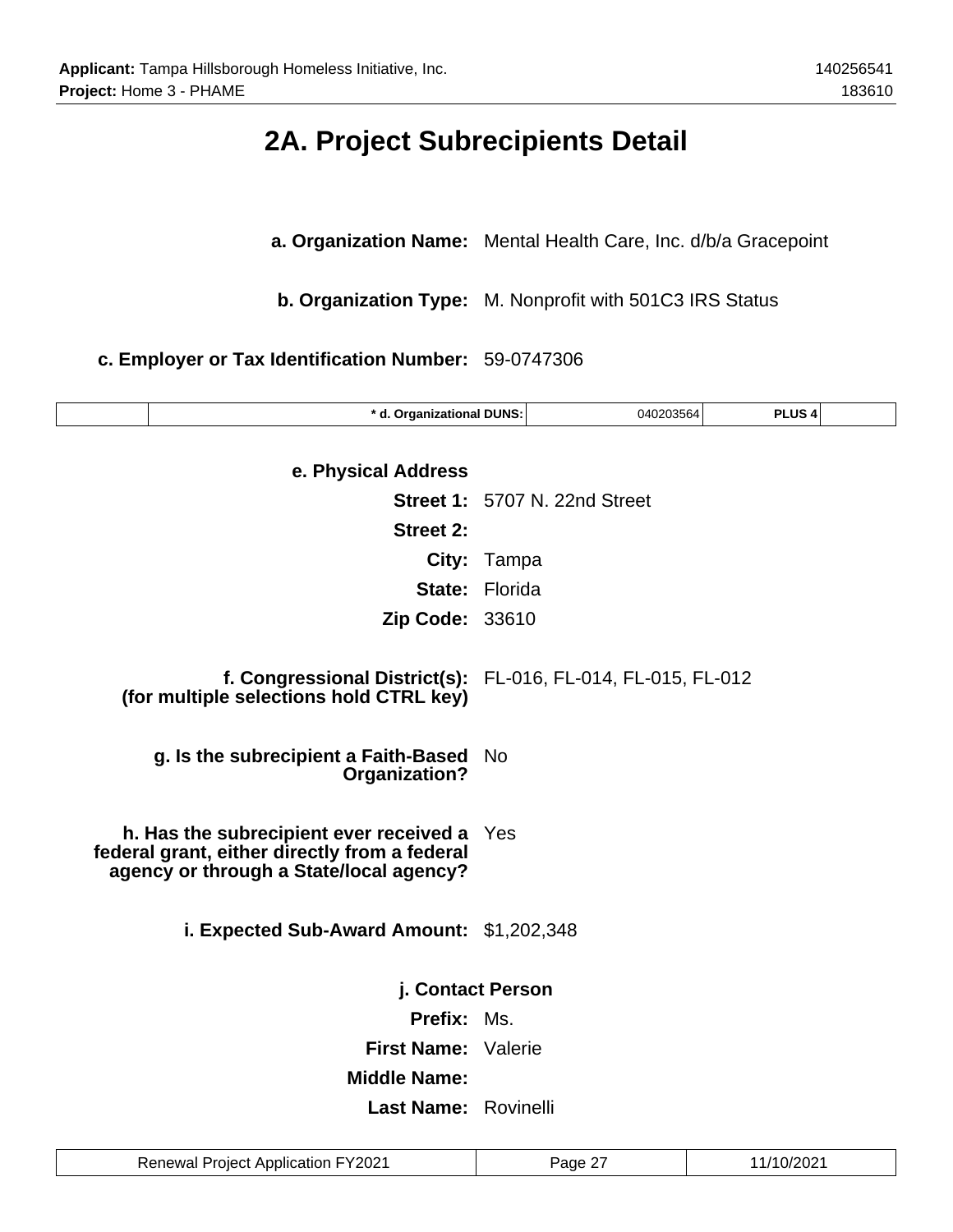| Suffix:                           |                                                                  |
|-----------------------------------|------------------------------------------------------------------|
|                                   | <b>Title:</b> Program Manager                                    |
|                                   | <b>E-mail Address:</b> vrovinelli@gracepointwellness.org         |
|                                   | <b>Confirm E-mail Address:</b> vrovinelli@gracepointwellness.org |
| <b>Phone Number: 813-239-8351</b> |                                                                  |
| <b>Extension:</b>                 |                                                                  |
|                                   | <b>Fax Number: 813-239-8274</b>                                  |

Documentation of the subrecipient's nonprofit status is required with the submission of this application.

| <b>Renewal Project Application FY2021</b> | Page 28 | 11/10/2021 |
|-------------------------------------------|---------|------------|
|-------------------------------------------|---------|------------|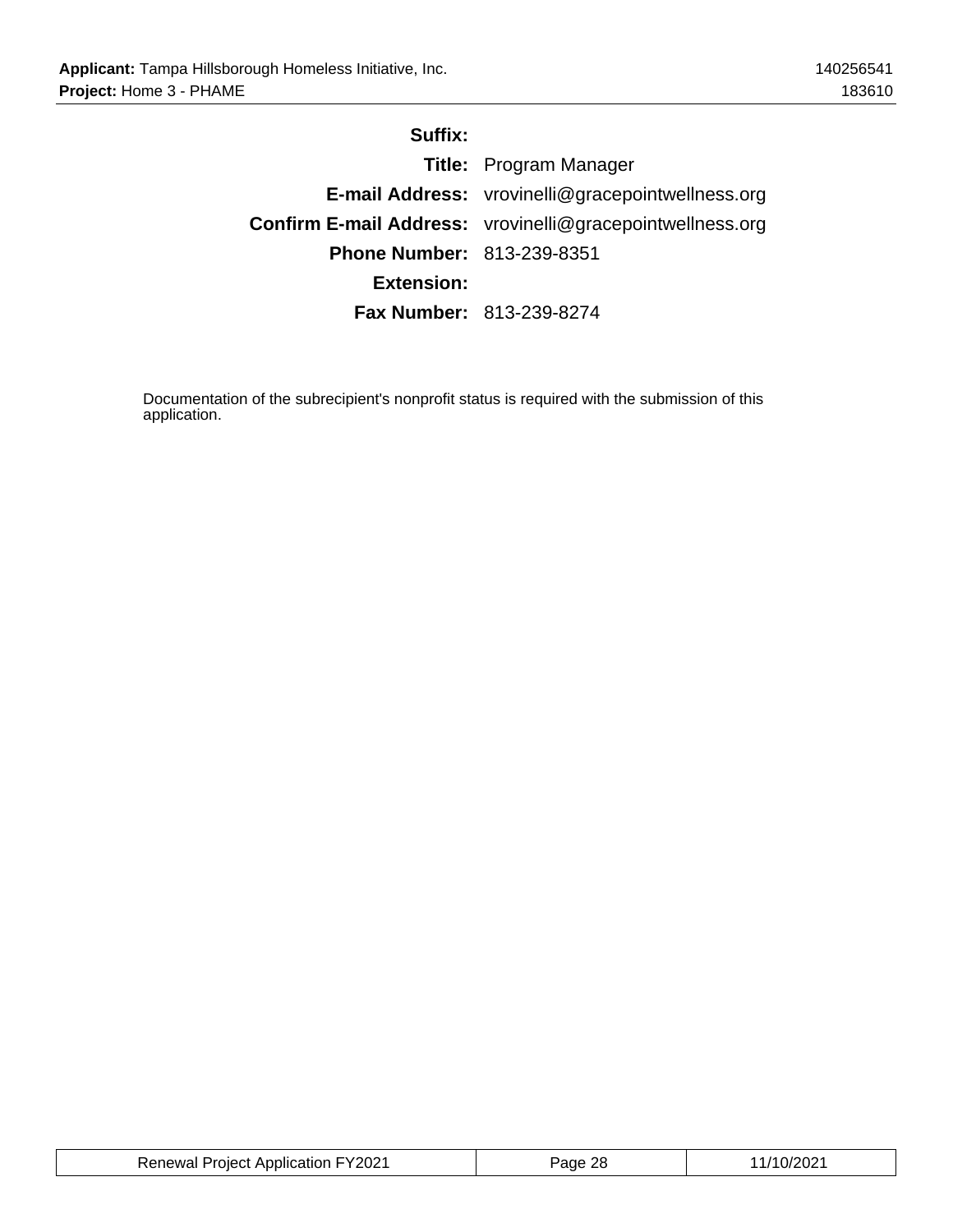# **3A. Project Detail**

#### **1. Expiring Grant Project Identification** FL0403 **Number (PIN):**

(e.g., the "Federal Award Identifier" indicated on form 1A. Application Type)

**2. CoC Number and Name:** FL-501 - Tampa/Hillsborough County CoC

**3. CoC Collaborative Applicant Name:** Tampa Hillsborough Homeless Initiative

**4. Project Name:** Home 3 - PHAME

- **5. Project Status:** Standard
- **6. Component Type:** PH
- **6a. Select the type of PH project.** PSH
- **7. Is your organization, or subrecipient, a** No **victim service provider defined in 24 CFR 578.3?**
- **8. Does this project include Replacement** No **Reserves as a CoC Operating Cost?**

(Attachment Requirement)

| <b>Renewal Project Application FY2021</b> | Page 29 | 11/10/2021 |
|-------------------------------------------|---------|------------|
|-------------------------------------------|---------|------------|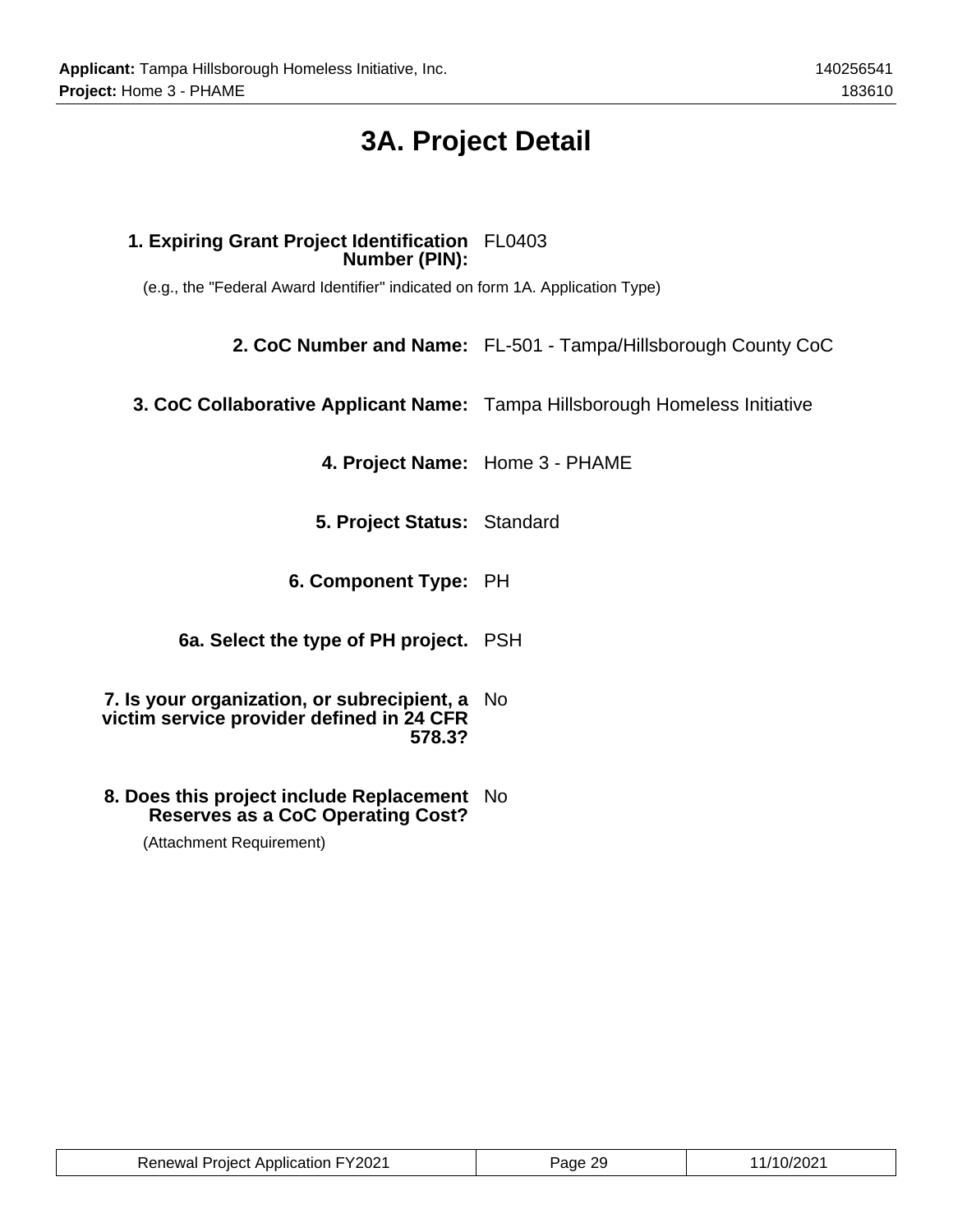# **3B. Project Description**

#### **1. Provide a description that addresses the entire scope of the proposed project.**

Gracepoint is an active member of the Continuum of Care (CoC) and is dedicated to making homelessness rare, brief, and non-recurring in our community. Gracepoint's HOME 3–PHAME dedicated plus program provides scattered site permanent supportive housing in Hillsborough County with rental assistance, utility assistance, and essential services for 94 households, with and without children, who are experiencing chronic or long term homelessness, or have a diagnosed mental illness. Essential services provided include, but are not limited to: case management, outpatient health services (behavioral and primary care), emergency health services, housing search assistance, SOAR services, education services, referrals to community resources, transportation assistance, and food resources. HOME 3-PHAME aims to ensure households served are successful in maintaining housing stability and self-sufficiency. Essential services offered are utilized to assist households in identifying needs as well as accessing resources to meet individual/household goals. Using the Housing First approach, HOME 3-PHAME focuses on quickly linking individuals/families to permanent housing with minimal barriers to entry. Once stably housed, HOME3-PHAME case managers will assist with creating individualized treatment plans for clients to address their needs. Households enrolled in HOME 3-PHAME will have case managers that maintain weekly contact and complete at least 1 home visit per month. The CoC Coordinate Entry process will be utilized to identify potentially eligible individuals while prioritizing those at highest risk first. The CoC Coordinated Entry process will be used to ensure the most vulnerable/highest priority individuals are screened for PSH. Household income must be at or below 50% AMI. The targeted population for HOME3-PHAME is individuals diagnosed with a severe mental illness; however, individuals with other disabilities such as substance abuse or a chronic physical illness are potentially eligible. There is no timeframe for length of participation as long as eligibility is maintained. Households are re- certified annually to ensure continued eligibility and goals are assessed regularly to ensure needs are identified and addressed. THHI

frequently monitors project performance and outcomes to ensure quality service delivery.

Gracepoint's HOME 3-PHAME team includes a program supervisor, 6 full time case managers who are SOAR trained, and one part time SOAR specialist focusing solely on SOAR applications. In addition to being SOAR trained, HOME 3-PHAME employees also receive trainings in Evidenced-Based Practices such Motivational Interviewing and Trauma-Informed Care. The use of Evidenced-Based Practices increases quality and effectiveness of direct service delivery.

| 2. Check the appropriate box(s) if this project will have a specific |
|----------------------------------------------------------------------|
| subpopulation focus. (Select all that apply)                         |

| N/A - Project Serves All Subpopulations<br><b>Veterans</b> |  | Domestic Violence<br><b>Substance Abuse</b> |  |            |  |
|------------------------------------------------------------|--|---------------------------------------------|--|------------|--|
|                                                            |  |                                             |  |            |  |
|                                                            |  |                                             |  |            |  |
| <b>Renewal Project Application FY2021</b>                  |  | Page 30                                     |  | 11/10/2021 |  |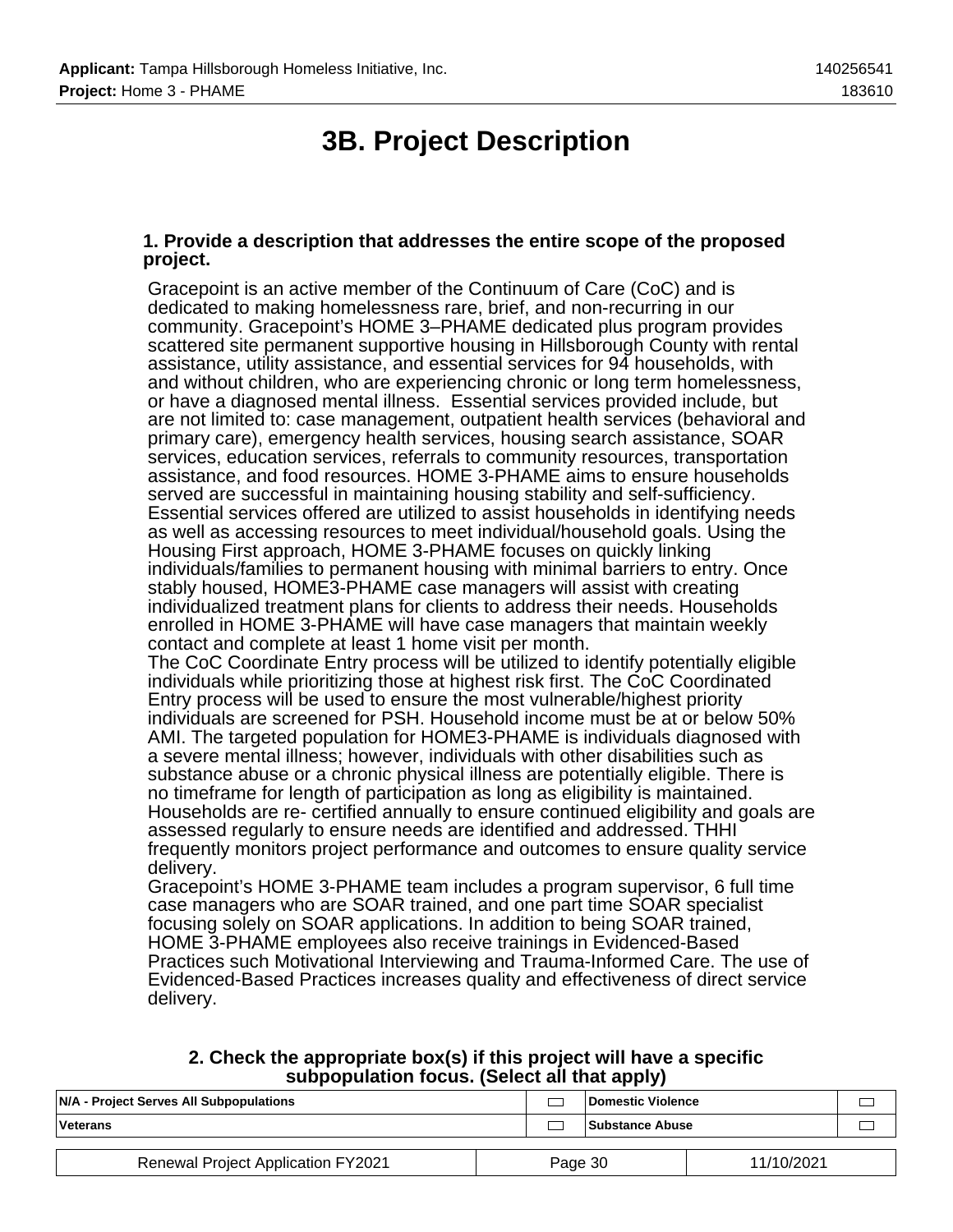| Youth (under 25)              | Mental Illness                        |  |
|-------------------------------|---------------------------------------|--|
| <b>Families with Children</b> | <b>HIV/AIDS</b>                       |  |
|                               | <b>Chronic Homeless</b>               |  |
|                               | <b>Other (Click 'Save' to update)</b> |  |

### **3. Housing First**

#### **3a. Does the project quickly move** Yes **participants into permanent housing**

#### **3b. Does the project enroll program participants who have the following barriers? Select all that apply.**

| Having too little or little income                                                           | X |
|----------------------------------------------------------------------------------------------|---|
| Active or history of substance use                                                           | X |
| Having a criminal record with exceptions<br>for state-mandated restrictions                  | X |
| <b>History of victimization</b><br>(e.g. domestic violence, sexual assault, childhood abuse) | X |
| None of the above                                                                            |   |

#### **3c. Will the project prevent program participant termination for the following reasons? Select all that apply.**

| Failure to participate in supportive services                                                                               |   |
|-----------------------------------------------------------------------------------------------------------------------------|---|
| Failure to make progress on a service plan                                                                                  |   |
| Loss of income or failure to improve income                                                                                 | X |
| Any other activity not covered in a lease agreement typically found for unassisted persons in the project's geographic area |   |
| None of the above                                                                                                           |   |

#### **3d. Does the project follow a "Housing First"** Yes **approach?**

| <b>Renewal Project Application FY2021</b> | Page 31 | 11/10/2021 |
|-------------------------------------------|---------|------------|
|-------------------------------------------|---------|------------|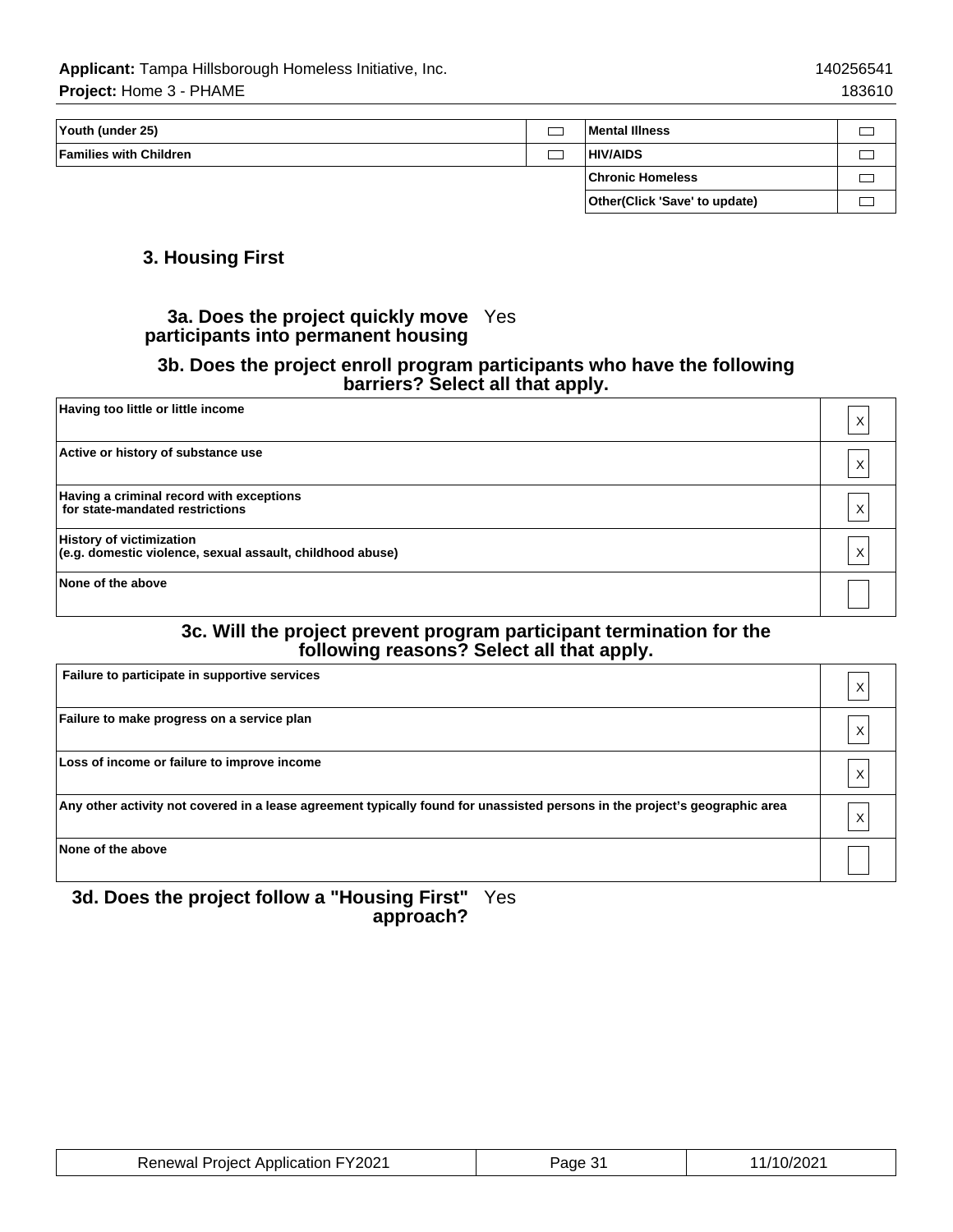# **3C. Dedicated Plus**

**Dedicated and DedicatedPLUS**

**A "100% Dedicated" project is a permanent supportive housing project that commits 100% of its beds to chronically homeless individuals and families, according to NOFA Section lll.3.b.**

 **A "DedicatedPLUS" project is a permanent supportive housing project where 100% of the beds are dedicated to serve individuals with disabilities and families in which one adult or child has a disability, including unaccompanied homeless youth, that at a minimum, meet ONE of the following criteria according to NOFA Section lll.3.d:**

(1) experiencing chronic homelessness as defined in 24 CFR 578.3;

 (2) residing in a transitional housing project that will be eliminated and meets the definition of chronically homeless in effect at the time in which the individual or family entered the transitional housing project;

 (3) residing in a place not meant for human habitation, emergency shelter, or safe haven; but the individuals or families experiencing chronic homelessness as defined at 24 CFR 578.3 had been admitted and enrolled in a permanent housing project within the last year and were unable to maintain a housing placement;

 (4) residing in transitional housing funded by a joint TH and PH-RRH component project and who were experiencing chronic homelessness as defined at 24 CFR 578.3 prior to entering the project;

 (5)residing and has resided in a place not meant for human habitation, a safe haven, or emergency shelter for at least 12 months in the last three years, but has not done so on four separate occasions; or

 (6) receiving assistance through a Department of Veterans Affairs(VA)-funded homeless assistance program and met one of the above criteria at initial intake to the VA's homeless assistance system.

 A renewal project where 100 percent of the beds are dedicated in their current grant as described in NOFA Section lll.A.3.b. must either become DedicatedPLUS or remain 100% Dedicated. If a renewal project currently has 100 percent of its beds dedicated to chronically homeless individuals and families and elects to become a DedicatedPLUS project, the project will be required to adhere to all fair housing requirements at 24 CFR 578.93. Any beds that the applicant identifies in this application as being dedicated to chronically homeless individuals and families in a DedicatedPLUS project must continue to operate in accordance with Section lll.A.3.b. Beds are identified on Screen 4B.

**1. Is this project "100% Dedicated," "DedicatedPLUS," or "N/A"? (Only select "N/A" if this project was originally awarded as a grant that did not have requirements to only serve persons experiencing chronic homelessness and meets the definition of "non-dedicated permanent supportive housing beds" in the NOFO Section III.C.2.p).** DedicatedPLUS

| <b>Renewal Project Application FY2021</b> | Page 32 | 11/10/2021 |
|-------------------------------------------|---------|------------|
|-------------------------------------------|---------|------------|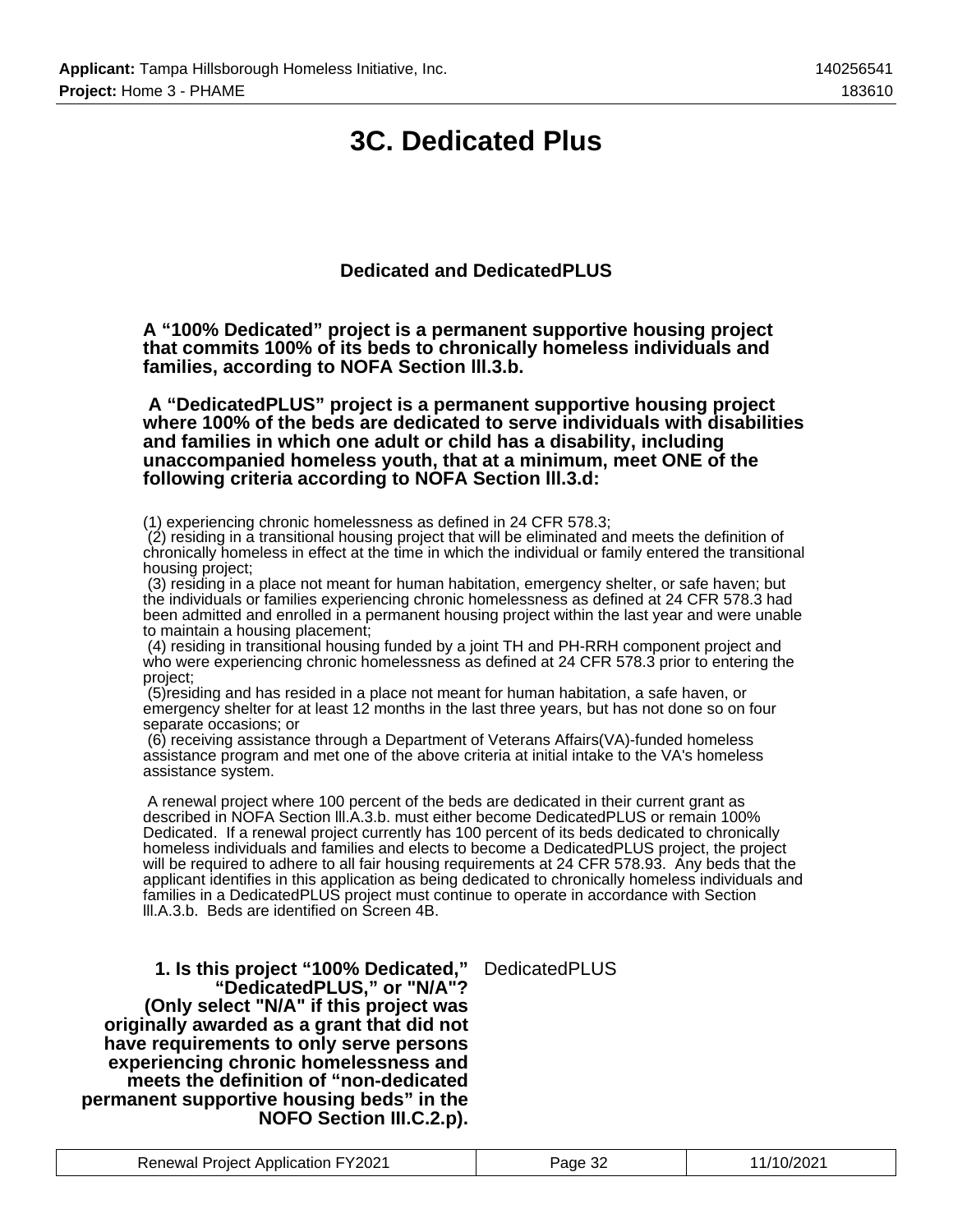# **4A. Supportive Services for Program Participants**

#### **1. For all supportive services available to program participants, indicate who will provide them and how often they will be provided. Click 'Save' to update.**

| <b>Supportive Services</b>                    | <b>Provider</b> | Frequency |
|-----------------------------------------------|-----------------|-----------|
| <b>Assessment of Service Needs</b>            | Subrecipient    | Quarterly |
| <b>Assistance with Moving Costs</b>           | Non-Partner     | As needed |
| <b>Case Management</b>                        | Subrecipient    | Monthly   |
| <b>Child Care</b>                             | Non-Partner     | As needed |
| <b>Education Services</b>                     | Non-Partner     | As needed |
| <b>Employment Assistance and Job Training</b> | Non-Partner     | As needed |
| Food                                          | Non-Partner     | As needed |
| <b>Housing Search and Counseling Services</b> | Subrecipient    | As needed |
| <b>Legal Services</b>                         | Non-Partner     | As needed |
| <b>Life Skills Training</b>                   | Non-Partner     | As needed |
| <b>Mental Health Services</b>                 | Subrecipient    | Monthly   |
| <b>Outpatient Health Services</b>             | Non-Partner     | Monthly   |
| <b>Outreach Services</b>                      | Subrecipient    | As needed |
| <b>Substance Abuse Treatment Services</b>     | Partner         | As needed |
| <b>Transportation</b>                         | Non-Partner     | As needed |
| <b>Utility Deposits</b>                       | Non-Partner     | As needed |

**Identify whether the project includes the following activities:**

| 2. Transportation assistance to program<br>participants to attend mainstream benefit<br>appointments, employee training, or jobs?            | Yes |
|----------------------------------------------------------------------------------------------------------------------------------------------|-----|
| 3. Annual follow-up with program participants<br>to ensure mainstream benefits are received<br>and renewed?                                  | Yes |
| 4. Do program participants have access to Yes<br>SSI/SSDI technical assistance provided by<br>this project, subrecipient, or partner agency? |     |
| 4a. Has the staff person providing the<br>technical assistance completed SOAR<br>training in the past 24 months?                             | Yes |

| <b>Renewal Project Application FY2021</b> | Page 33 | 11/10/2021 |
|-------------------------------------------|---------|------------|
|-------------------------------------------|---------|------------|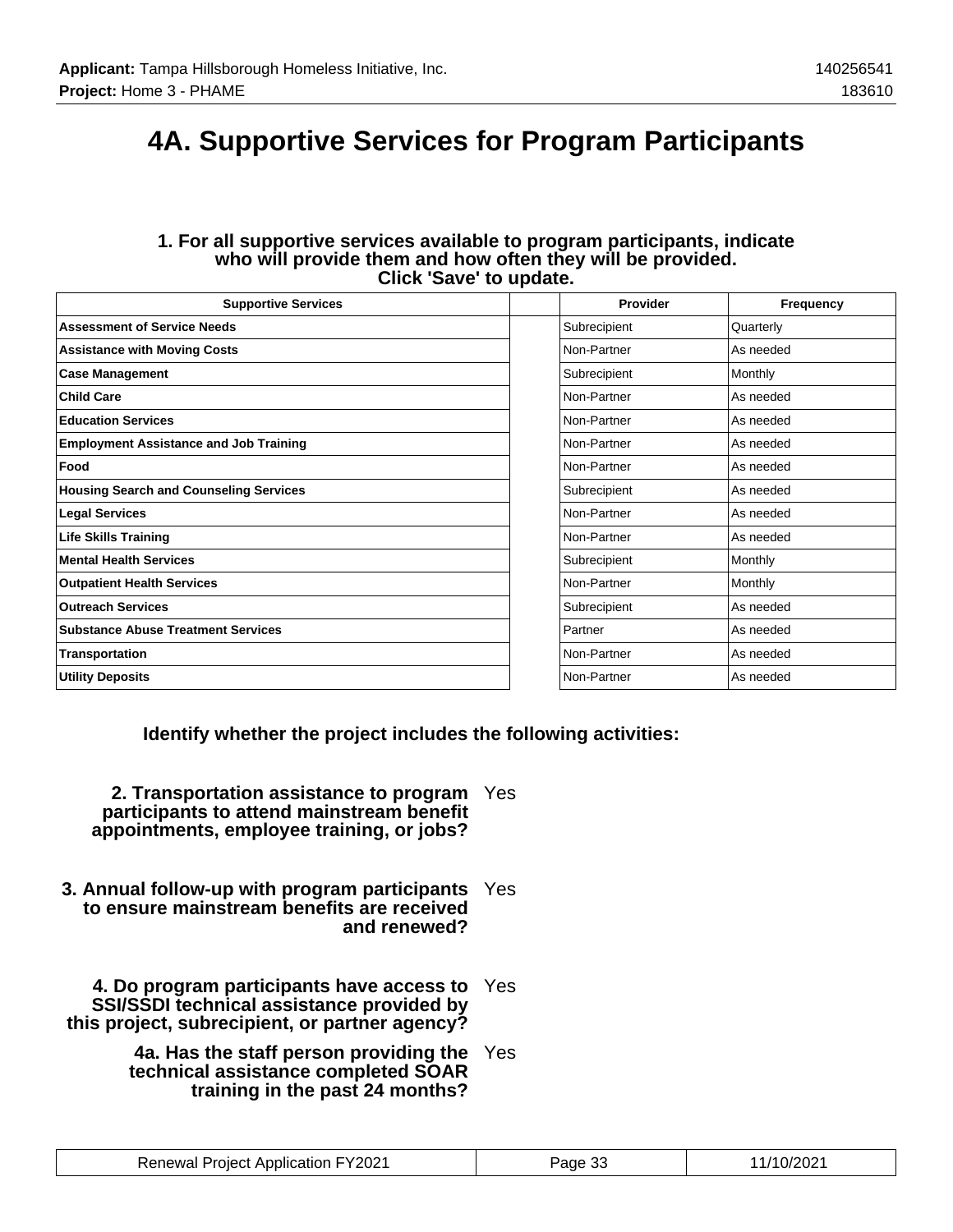# **4B. Housing Type and Location**

#### **The following list summarizes each housing site in the project. To add a housing site to the list, select the icon. To view or update a housing site already listed, select the icon.**

**Total Units:** 94

**Total Beds:** 130

#### **Total Dedicated CH Beds:** 103

| <b>Housing Type</b>         | <b>Housing Type (JOINT)</b> | <b>Units</b> | <b>Beds</b> |
|-----------------------------|-----------------------------|--------------|-------------|
| Scattered-site apartments ( | ---                         | 94           | 130         |

| <b>Renewal Project Application FY2021</b> | Page 34 | 11/10/2021 |
|-------------------------------------------|---------|------------|
|-------------------------------------------|---------|------------|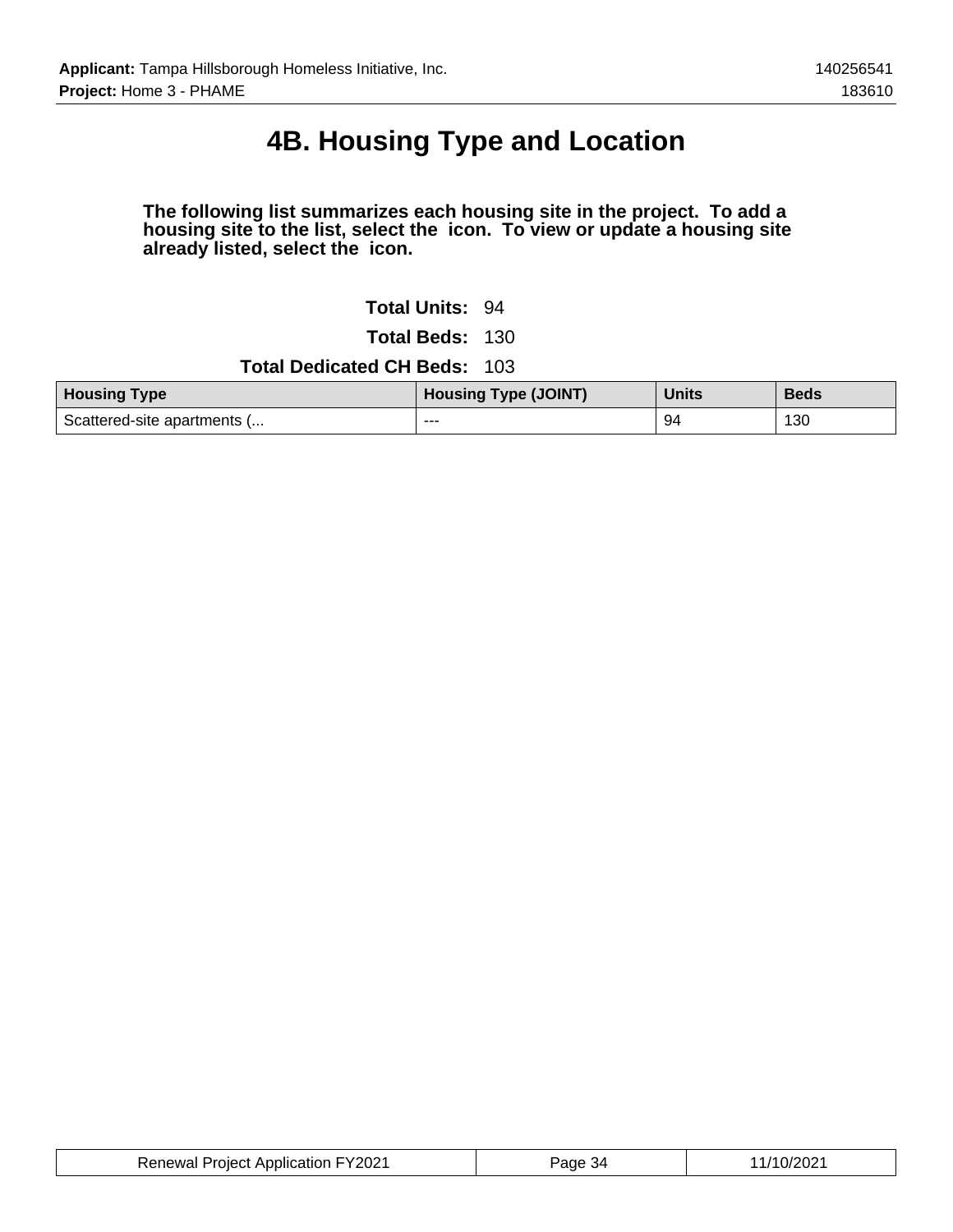### **4B. Housing Type and Location Detail**

**1. Housing Type:** Scattered-site apartments (including efficiencies)

#### **2. Indicate the maximum number of units and beds available for program participants at the selected housing site.**

**a. Units:** 94

**b. Beds:** 130

#### **3. How many beds of the total beds in "2b.** 103 **Beds" are dedicated to the chronically homeless?**

#### **This includes both the "dedicated" and "prioritized" beds from previous competitions.**

#### **4. Address:**

Project applicants must enter an address for all proposed and existing properties. If the location is not yet known, enter the expected location of the housing units. For Scattered-site and Singlefamily home housing, or for projects that have units at multiple locations, project applicants should enter the address where the majority of beds will be located or where the majority of beds are located as of the application submission. Where the project uses tenant-based rental assistance in the RRH portion, or if the address for scattered-site or single-family homes housing cannot be identified at the time of application, enter the address for the project's administration office. Projects serving victims of domestic violence, including human trafficking, must use a PO Box or other anonymous address to ensure the safety of participants.

> **Street 1:** 601 E. Kennedy Blvd **Street 2: County Center, 24th Floor City:** Tampa **State:** Florida **ZIP Code:** 33602

#### **5. Select the geographic area(s) associated with the address: (for multiple selections hold CTRL Key)**

129057 Hillsborough County, 123012 Tampa

| <b>Renewal Project Application FY2021</b> | Page 35 | 11/10/2021 |
|-------------------------------------------|---------|------------|
|-------------------------------------------|---------|------------|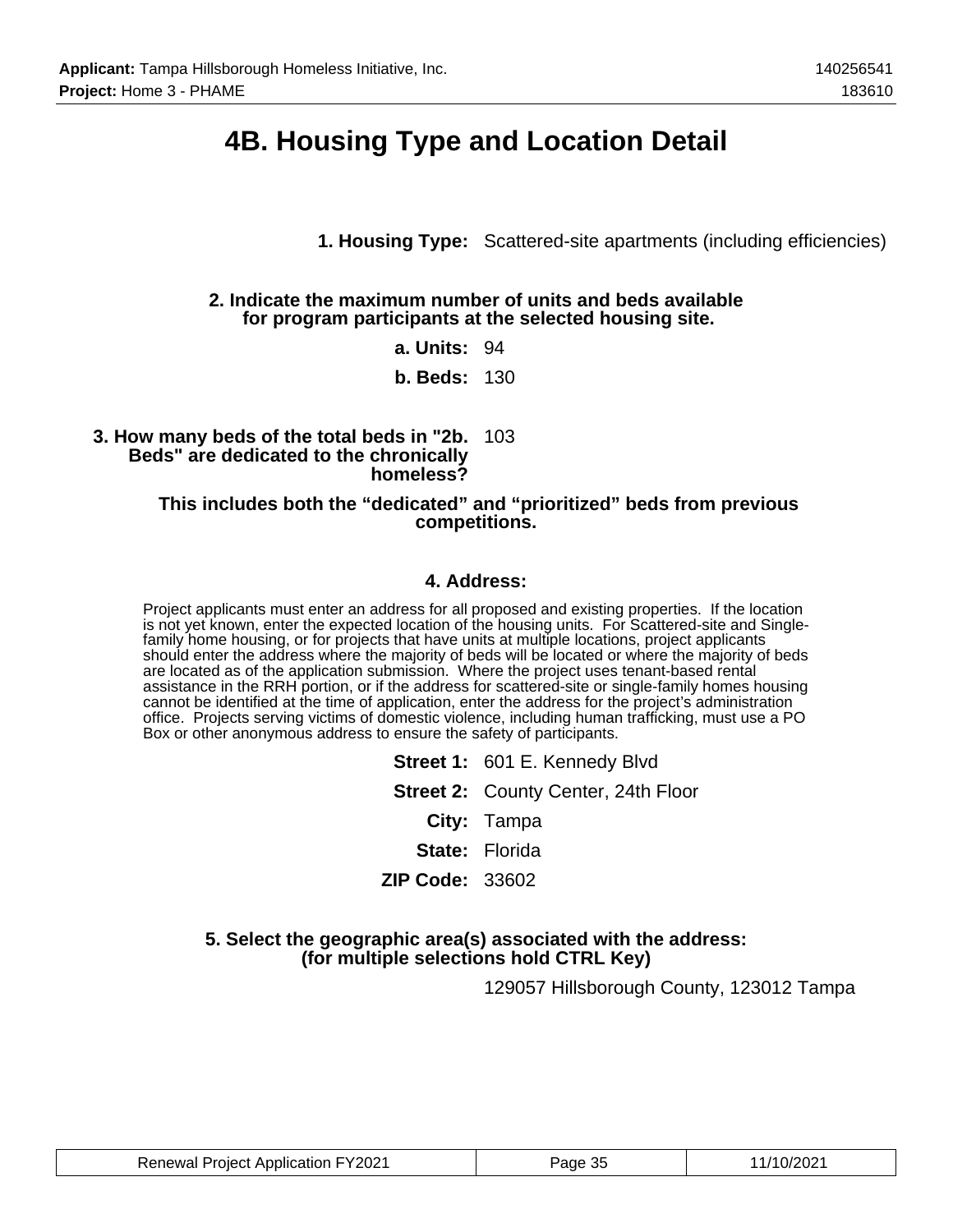# **5A. Program Participants - Households**



**Click Save to automatically calculate totals**

| <b>Renewal Project Application FY2021</b> | Page 36 | 11/10/2021 |
|-------------------------------------------|---------|------------|
|-------------------------------------------|---------|------------|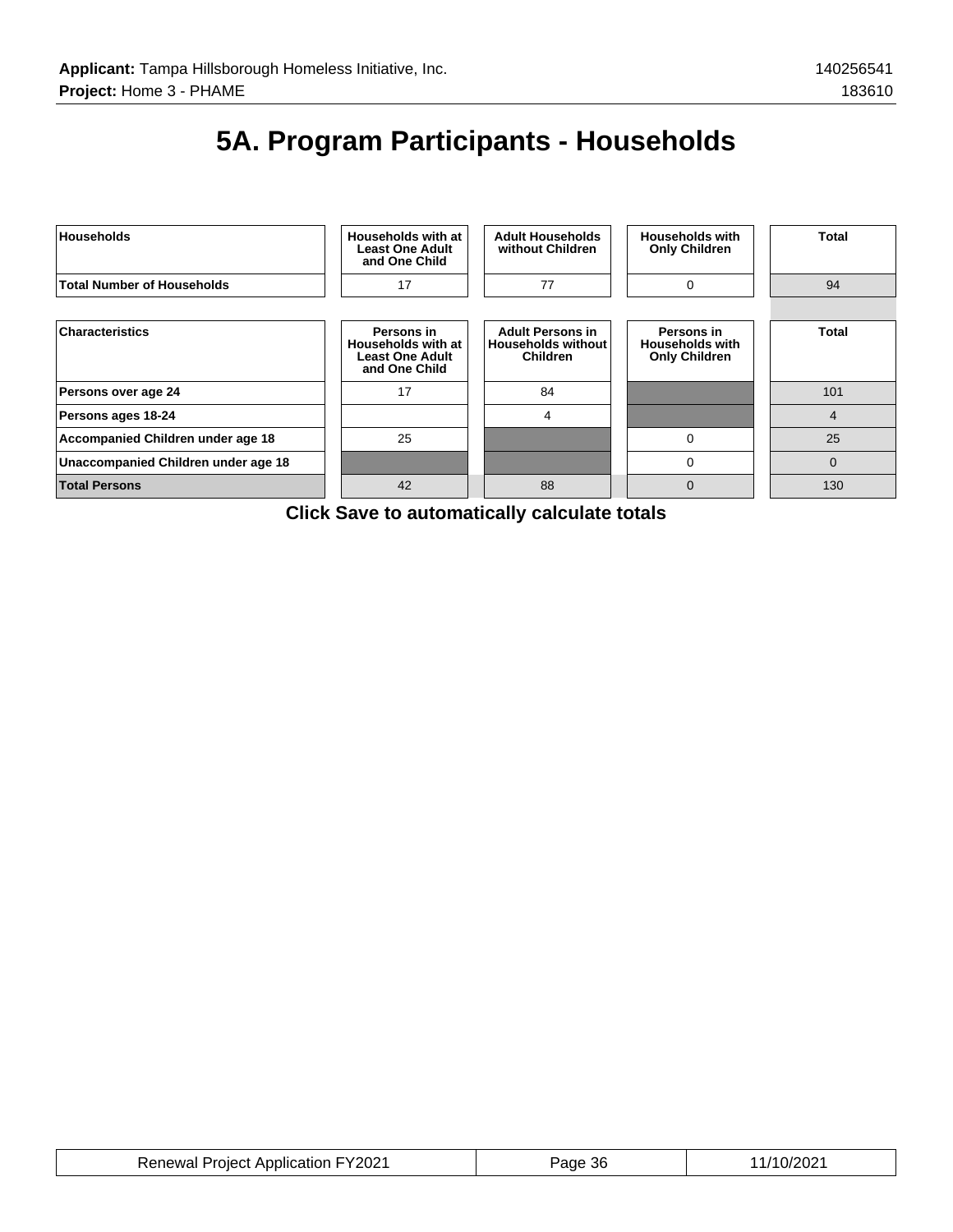# **5B. Program Participants - Subpopulations**

| <b>Characteristics</b> | <b>CH</b><br>(Not<br><b>Veterans</b> | <b>CH</b><br>  Veterans | Veterans Chronic<br>$(Not CH)$ Substan | ce<br><b>Abuse</b> | <b>HIV/AID</b><br>S | <b>Severely</b><br><b>Mentally</b><br>Ш | <b>DV</b> | <b>Disability</b> | Physical Developmenta<br><b>Disability</b> | <b>Persons Not</b><br>Represented<br>by a<br>Listed<br>Subpopulatio |
|------------------------|--------------------------------------|-------------------------|----------------------------------------|--------------------|---------------------|-----------------------------------------|-----------|-------------------|--------------------------------------------|---------------------------------------------------------------------|
| Persons over age 24    | 17                                   |                         | 0                                      | 8                  | 0                   | 17                                      |           |                   |                                            |                                                                     |
| Persons ages 18-24     | $\Omega$                             |                         | 0                                      | O                  | 0                   | 0                                       |           |                   |                                            |                                                                     |
| Children under age 18  | 25                                   |                         |                                        |                    | $\Omega$            |                                         |           |                   | $\Omega$                                   |                                                                     |
| <b>Total Persons</b>   | 42                                   |                         | $\Omega$                               | 8                  | $\Omega$            | 17                                      |           |                   |                                            |                                                                     |

#### **Persons in Households with at Least One Adult and One Child**

**Click Save to automatically calculate totals**

#### **Persons in Households without Children**

| <b>Characteristics</b> | <b>CH</b><br>(Not<br>l Veterans l | <b>CH</b><br><u> Veterans </u> | <b>Veterans</b><br>(Not CH) Chronic | <b>Substan</b><br>ce<br><b>Abuse</b> | <b>HIV/AID</b><br>S | <b>Severely</b><br><b>Mentally</b><br>Ш | <b>DV</b> | <b>Disability</b> | Physical Developmenta<br><b>Disability</b> | <b>Persons Not</b><br>Represented<br>by a<br>Listed<br>Subpopulatio |
|------------------------|-----------------------------------|--------------------------------|-------------------------------------|--------------------------------------|---------------------|-----------------------------------------|-----------|-------------------|--------------------------------------------|---------------------------------------------------------------------|
| Persons over age 24    | 80                                |                                |                                     | 29                                   | 0                   | 67                                      |           | 41                | 14                                         |                                                                     |
| Persons ages 18-24     |                                   |                                |                                     |                                      | 0                   |                                         |           | $\Omega$          |                                            |                                                                     |
| <b>Total Persons</b>   | 84                                | 4                              | $\Omega$                            | 29                                   | $\Omega$            | 67                                      |           | 41                | 14                                         |                                                                     |

**Click Save to automatically calculate totals**

#### **Persons in Households with Only Children**

| <b>Characteristics</b>                        | <b>CH</b><br>(Not<br>  Veterans | <b>CH</b><br><b>Veterans</b> | <b>Veterans</b><br>(Not CH) Chronic | <b>Substan</b><br>ce<br><b>Abuse</b> | <b>HIV/AID</b><br>S. | <b>Severely</b><br><b>Mentally</b><br>$\mathbf{m}$ | <b>DV</b> | <b>Physical</b><br><b>Disability</b> | Developmenta  <br><b>Disability</b> | <b>Persons Not</b><br>Represented<br>by a<br>Listed<br>Subpopulatio |
|-----------------------------------------------|---------------------------------|------------------------------|-------------------------------------|--------------------------------------|----------------------|----------------------------------------------------|-----------|--------------------------------------|-------------------------------------|---------------------------------------------------------------------|
| <b>Accompanied Children under</b><br>age 18   |                                 |                              |                                     |                                      |                      |                                                    |           |                                      |                                     |                                                                     |
| <b>Unaccompanied Children</b><br>under age 18 |                                 |                              |                                     |                                      |                      |                                                    |           |                                      |                                     |                                                                     |
| <b>Total Persons</b>                          | 0                               |                              |                                     | $\Omega$                             |                      |                                                    |           |                                      |                                     |                                                                     |

| <b>Renewal Project Application FY2021</b> | Page 37 | 11/10/2021 |
|-------------------------------------------|---------|------------|
|-------------------------------------------|---------|------------|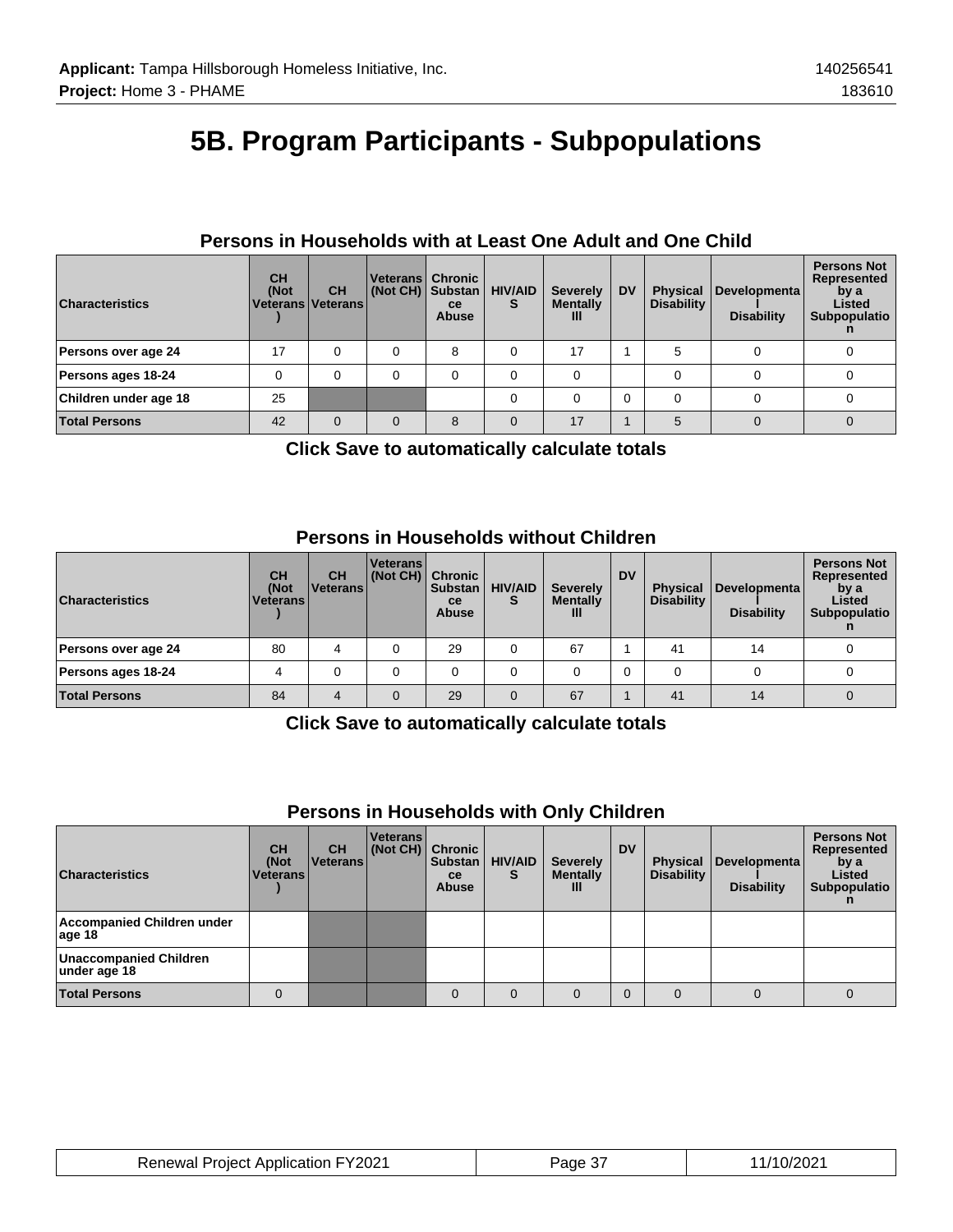# **6A. Funding Request**

- **1. Do any of the properties in this project** No **have an active restrictive covenant?**
- **2. Was the original project awarded as either** Yes **a Samaritan Bonus or Permanent Housing Bonus project?**
- **3. Does this project propose to allocate funds** Yes **according to an indirect cost rate?**

**Indirect cost rate proposals should be submitted as soon as the applicant is notified of a conditional award. Conditional award recipients will be asked to submit the proposal rate during the e-snaps post-award process.**

 **Applicants with an approved indirect cost rate must submit a copy of the approval with this application.**

| Agency                                                                                                     |        | <b>Indirect Cost</b><br>Rate | <b>Direct Cost</b><br><b>Base</b> | Date approved or enter "NA" if<br>using 10 % de minimis rate |
|------------------------------------------------------------------------------------------------------------|--------|------------------------------|-----------------------------------|--------------------------------------------------------------|
| Department of Housing and Urban Development                                                                |        | 10%                          | \$367,267 1/3/2018                |                                                              |
|                                                                                                            |        |                              |                                   |                                                              |
|                                                                                                            |        |                              |                                   |                                                              |
|                                                                                                            |        |                              |                                   |                                                              |
|                                                                                                            |        |                              |                                   |                                                              |
|                                                                                                            |        |                              |                                   |                                                              |
| b. Has this rate been approved by your<br>cognizant agency?                                                | Yes    |                              |                                   |                                                              |
| c. Do you plan to use the 10% de minimis Yes<br>rate?                                                      |        |                              |                                   |                                                              |
| 4. Renewal Grant Term: This field is pre-<br>populated with a one-year grant term and<br>cannot be edited: | 1 Year |                              |                                   |                                                              |
| 5. Select the costs for which funding is<br>requested:                                                     |        |                              |                                   |                                                              |
| <b>Leased Units</b>                                                                                        |        |                              |                                   |                                                              |
| <b>Leased Structures</b>                                                                                   |        |                              |                                   |                                                              |
| <b>Rental Assistance</b>                                                                                   | X      |                              |                                   |                                                              |
| <b>Supportive Services</b>                                                                                 | X      |                              |                                   |                                                              |

**a. Please complete the indirect cost rate schedule below:**

| <b>Renewal Project Application FY2021</b> | Page 38 | 11/10/2021 |
|-------------------------------------------|---------|------------|
|-------------------------------------------|---------|------------|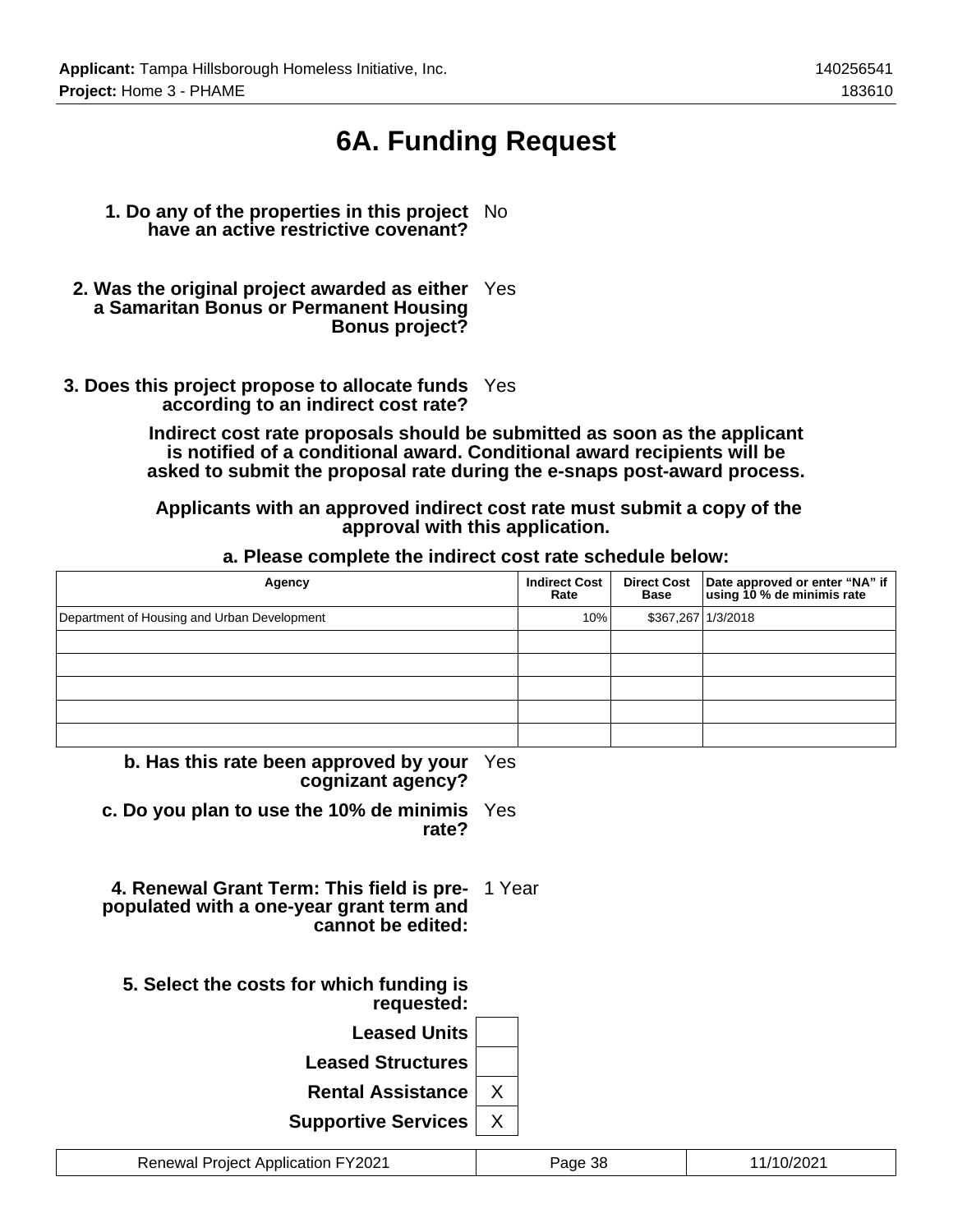

| <b>Renewal Project Application FY2021</b> | апе | /10/202' |
|-------------------------------------------|-----|----------|
|-------------------------------------------|-----|----------|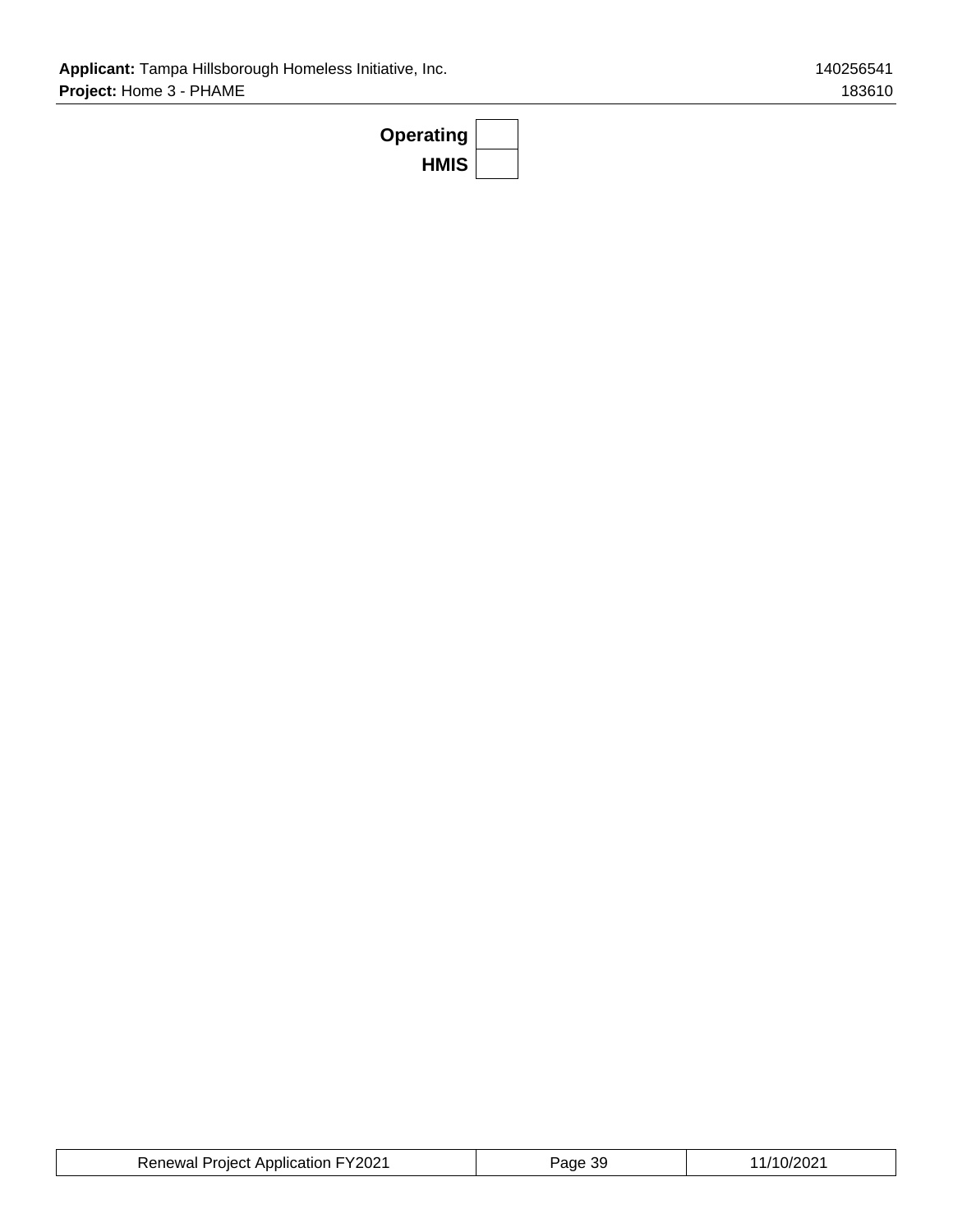# **6C. Rental Assistance Budget**

#### **The following list summarizes the rental assistance funding request for the total term of the project. To add information to the list, select the icon. To view or update information already listed, select the icon.**

|                                     | <b>Total Request for Grant Term:</b>  |                                 | \$971.244            |
|-------------------------------------|---------------------------------------|---------------------------------|----------------------|
|                                     | <b>Total Units:</b>                   |                                 | 70                   |
| Type of Rental<br><b>Assistance</b> | <b>FMR Area</b>                       | <b>Total Units</b><br>Requested | <b>Total Request</b> |
| <b>TRA</b>                          | FL - Tampa-St. Petersburg-Clearwater, | 70                              | \$971,244            |

| <b>Renewal Project Application FY2021</b> | Page 40 | 11/10/2021 |
|-------------------------------------------|---------|------------|
|-------------------------------------------|---------|------------|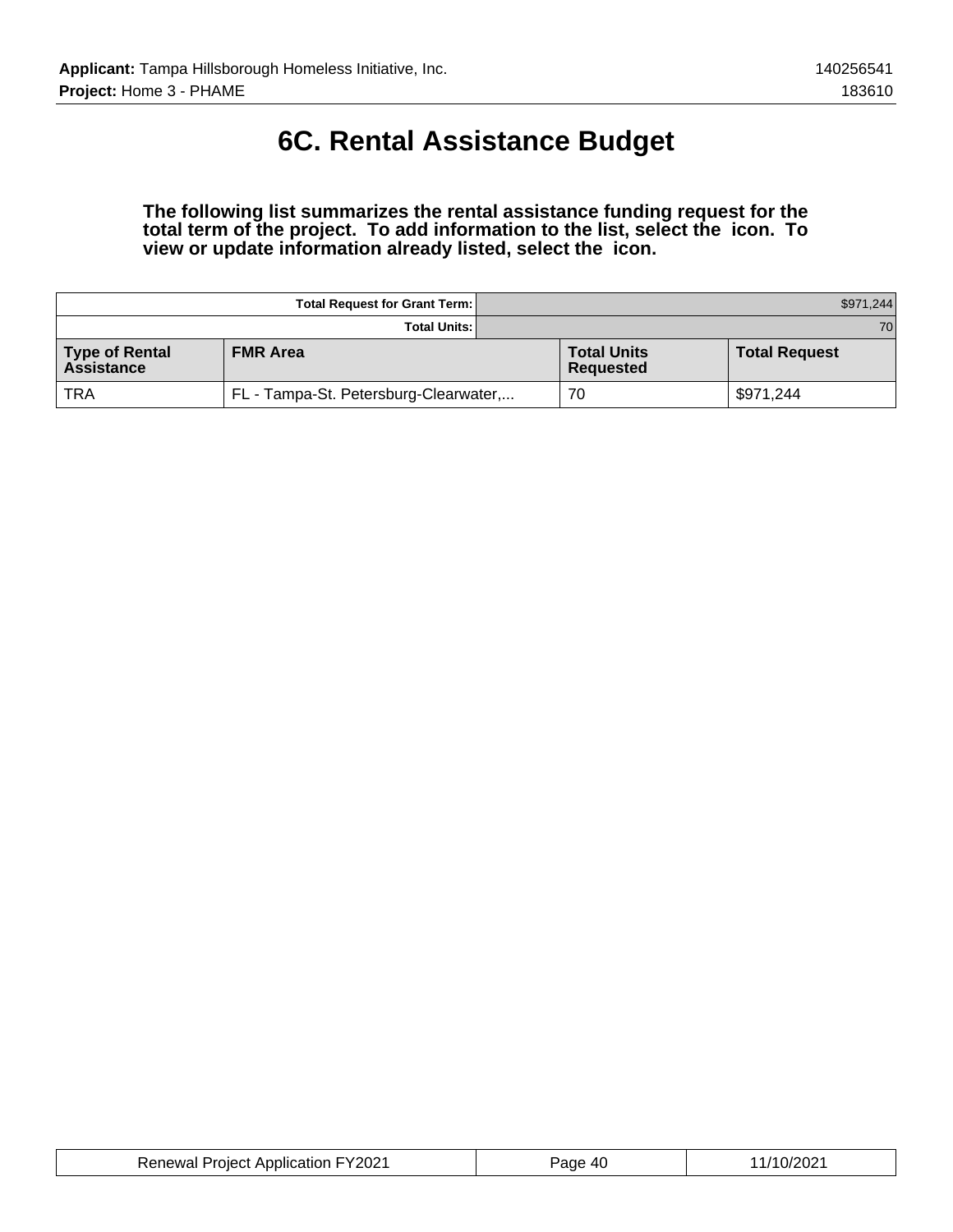### **Rental Assistance Budget Detail**

#### **Type of Rental Assistance:** TRA

#### **Metropolitan or non-metropolitan fair market rent area:**

FL - Tampa-St. Petersburg-Clearwater, FL MSA (1205399999)

#### **Does the applicant request rental assistance funding for less than the area's per unit size fair market rents?** No

| <b>Size of Units</b>                                         | # of Units<br>(Applicant) |    | <b>FMR Area</b><br>(Applicant) | <b>HUD Paid</b><br>Rent<br>(Applicant) | 12 Months |          | <b>Total</b><br>Request<br>(Applicant) |
|--------------------------------------------------------------|---------------------------|----|--------------------------------|----------------------------------------|-----------|----------|----------------------------------------|
| <b>SRO</b>                                                   |                           | X  | \$742                          | $$742$ x                               | 12        | Ξ        | \$0                                    |
| 0 Bedroom                                                    |                           | X  | \$989                          | $$989$ $\times$                        | 12        | $\equiv$ | \$0                                    |
| 1 Bedroom                                                    | $43 \times$               |    | \$1,040                        | $$1,040$ x                             | 12        | Ξ        | \$536,640                              |
| 2 Bedrooms                                                   | 22x                       |    | \$1,271                        | $$1,271$ x                             | 12        | $\equiv$ | \$335,544                              |
| 3 Bedrooms                                                   |                           | 5x | \$1,651                        | $$1,651$ x                             | 12        | =        | \$99,060                               |
| 4 Bedrooms                                                   |                           | X  | \$2,028                        | $$2,028$ $\times$                      | 12        | Ξ        | \$0                                    |
| 5 Bedrooms                                                   |                           | x  | \$2,332                        | $$2,332$ x                             | 12        | =        | \$0                                    |
| 6 Bedrooms                                                   |                           | X  | \$2,636                        | $$2,636$ x                             | 12        | $\equiv$ | \$0                                    |
| 7 Bedrooms                                                   |                           | X  | \$2,941                        | $$2,941$ x                             | 12        | =        | \$0                                    |
| 8 Bedrooms                                                   |                           | X  | \$3,245                        | $$3,245$ x                             | 12        | =        | \$0                                    |
| 9 Bedrooms                                                   |                           | X  | \$3,549                        | $$3,549$ x                             | 12        | =        | \$0                                    |
| <b>Total Units and Annual Assistance</b><br><b>Requested</b> | 70                        |    |                                |                                        |           |          | \$971,244                              |
| <b>Grant Term</b>                                            |                           |    |                                |                                        |           |          | 1 Year                                 |
| <b>Total Request for Grant Term</b>                          |                           |    |                                |                                        |           |          | \$971,244                              |

**Click the 'Save' button to automatically calculate totals.**

| <b>Renewal Project Application FY2021</b> | Page 41 | 11/10/2021 |
|-------------------------------------------|---------|------------|
|-------------------------------------------|---------|------------|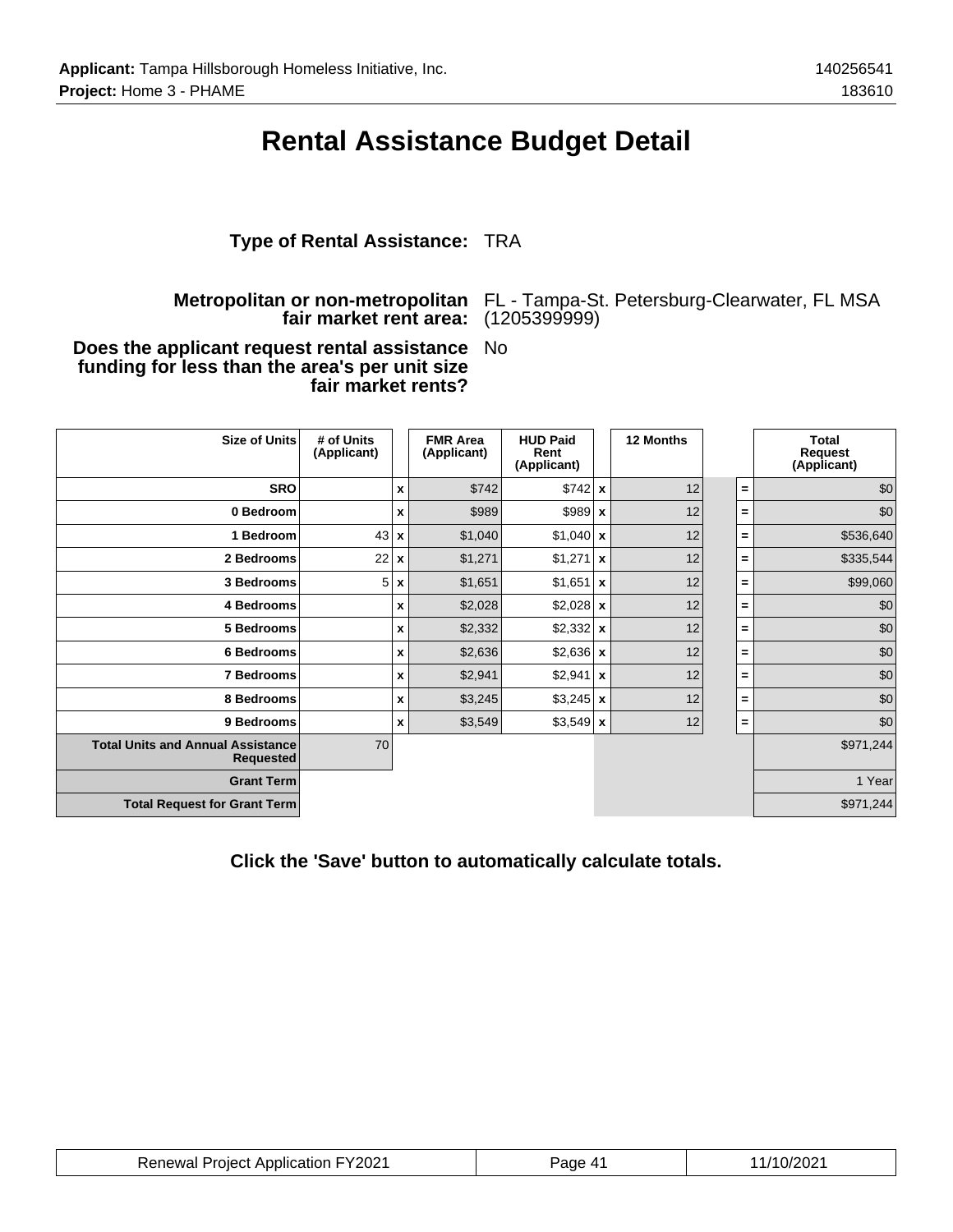# **6D. Sources of Match**

#### **The following list summarizes the funds that will be used as Match for this project. To add a Match source to the list, select the icon. To view or update a Match source already listed, select the icon.**

#### **Summary for Match**

| <b>Total Value of Cash Commitments:</b>    | \$0       |
|--------------------------------------------|-----------|
| <b>Total Value of In-Kind Commitments:</b> | \$355.803 |
| <b>Total Value of All Commitments:</b>     | \$355,803 |

#### **1. Will this project generate program income** No **described in 24 CFR 578.97 to use as Match for this project?**

#### **Before grant execution, services to be provided by a third party must be documented by a memorandum of understanding (MOU) between the recipient or subrecipient and the third party that will provide the services.**

| <b>Type</b> | <b>Source</b> | <b>Contributor</b> | <b>Value of Commitments</b> |
|-------------|---------------|--------------------|-----------------------------|
| In-Kind     | Government    | Hillsborough Coun  | \$113,537                   |
| In-Kind     | Government    | Tampa Housing Aut  | \$202,800                   |
| In-Kind     | Private       | Gracepoint-Intern  | \$39,466                    |

| Renewal Project Application FY2021 | <sup>o</sup> aqe 42 | 11/10/2021 |
|------------------------------------|---------------------|------------|
|                                    |                     |            |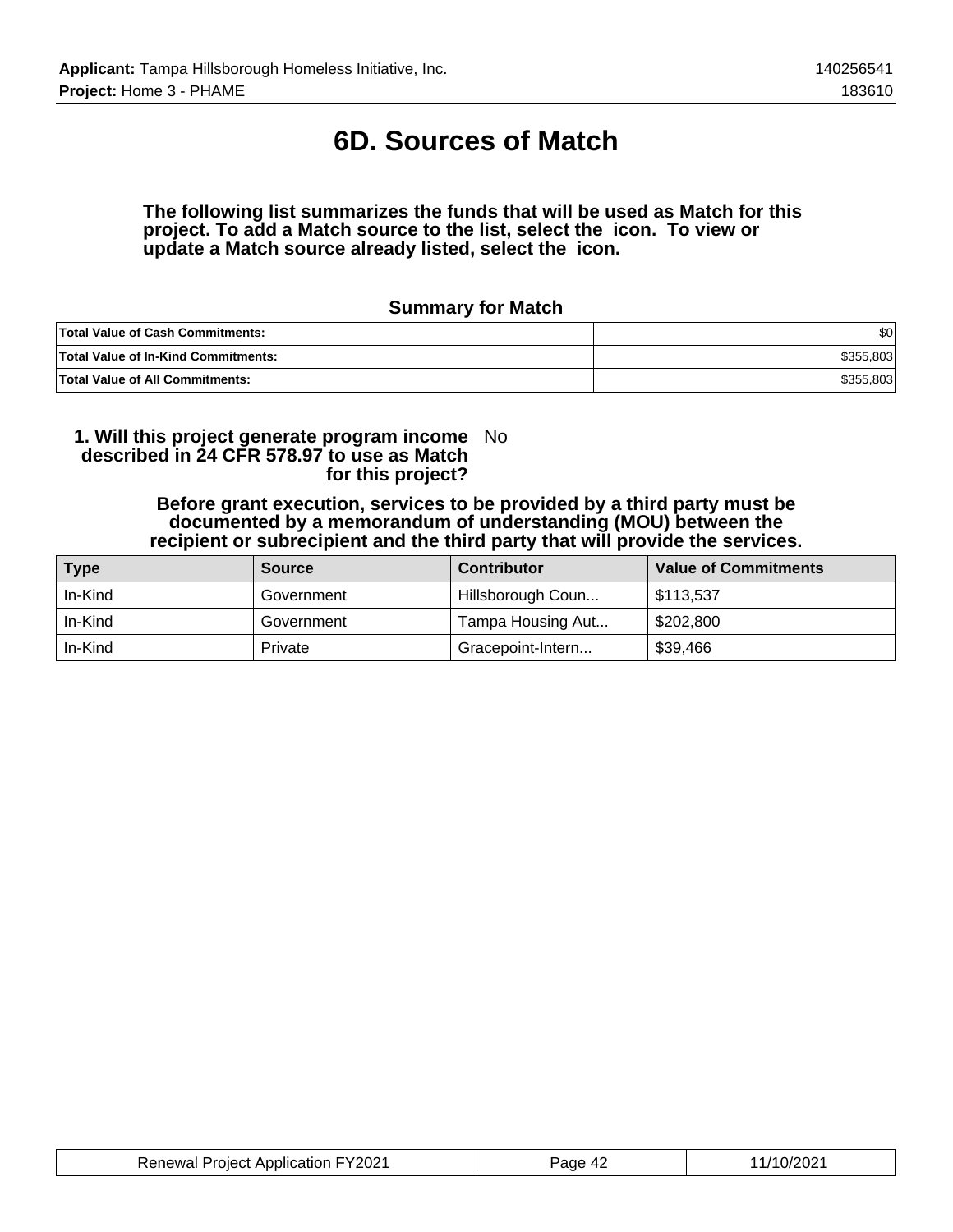### **Sources of Match Detail**

**1. Type of Match Commitment:** In-Kind

**2. Source:** Government

**3. Name of Source:** Hillsborough County Health Care Services  **(Be as specific as possible and include the office or grant program as applicable)**

**4. Amount of Written Committment:** \$113,537

**Before grant execution, services to be provided by a third party must be documented by a memorandum of understanding (MOU) between the recipient or subrecipient and the third party that will provide the services.**

### **Sources of Match Detail**

**1. Type of Match Commitment:** In-Kind

**2. Source:** Government

**3. Name of Source:** Tampa Housing Authority  **(Be as specific as possible and include the office or grant program as applicable)**

**4. Amount of Written Committment:** \$202,800

**Before grant execution, services to be provided by a third party must be documented by a memorandum of understanding (MOU) between the recipient or subrecipient and the third party that will provide the services.**

### **Sources of Match Detail**

**1. Type of Match Commitment:** In-Kind

**2. Source:** Private

**3. Name of Source:** Gracepoint-Interns & Outpatient Services  **(Be as specific as possible and include the office or grant program as applicable)**

**4. Amount of Written Committment:** \$39,466

**Before grant execution, services to be provided by a third party must be documented by a memorandum of understanding (MOU) between the recipient or subrecipient and the third party that will provide the services.**

| <b>Renewal Project Application FY2021</b> | Page 43 | 11/10/2021 |
|-------------------------------------------|---------|------------|
|-------------------------------------------|---------|------------|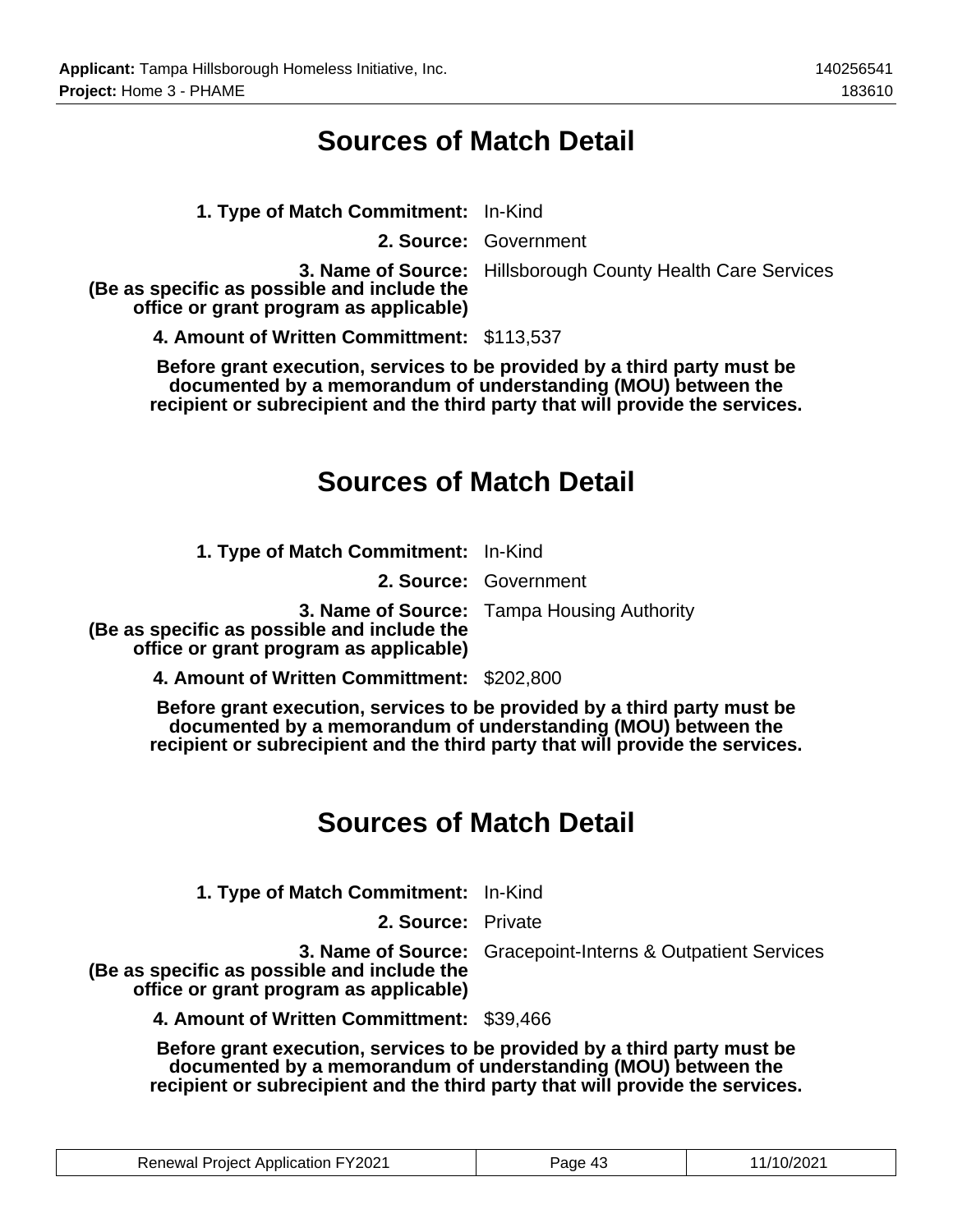# **6E. Summary Budget**

**The following information summarizes the funding request for the total term of the project. Budget amounts from the Leased Units, Rental Assistance, and Match screens have been automatically imported and cannot be edited. However, applicants must confirm and correct, if necessary, the total budget amounts for Leased Structures, Supportive Services, Operating, HMIS, and Admin. Budget amounts must reflect the most accurate project information according to the most recent project grant agreement or project grant agreement amendment, the CoC's final HUD-approved FY 2018 GIW or the project budget as reduced due to CoC reallocation. Please note that, new for FY 2018, there are no detailed budget screens for Leased Structures, Supportive Services, Operating, or HMIS costs. HUD expects the original details of past approved budgets for these costs to be the basis for future expenses. However, any reasonable and eligible costs within each CoC cost category can be expended and will be verified during a HUD monitoring.**

| <b>Eligible Costs</b>                       | <b>Total Assistance</b><br><b>Requested</b><br>for 1 year<br><b>Grant Term</b><br>(Applicant) |
|---------------------------------------------|-----------------------------------------------------------------------------------------------|
| 1a. Leased Units                            | \$0                                                                                           |
| 1b. Leased Structures                       | \$0                                                                                           |
| 2. Rental Assistance                        | \$971,244                                                                                     |
| 3. Supportive Services                      | \$367,267                                                                                     |
| 4. Operating                                | \$0                                                                                           |
| 5. HMIS                                     | \$0                                                                                           |
| 6. Sub-total Costs Requested                | \$1,338,511                                                                                   |
| 7. Admin<br>(Up to 10%)                     | \$84,698                                                                                      |
| 8. Total Assistance<br>plus Admin Requested | \$1,423,209                                                                                   |
| 9. Cash Match                               | \$0                                                                                           |
| 10. In-Kind Match                           | \$355,803                                                                                     |
| 11. Total Match                             | \$355,803                                                                                     |
| 12. Total Budget                            | \$1,779,012                                                                                   |

| <b>Renewal Project Application FY2021</b> | Page 44 | 11/10/2021 |
|-------------------------------------------|---------|------------|
|-------------------------------------------|---------|------------|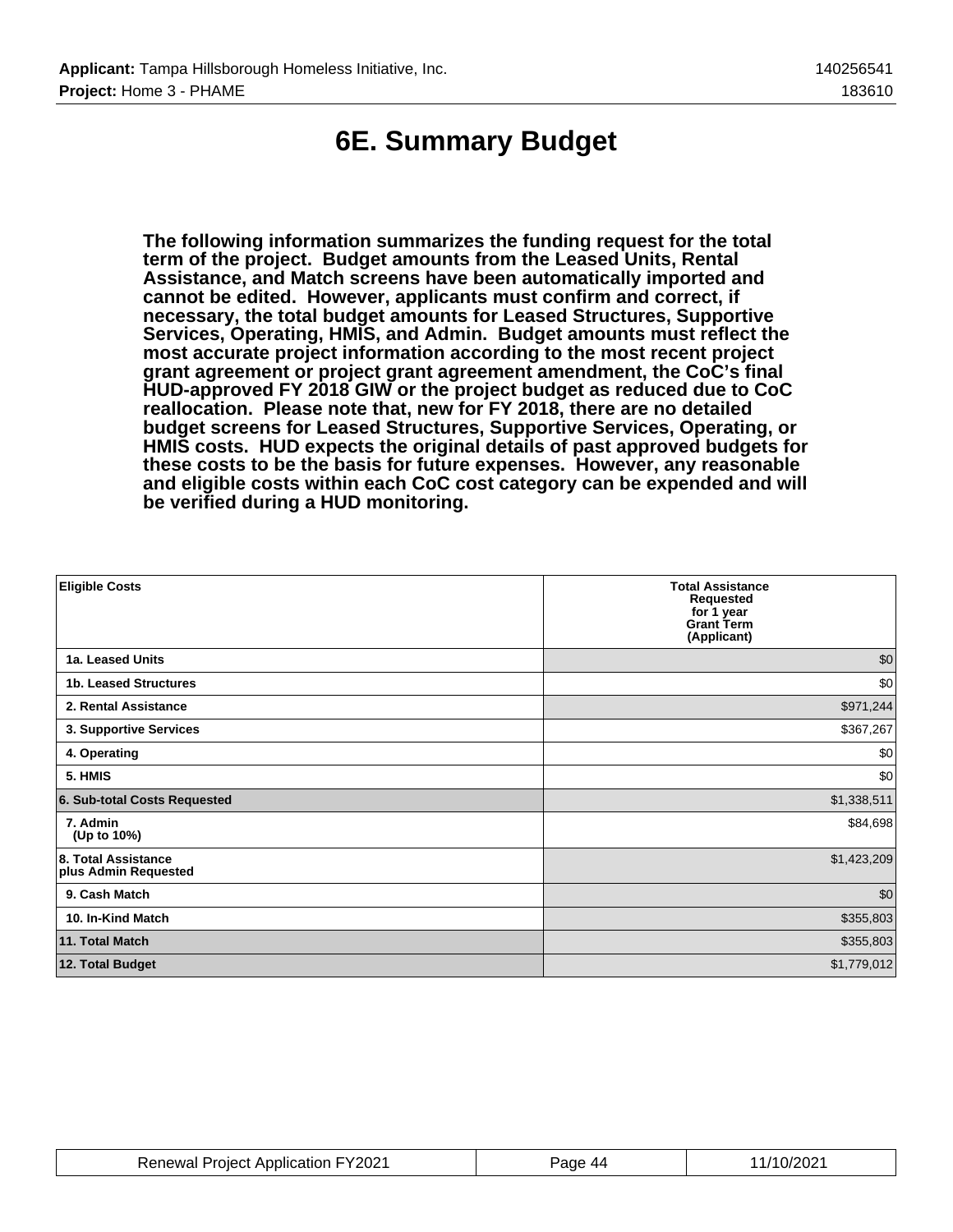# **7A. Attachment(s)**

| <b>Document Type</b>                       | <b>Required?</b> | <b>Document Description</b> | Date Attached |
|--------------------------------------------|------------------|-----------------------------|---------------|
| 1) Subrecipient Nonprofit<br>Documentation | No.              | Gracepoint Nonpro           | 09/27/2019    |
| 2) Other Attachment                        | No               | HUD 2880 - THHI -           | 09/27/2019    |
| 3) Other Attachment                        | No               | HUD Approval of 1           | 09/26/2019    |

| ation FY2021:<br>Renewal<br>Project Application | ⊇age : | ZUZ |
|-------------------------------------------------|--------|-----|
|-------------------------------------------------|--------|-----|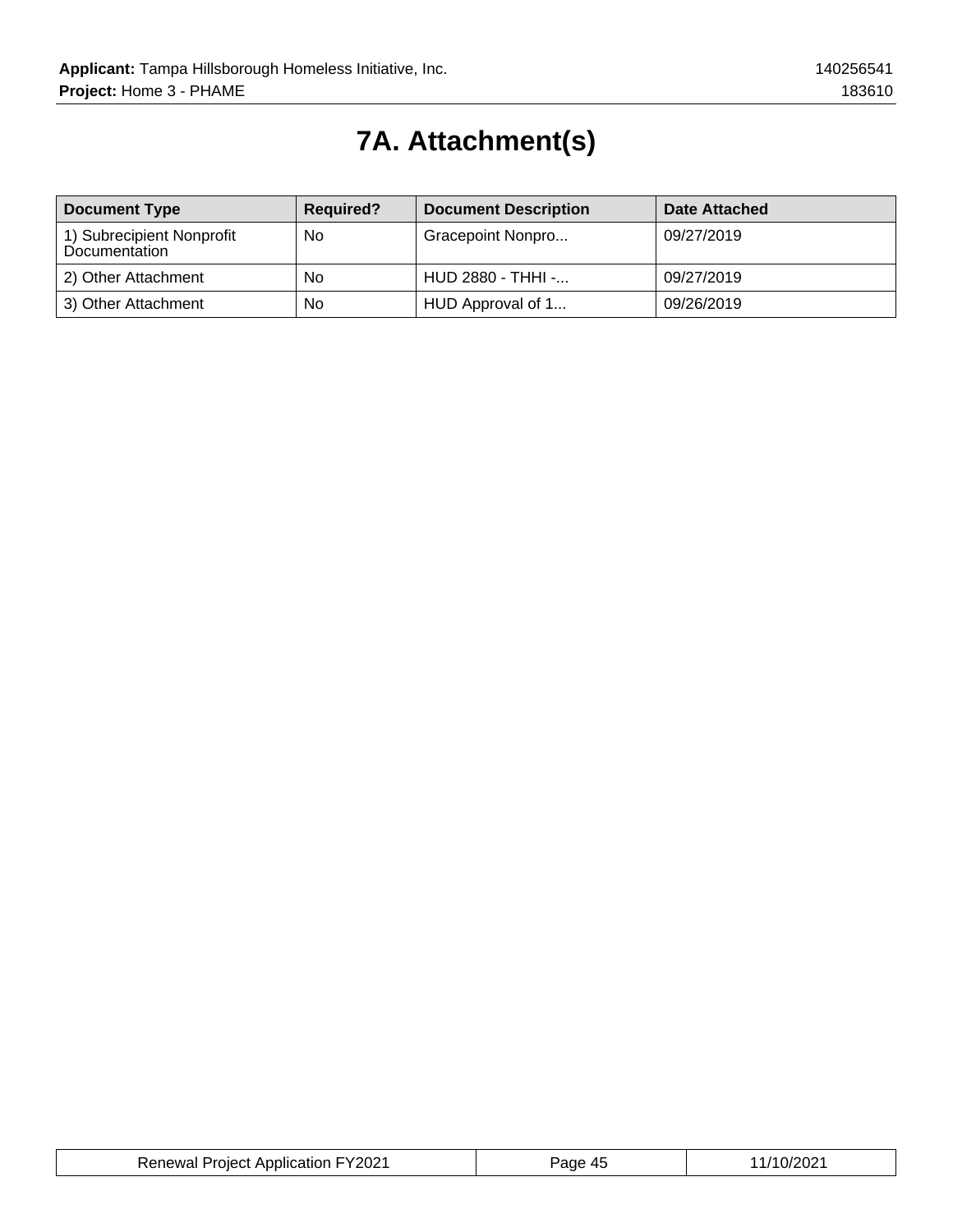# **Attachment Details**

**Document Description:** Gracepoint Nonprofit and Fictitious Name Documentation

### **Attachment Details**

**Document Description:** HUD 2880 - THHI - FY19 HUD CoC Program Competition - Interest Parties List

### **Attachment Details**

**Document Description:** HUD Approval of 10% De Minimis Rate letter dated 01 02 2018

| <b>Renewal Project Application FY2021</b> | an t | . |
|-------------------------------------------|------|---|
|-------------------------------------------|------|---|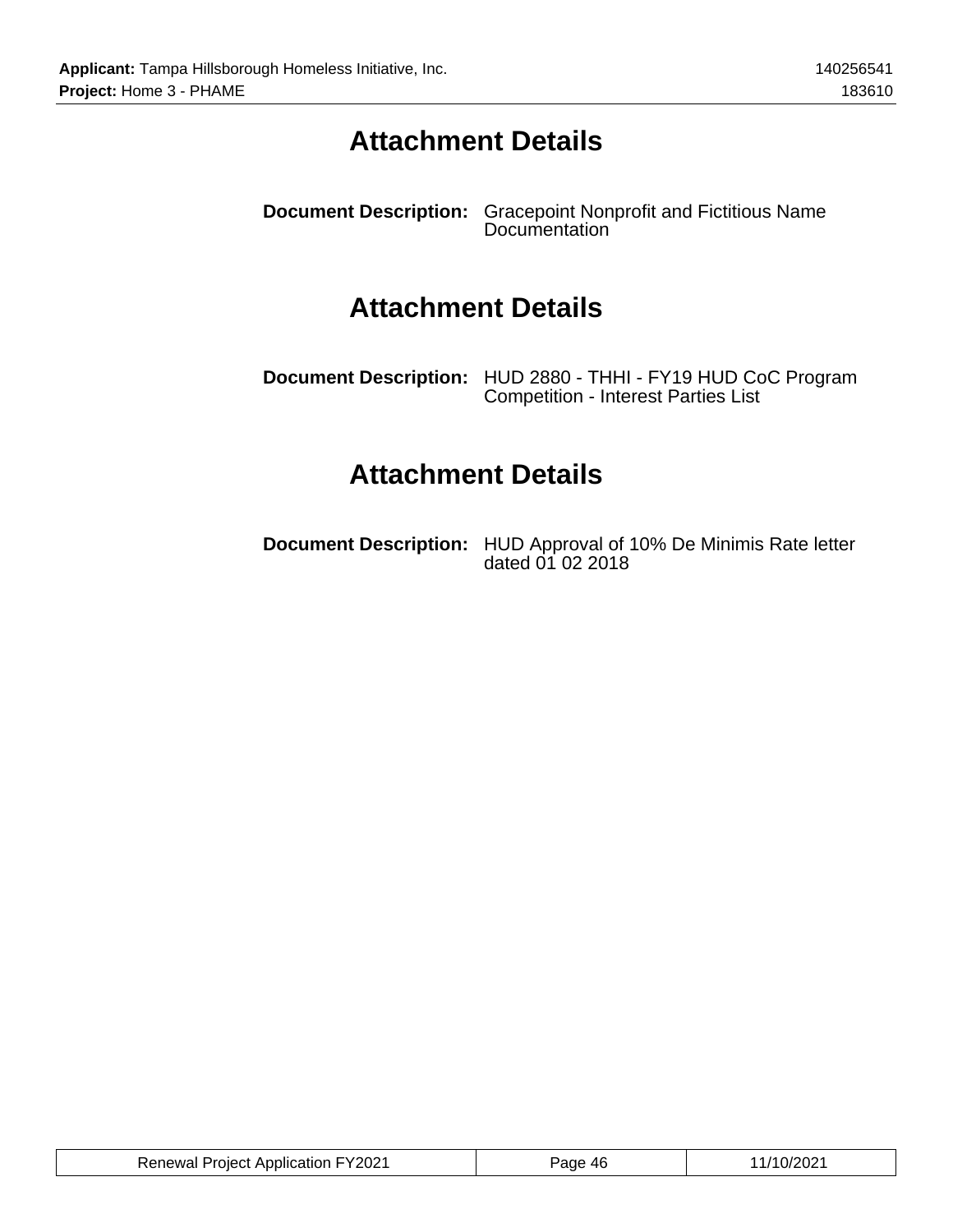# **7A. In-Kind Match MOU Attachment**

| <b>Document Type</b> | <b>Required?</b> | <b>Document Description</b> | <b>Date Attached</b> |
|----------------------|------------------|-----------------------------|----------------------|
| ' In-Kind Match MOU  | No               | Hillsborough Coun           | 11/10/2021           |

| <b>Renewal Project Application FY2021</b> | Page 47 | 11/10/2021 |
|-------------------------------------------|---------|------------|
|-------------------------------------------|---------|------------|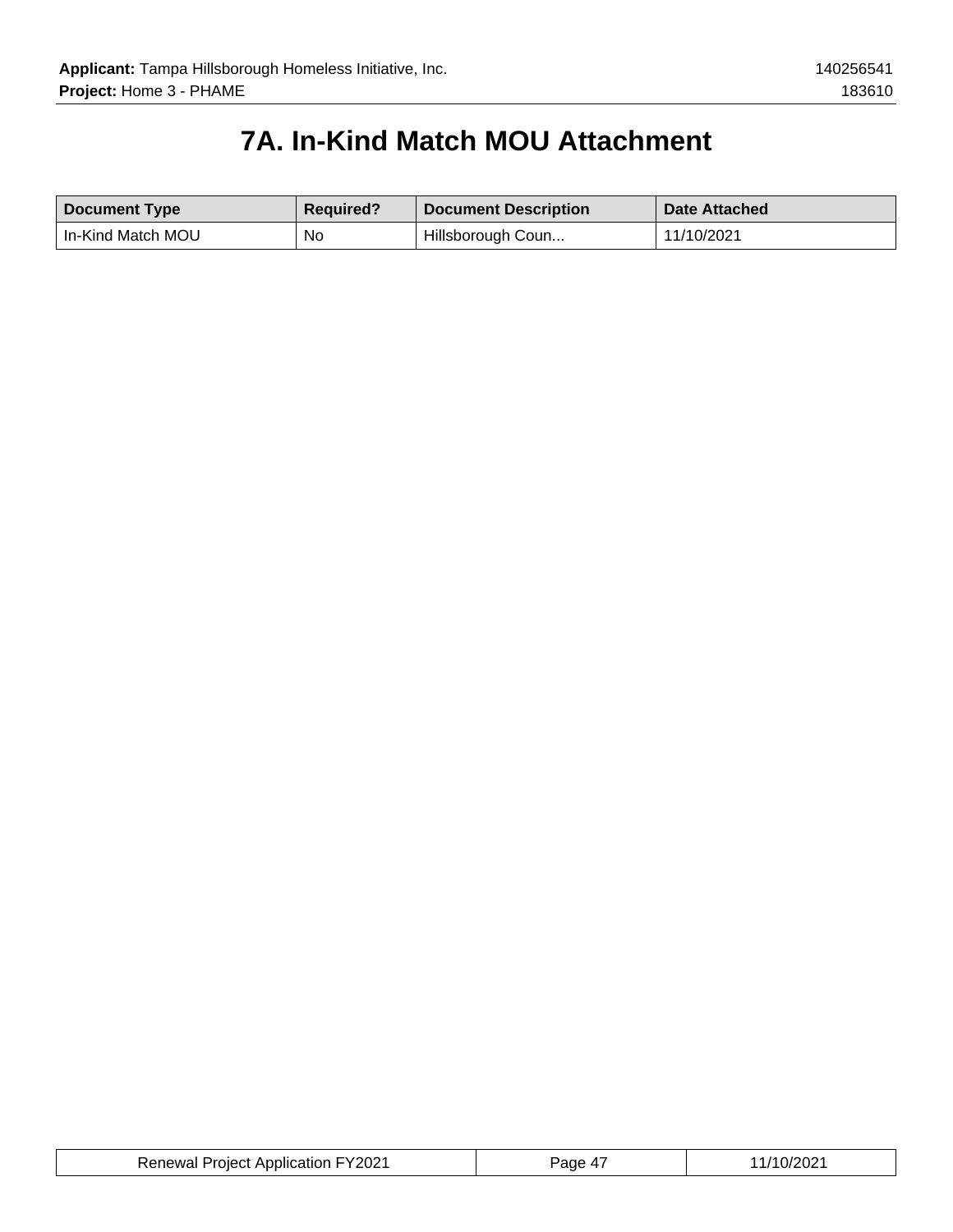# **Attachment Details**

**Document Description:** Hillsborough County/THA/Gracepoint

| <b>Renewal Project Application FY2021</b> | Page 48 | 11/10/2021 |
|-------------------------------------------|---------|------------|
|-------------------------------------------|---------|------------|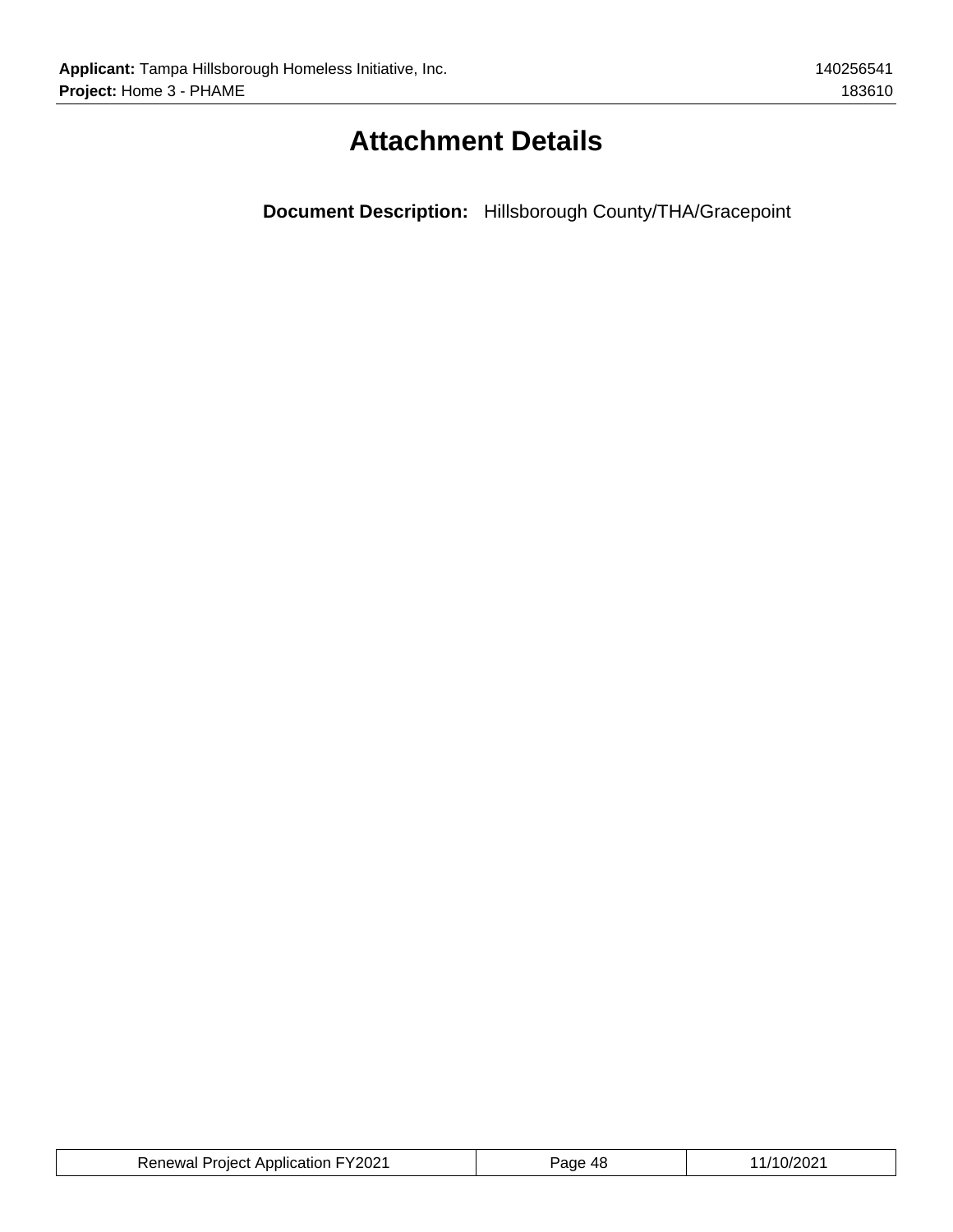# **7B. Certification**

### **A. For all projects: Fair Housing and Equal Opportunity**

It will comply with Title VI of the Civil Rights Act of 1964 (42 U.S.C. 2000(d)) and regulations pursuant thereto (Title 24 CFR part I), which state that no person in the United States shall, on the ground of race, color or national origin, be excluded from participation in, be denied the benefits of, or be otherwise subjected to discrimination under any program or activity for which the applicant receives Federal financial assistance, and will immediately take any measures necessary to effectuate this agreement. With reference to the real property and structure(s) thereon which are provided or improved with the aid of Federal financial assistance extended to the applicant, this assurance shall obligate the applicant, or in the case of any transfer, transferee, for the period during which the real property and structure(s) are used for a purpose for which the Federal financial assistance is extended or for another purpose involving the provision of similar services or benefits.

It will comply with the Fair Housing Act (42 U.S.C. 3601-19), as amended, and with implementing regulations at 24 CFR part 100, which prohibit discrimination in housing on the basis of race, color, religion, sex, disability, familial status or national origin.

It will comply with Executive Order 11063 on Equal Opportunity in Housing and with implementing regulations at 24 CFR Part 107 which prohibit discrimination because of race, color, creed, sex or national origin in housing and related facilities provided with Federal financial assistance.

It will comply with Executive Order 11246 and all regulations pursuant thereto (41 CFR Chapter 60-1), which state that no person shall be discriminated against on the basis of race, color, religion, sex or national origin in all phases of employment during the performance of Federal contracts and shall take affirmative action to ensure equal employment opportunity. The applicant will incorporate, or cause to be incorporated, into any contract for construction work as defined in Section 130.5 of HUD regulations the equal opportunity clause required by Section 130.15(b) of the HUD regulations.

It will comply with Section 3 of the Housing and Urban Development Act of 1968, as amended (12 U.S.C. 1701(u)), and regulations pursuant thereto (24 CFR Part 135), which require that to the greatest extent feasible opportunities for training and employment be given to lower-income residents of the project and contracts for work in connection with the project be awarded in substantial part to persons residing in the area of the project.

It will comply with Section 504 of the Rehabilitation Act of 1973 (29 U.S.C. 794), as amended, and with implementing regulations at 24 CFR Part 8, which prohibit discrimination based on disability in Federally-assisted and conducted programs and activities.

It will comply with the Age Discrimination Act of 1975 (42 U.S.C. 6101-07), as amended, and implementing regulations at 24 CFR Part 146, which prohibit discrimination because of age in projects and activities receiving Federal financial assistance.

| <b>Renewal Project Application FY2021</b> | Page 49 | 11/10/2021 |
|-------------------------------------------|---------|------------|
|-------------------------------------------|---------|------------|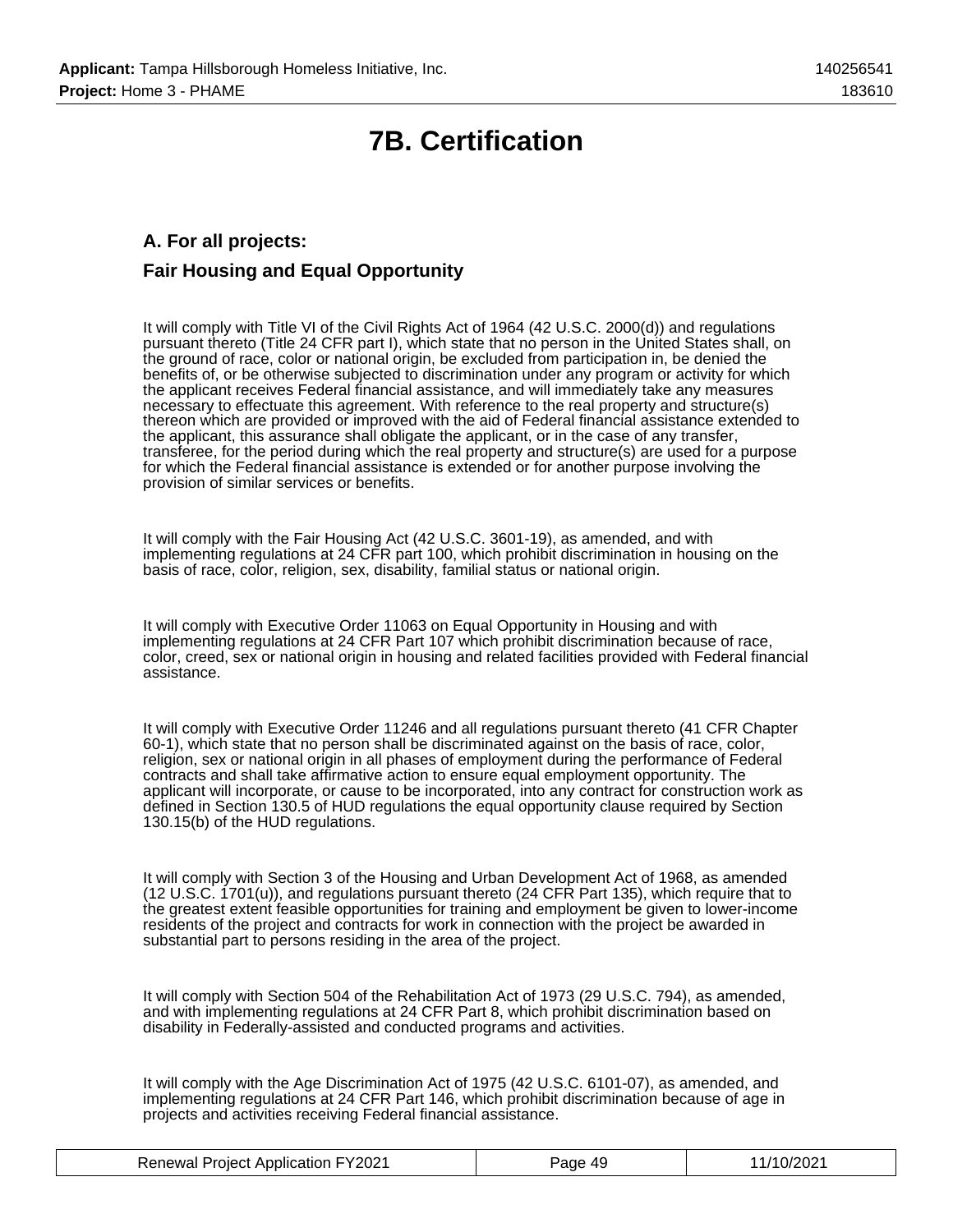It will comply with Executive Orders 11625, 12432, and 12138, which state that program participants shall take affirmative action to encourage participation by businesses owned and operated by members of minority groups and women.

If persons of any particular race, color, religion, sex, age, national origin, familial status, or disability who may qualify for assistance are unlikely to be reached, it will establish additional procedures to ensure that interested persons can obtain information concerning the assistance. It will comply with the reasonable modification and accommodation requirements and, as appropriate, the accessibility requirements of the Fair Housing Act and section 504 of the Rehabilitation Act of 1973, as amended.

#### **Additional for Rental Assistance Projects:**

If applicant has established a preference for targeted populations of disabled persons pursuant to 24 CFR 578.33(d) or 24 CFR 582.330(a), it will comply with this section's nondiscrimination requirements within the designated population.

#### **B. For non-Rental Assistance Projects Only.**

#### **20-Year Operation Rule.**

Applicants receiving assistance for acquisition, rehabilitation or new construction: The project will be operated for no less than 20 years from the date of initial occupancy or the date of initial service provision for the purpose specified in the application.

#### **15-Year Operation Rule – 24 CFR part 578 only.**

Applicants receiving assistance for acquisition, rehabilitation or new construction: The project will be operated for no less than 15 years from the date of initial occupancy or the date of initial service provision for the purpose specified in the application.

#### **1-Year Operation Rule.**

For applicants receiving assistance for supportive services, leasing, or operating costs but not receiving assistance for acquisition, rehabilitation, or new construction: The project will be operated for the purpose specified in the application for any year for which such assistance is provided.

#### **C. Explanation.**

Where the applicant is unable to certify to any of the statements in this certification, such applicant shall provide an explanation.

| Name of Authorized Certifying Official Antoinette Hayes-Triplett |                                                                      |  |  |
|------------------------------------------------------------------|----------------------------------------------------------------------|--|--|
|                                                                  | <b>Date:</b> 11/10/2021                                              |  |  |
|                                                                  | <b>Title: Chief Executive Officer</b>                                |  |  |
|                                                                  | Applicant Organization: Tampa Hillsborough Homeless Initiative, Inc. |  |  |
|                                                                  |                                                                      |  |  |

| <b>Renewal Project Application FY2021</b> | Page 50 | 11/10/2021 |
|-------------------------------------------|---------|------------|
|-------------------------------------------|---------|------------|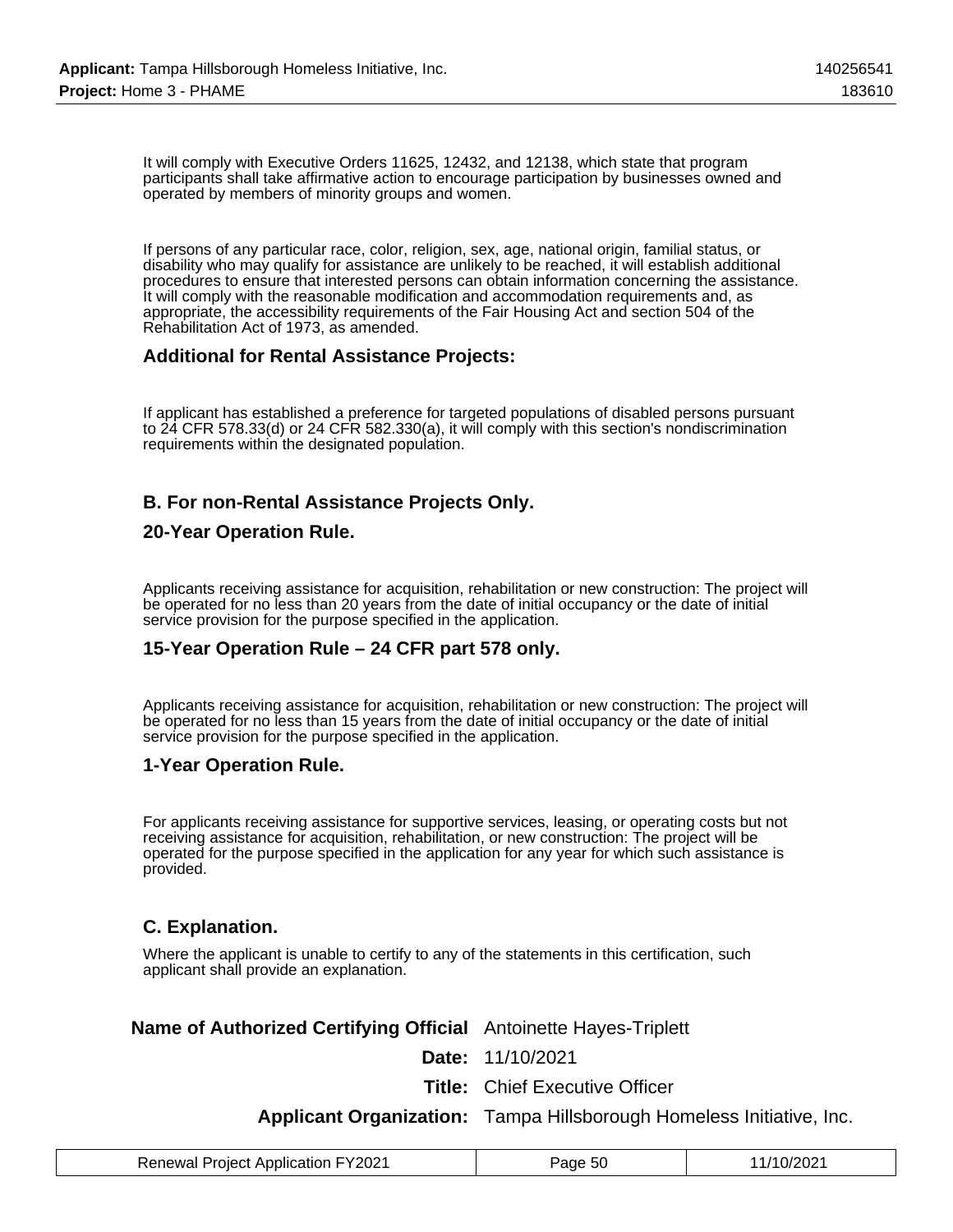#### **PHA Number (For PHA Applicants Only):**

- **I certify that I have been duly authorized by the applicant to submit this Applicant Certification and to ensure compliance. I am aware that any false, ficticious, or fraudulent statements or claims may subject me to criminal, civil, or administrative penalties . (U.S. Code, Title 218, Section 1001).** X
- **Active SAM Status Requirement. I certify that our organization has an active System for Award Management (SAM) registration as required by 2 CFR 200.300(b) at the time of project application submission to HUD and will ensure this SAM registration will be renewed annually to meet this requirement.** X

| <b>Renewal Project Application FY2021</b> | Page 51 | 11/10/2021 |
|-------------------------------------------|---------|------------|
|-------------------------------------------|---------|------------|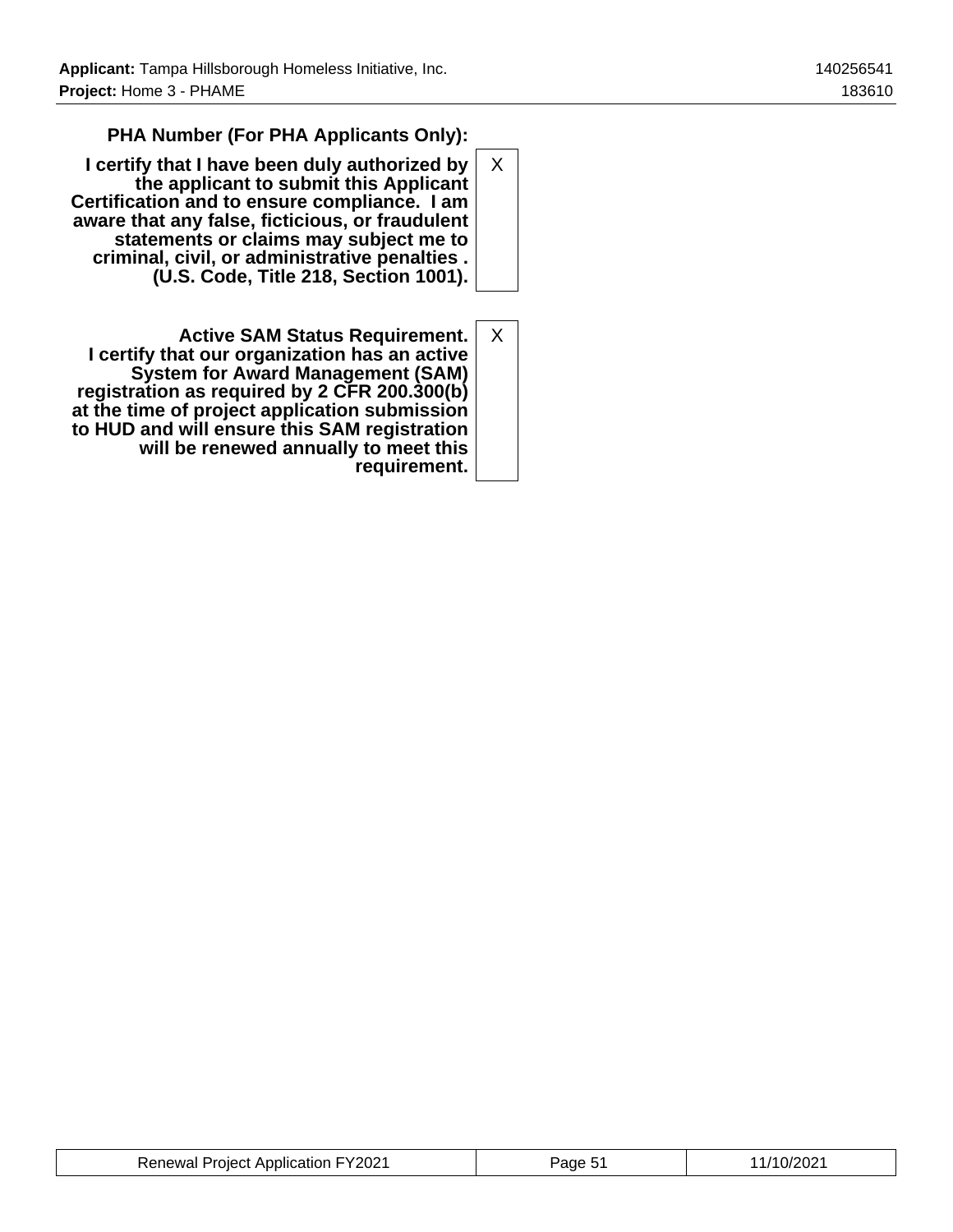# **8B Submission Summary**

| Page                                      |                   | <b>Last Updated</b> |  |  |
|-------------------------------------------|-------------------|---------------------|--|--|
| 1A. SF-424 Application Type               | 09/07/2021        |                     |  |  |
| 1B. SF-424 Legal Applicant                | No Input Required |                     |  |  |
| <b>Renewal Project Application FY2021</b> | Page 52           | 11/10/2021          |  |  |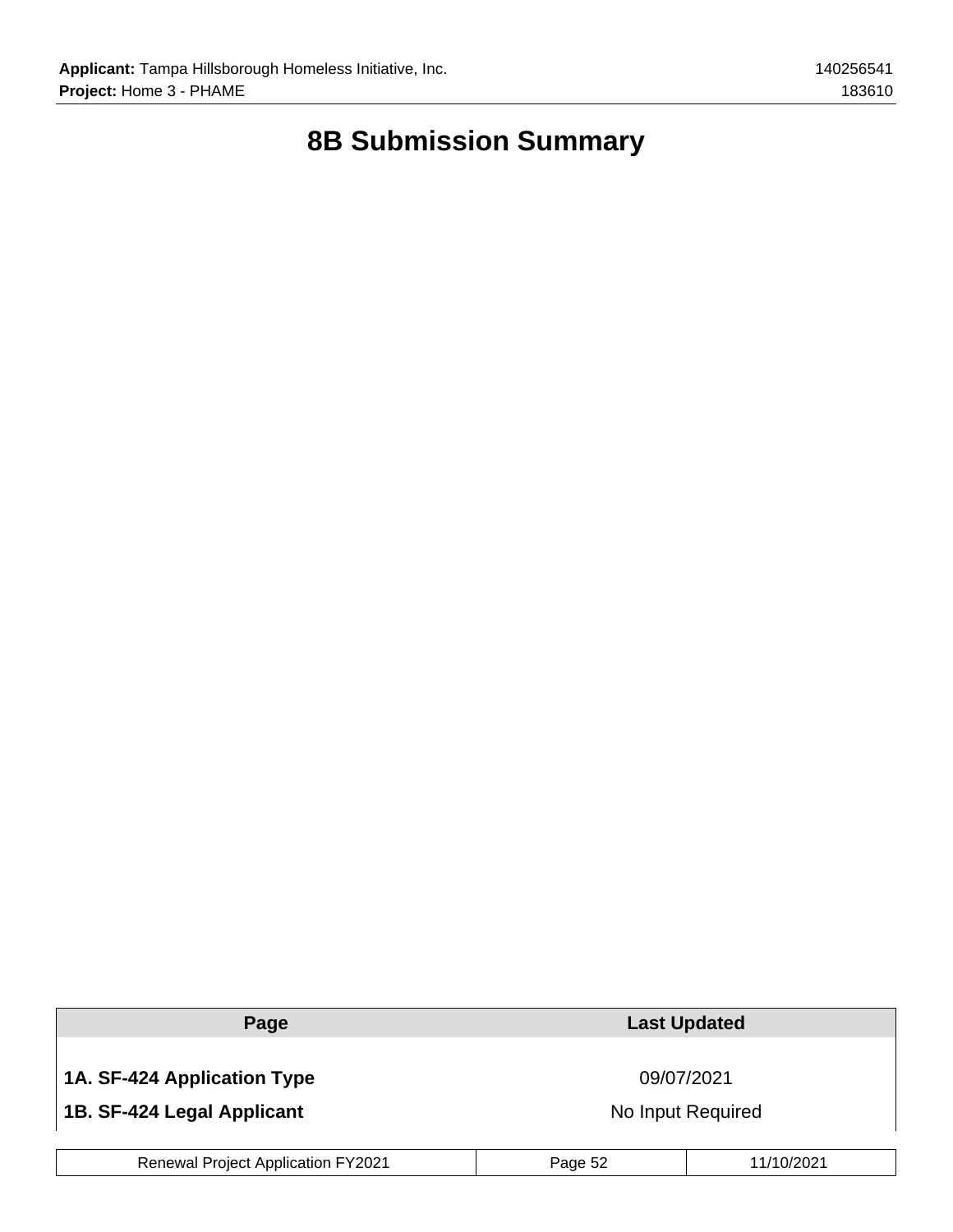| <b>1C. SF-424 Application Details</b>                                   | No Input Required |
|-------------------------------------------------------------------------|-------------------|
| 1D. SF-424 Congressional District(s)                                    | 09/23/2021        |
| 1E. SF-424 Compliance                                                   | 09/07/2021        |
| 1F. SF-424 Declaration                                                  | 09/07/2021        |
| 1G. HUD-2880                                                            | 09/07/2021        |
| 1H. HUD-50070                                                           | 09/07/2021        |
| 11. Cert. Lobbying                                                      | 09/07/2021        |
| 1J. SF-LLL                                                              | 09/23/2021        |
| <b>IK. SF-424B</b>                                                      | 09/07/2021        |
| <b>Submission Without Changes</b>                                       | 09/07/2021        |
| <b>Recipient Performance</b>                                            | 11/10/2021        |
| <b>Renewal Grant Consolidation or Renewal</b><br><b>Grant Expansion</b> | 10/08/2021        |
| <b>2A. Subrecipients</b>                                                | 11/09/2021        |
| <b>3A. Project Detail</b>                                               | 09/23/2021        |
| <b>3B. Description</b>                                                  | 11/10/2021        |
| <b>3C. Dedicated Plus</b>                                               | 09/07/2021        |
| <b>4A. Services</b>                                                     | 09/07/2021        |
| <b>4B. Housing Type</b>                                                 | 09/07/2021        |
| <b>5A. Households</b>                                                   | 11/09/2021        |
| <b>5B. Subpopulations</b>                                               | No Input Required |
| <b>6A. Funding Request</b>                                              | 11/05/2021        |
| <b>6C. Rental Assistance</b>                                            | 09/07/2021        |
| 6D. Match                                                               | 11/10/2021        |
| 6E. Summary Budget                                                      | No Input Required |
| 7A. Attachment(s)                                                       | 09/07/2021        |
| 7A. In-Kind Match MOU Attachment                                        | 11/10/2021        |
| <b>7B. Certification</b>                                                | 10/11/2021        |

| <b>Renewal Project Application FY2021</b> | ane 5<br>ືບພ | 10/202 |
|-------------------------------------------|--------------|--------|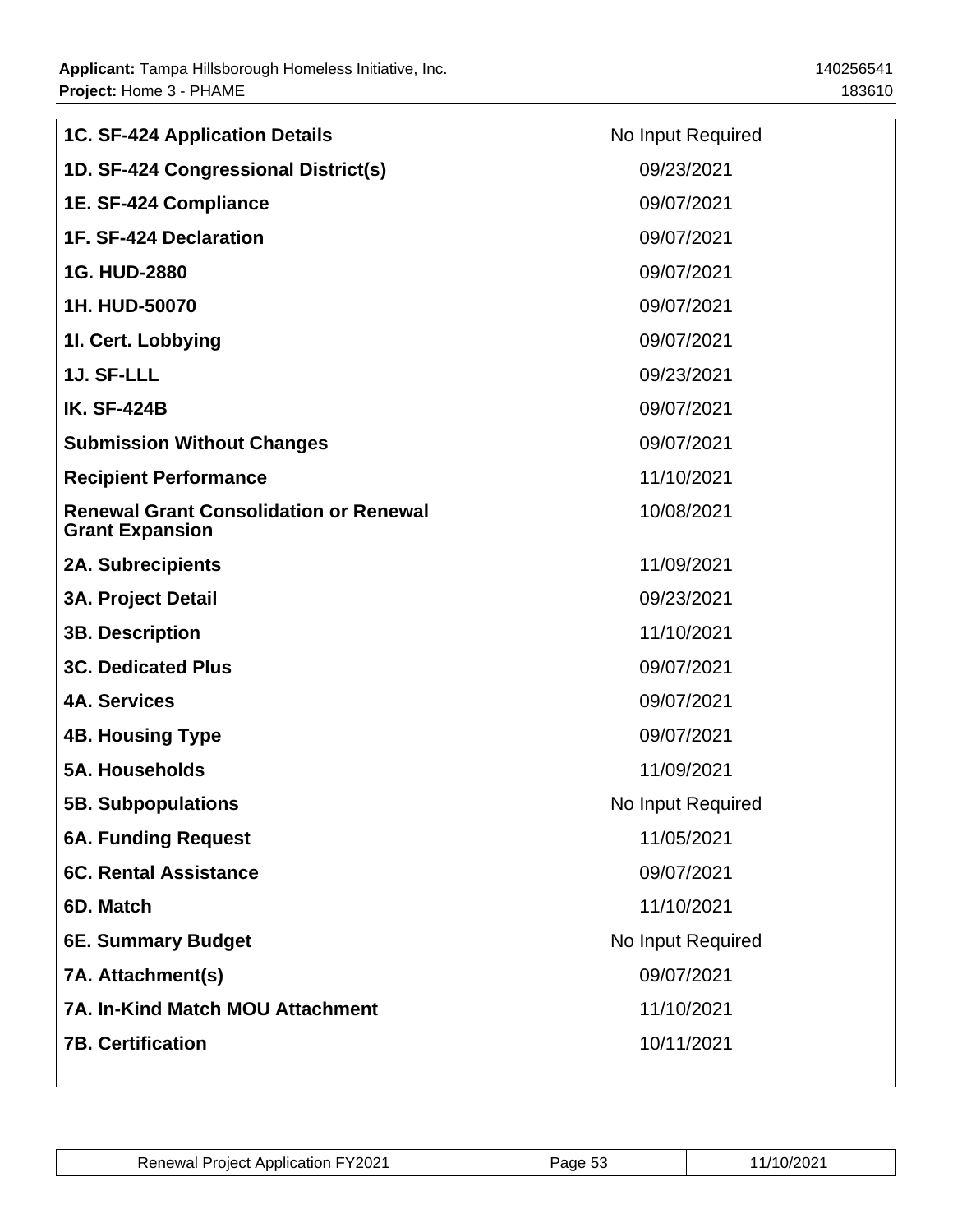**WED IRS** Department of the Treasury P.O. Box 2508 Cincinnati OH 45201

In reply refer to: 0248667147 Feb. 25, 2010 LTR 4168C EO 59-0747306 000000 00 00014613 BODC: TE

MENTAL HEALTH CARE INC 5707 N 22ND ST TAMPA FL 33610-4350

0911

is.

Employer Identification Number: 59-0747306 Person to Contact: Ms Wittwer Toll Free Telephone Number: 1-877-829-5500

Dear Taxpayer:

This is in response to your Feb. 16, 2010, request for information regarding your tax-exempt status.

Our records indicate that your organization was recognized as exempt under section 501(c)(3) of the Internal Revenue Code in a determination letter issued in October 1950.

Our records also indicate that you are not a private foundation within the meaning of section 509(a) of the Code because you are described in section(s) 509(a)(1) and 170(b)(1)(A)(iii).

Donors may deduct contributions to you as provided in section 170 of the Code. Bequests, legacies, devises, transfers, or gifts to you or for your use are deductible for Federal estate and gift tax purposes if they meet the applicable provisions of sections 2055, 2106, and 2522 of the Code.

If you have any questions, please call us at the telephone number shown in the heading of this letter.

Sinceraly yours,

michele M. Sullivan

Michele M. Sullivan, Oper. Mgr. Accounts Management Operations I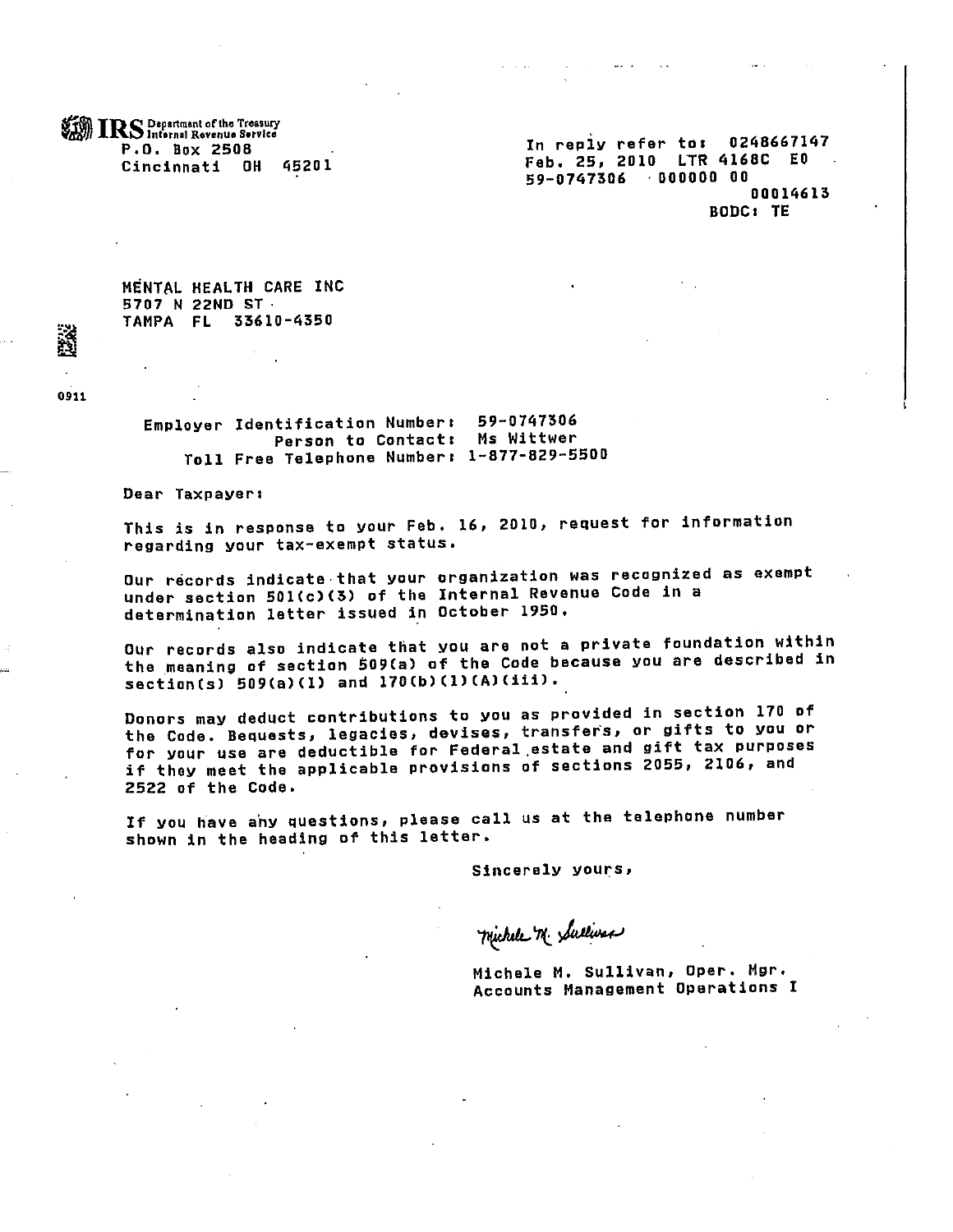| Date<br>Signature of Owner                                             |                                                                                                     |                                                                                                                                 | Date                                                                                                                                                                                                                                                              |                                                                                                                                                                                                                                                                                                                                                                                                                                                                                                                                                                                                                                                                                                                                                                                                                                                                                                                                                                                                                                                                                                                                                                                                               |
|------------------------------------------------------------------------|-----------------------------------------------------------------------------------------------------|---------------------------------------------------------------------------------------------------------------------------------|-------------------------------------------------------------------------------------------------------------------------------------------------------------------------------------------------------------------------------------------------------------------|---------------------------------------------------------------------------------------------------------------------------------------------------------------------------------------------------------------------------------------------------------------------------------------------------------------------------------------------------------------------------------------------------------------------------------------------------------------------------------------------------------------------------------------------------------------------------------------------------------------------------------------------------------------------------------------------------------------------------------------------------------------------------------------------------------------------------------------------------------------------------------------------------------------------------------------------------------------------------------------------------------------------------------------------------------------------------------------------------------------------------------------------------------------------------------------------------------------|
| registration number                                                    |                                                                                                     |                                                                                                                                 |                                                                                                                                                                                                                                                                   |                                                                                                                                                                                                                                                                                                                                                                                                                                                                                                                                                                                                                                                                                                                                                                                                                                                                                                                                                                                                                                                                                                                                                                                                               |
|                                                                        |                                                                                                     |                                                                                                                                 |                                                                                                                                                                                                                                                                   |                                                                                                                                                                                                                                                                                                                                                                                                                                                                                                                                                                                                                                                                                                                                                                                                                                                                                                                                                                                                                                                                                                                                                                                                               |
|                                                                        |                                                                                                     |                                                                                                                                 |                                                                                                                                                                                                                                                                   |                                                                                                                                                                                                                                                                                                                                                                                                                                                                                                                                                                                                                                                                                                                                                                                                                                                                                                                                                                                                                                                                                                                                                                                                               |
| Phone Number: 813-239-8083                                             |                                                                                                     |                                                                                                                                 |                                                                                                                                                                                                                                                                   |                                                                                                                                                                                                                                                                                                                                                                                                                                                                                                                                                                                                                                                                                                                                                                                                                                                                                                                                                                                                                                                                                                                                                                                                               |
| ruste<br>Bv:<br>Sinnature of Own∎c                                     |                                                                                                     |                                                                                                                                 |                                                                                                                                                                                                                                                                   |                                                                                                                                                                                                                                                                                                                                                                                                                                                                                                                                                                                                                                                                                                                                                                                                                                                                                                                                                                                                                                                                                                                                                                                                               |
| felony as provided for in s.817.155, F.S.<br>Megital Health Care, Inc. |                                                                                                     |                                                                                                                                 |                                                                                                                                                                                                                                                                   |                                                                                                                                                                                                                                                                                                                                                                                                                                                                                                                                                                                                                                                                                                                                                                                                                                                                                                                                                                                                                                                                                                                                                                                                               |
| $\Box$ Not Applicable<br>$\Box$ Applied for                            |                                                                                                     | $\Box$ Applied for                                                                                                              |                                                                                                                                                                                                                                                                   | □ Not Applicable                                                                                                                                                                                                                                                                                                                                                                                                                                                                                                                                                                                                                                                                                                                                                                                                                                                                                                                                                                                                                                                                                                                                                                                              |
| FEI Number: 59-0747306                                                 |                                                                                                     |                                                                                                                                 |                                                                                                                                                                                                                                                                   |                                                                                                                                                                                                                                                                                                                                                                                                                                                                                                                                                                                                                                                                                                                                                                                                                                                                                                                                                                                                                                                                                                                                                                                                               |
| Florida Document Number 704369                                         |                                                                                                     |                                                                                                                                 |                                                                                                                                                                                                                                                                   |                                                                                                                                                                                                                                                                                                                                                                                                                                                                                                                                                                                                                                                                                                                                                                                                                                                                                                                                                                                                                                                                                                                                                                                                               |
| Tampa, FL 33610<br>Zip Code<br><b>Slate</b><br>City                    | <b>City</b>                                                                                         |                                                                                                                                 |                                                                                                                                                                                                                                                                   | Zip Code                                                                                                                                                                                                                                                                                                                                                                                                                                                                                                                                                                                                                                                                                                                                                                                                                                                                                                                                                                                                                                                                                                                                                                                                      |
| 5707 North 22nd Street<br><b>Address</b>                               |                                                                                                     |                                                                                                                                 |                                                                                                                                                                                                                                                                   |                                                                                                                                                                                                                                                                                                                                                                                                                                                                                                                                                                                                                                                                                                                                                                                                                                                                                                                                                                                                                                                                                                                                                                                                               |
| Ently Name                                                             |                                                                                                     |                                                                                                                                 |                                                                                                                                                                                                                                                                   |                                                                                                                                                                                                                                                                                                                                                                                                                                                                                                                                                                                                                                                                                                                                                                                                                                                                                                                                                                                                                                                                                                                                                                                                               |
|                                                                        |                                                                                                     |                                                                                                                                 |                                                                                                                                                                                                                                                                   |                                                                                                                                                                                                                                                                                                                                                                                                                                                                                                                                                                                                                                                                                                                                                                                                                                                                                                                                                                                                                                                                                                                                                                                                               |
| $\overline{C}$ iy<br><b>State</b><br>Zio Code                          | City                                                                                                |                                                                                                                                 |                                                                                                                                                                                                                                                                   | Zip Code                                                                                                                                                                                                                                                                                                                                                                                                                                                                                                                                                                                                                                                                                                                                                                                                                                                                                                                                                                                                                                                                                                                                                                                                      |
| Address                                                                |                                                                                                     |                                                                                                                                 |                                                                                                                                                                                                                                                                   |                                                                                                                                                                                                                                                                                                                                                                                                                                                                                                                                                                                                                                                                                                                                                                                                                                                                                                                                                                                                                                                                                                                                                                                                               |
| First<br>M.L<br>Last                                                   |                                                                                                     |                                                                                                                                 |                                                                                                                                                                                                                                                                   | MT.                                                                                                                                                                                                                                                                                                                                                                                                                                                                                                                                                                                                                                                                                                                                                                                                                                                                                                                                                                                                                                                                                                                                                                                                           |
|                                                                        |                                                                                                     |                                                                                                                                 |                                                                                                                                                                                                                                                                   |                                                                                                                                                                                                                                                                                                                                                                                                                                                                                                                                                                                                                                                                                                                                                                                                                                                                                                                                                                                                                                                                                                                                                                                                               |
|                                                                        |                                                                                                     |                                                                                                                                 |                                                                                                                                                                                                                                                                   |                                                                                                                                                                                                                                                                                                                                                                                                                                                                                                                                                                                                                                                                                                                                                                                                                                                                                                                                                                                                                                                                                                                                                                                                               |
| (see instructions if more than one county)                             |                                                                                                     |                                                                                                                                 |                                                                                                                                                                                                                                                                   |                                                                                                                                                                                                                                                                                                                                                                                                                                                                                                                                                                                                                                                                                                                                                                                                                                                                                                                                                                                                                                                                                                                                                                                                               |
|                                                                        |                                                                                                     |                                                                                                                                 |                                                                                                                                                                                                                                                                   |                                                                                                                                                                                                                                                                                                                                                                                                                                                                                                                                                                                                                                                                                                                                                                                                                                                                                                                                                                                                                                                                                                                                                                                                               |
| Civ<br>State                                                           | Zio Code                                                                                            |                                                                                                                                 |                                                                                                                                                                                                                                                                   |                                                                                                                                                                                                                                                                                                                                                                                                                                                                                                                                                                                                                                                                                                                                                                                                                                                                                                                                                                                                                                                                                                                                                                                                               |
| 5707 North 22nd Street<br>Mailing Address of Business                  |                                                                                                     |                                                                                                                                 |                                                                                                                                                                                                                                                                   |                                                                                                                                                                                                                                                                                                                                                                                                                                                                                                                                                                                                                                                                                                                                                                                                                                                                                                                                                                                                                                                                                                                                                                                                               |
|                                                                        |                                                                                                     |                                                                                                                                 |                                                                                                                                                                                                                                                                   | <b># JUL 10 PH 3:53</b>                                                                                                                                                                                                                                                                                                                                                                                                                                                                                                                                                                                                                                                                                                                                                                                                                                                                                                                                                                                                                                                                                                                                                                                       |
|                                                                        | Ficitious Name to be Registered (see instructions if name includes "Corp" or "Inc")                 |                                                                                                                                 |                                                                                                                                                                                                                                                                   |                                                                                                                                                                                                                                                                                                                                                                                                                                                                                                                                                                                                                                                                                                                                                                                                                                                                                                                                                                                                                                                                                                                                                                                                               |
|                                                                        | Tampa, FL 33610<br>FEI Number:<br>1.<br>1.<br>Mental Health Care, Inc.<br>Mark the applicable boxes | 3. Florida County of principal place of business: Hillsborough<br>2.<br>tast<br>2.<br>FOR CANCELLATION COMPLETE SECTION 4 ONLY: | A. Owner(s) of Fictitious Name If Individual(s): (Use an attachment if necessary):<br><b>Address</b><br><b>Entity Name</b><br><b>Address</b><br>FEI Number:<br>Signature of Owner<br>$\Box$ Certificate of Status $-$ \$10<br>NON-REFUNDABLE PROCESSING FEE: \$50 | <b>BEGRETARY OF STATES</b><br>TALLAHASSEE FLORION<br>G13000069103<br>07/10/13--01032--003 **60.00<br>This space for office use only<br>First<br>Slate<br>B. Owner(s) of Fictitious Name If other than an individual: (Use attachment if necessary):<br>State<br>Florida Document Number<br>I the undersigned, being an owner in the above fictitious name, certify that the information indicated on this form is true and accurate. In accordance with<br>Section 865.09, F.S., I further certify that the fictitious name to be registered has been advertised at least once in a newspaper as defined in chapter<br>50, Florida Statutes, in the county where the principal place of business is located. I understand that the signature below shall have the same legal<br>effect as if made under oath and I am aware that false Information submitted in a document to the Department of State constitutes a third degree<br>kfrashier@gracepoIntwellness.org<br>E-mail address: (to be used for future renewal notification)<br>FOR FICTITIOUS NAME OR OWNERSHIP CHANGE COMPLETE SECTIONS 1 THROUGH 4:<br>I (we) the undersigned, hereby cancel the fictitious name<br>$\Box$ Certified Copy $-$ \$30 |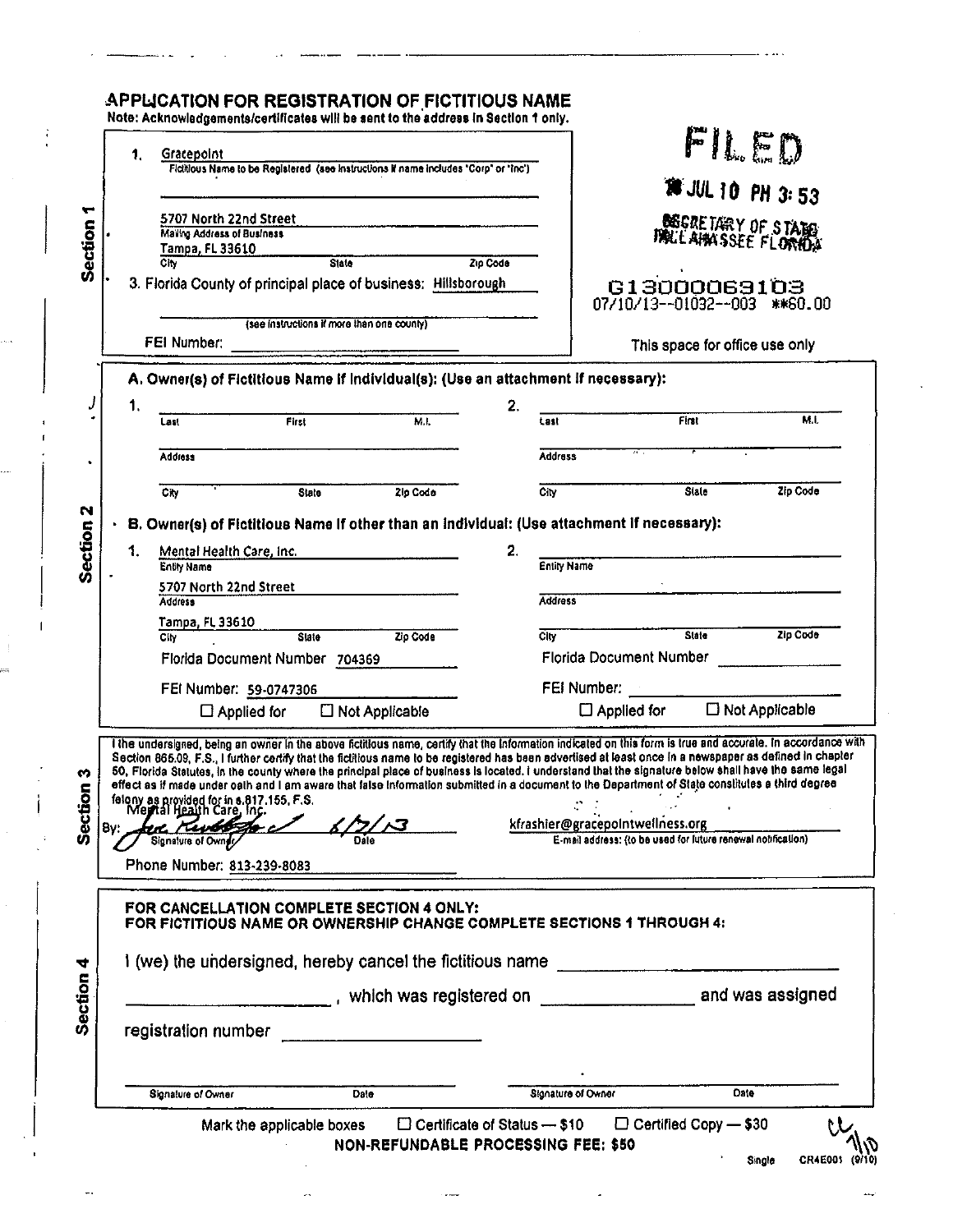#### **Tampa Hillsborough Homeless Initiative - List of Interested Parties - HUD 2880HUD FY2019 CoC Program Competition - Applicant Profile**

| Alphabetical list of all persons with a reportable<br>financial interest in the project or activity<br>(For individuals, give the last name first) | Social Security No. or<br>Employee ID No. | <b>Type of Participation</b>                                                                                                                    |                    | Financial Interest in Financial Interest in<br>Project/Activity (\$)   Project/Activity (%) |
|----------------------------------------------------------------------------------------------------------------------------------------------------|-------------------------------------------|-------------------------------------------------------------------------------------------------------------------------------------------------|--------------------|---------------------------------------------------------------------------------------------|
| Langford, Patricia                                                                                                                                 | 59-2655523                                | Dawning Family Services (Formerly Alpha House) - A<br>Path for Families - Case Management - Rapid Re-<br>Housing Rental Assistance              | \$<br>326,851.50   | 95.56%                                                                                      |
| Murphy, Mindy                                                                                                                                      | 59-1777135                                | The Spring of Tampa Bay - Case Management -<br>Rapid Re-Housing Rental Assistance                                                               | \$<br>380,000.00   | 95.00%                                                                                      |
| Rogers, Maggie                                                                                                                                     | 59-0875805                                | Catholic Charities Diocese of St. Petersburg, Inc. -<br>Hills. Pathways and For Youth - Case Management -<br>Rapid Re-Housing Rental Assistance | \$<br>311,206.00   | 95.71%                                                                                      |
| Rutherford, Joseph                                                                                                                                 | 59-0747306                                | Mental Health Care, Inc - HOME 3-PHAME - Case<br>Management and Rental Assistance                                                               | \$<br>1,202,348.00 | 96.60%                                                                                      |
| Terminello, Asha                                                                                                                                   | 59-1860626                                | Agency for Community Treatment Services, Inc -<br>More HEART - Subrecipient - Case Management and   \$<br>Leasing                               | 421,672.50         | 95.60%                                                                                      |
| Ulrey, Mary Lynn                                                                                                                                   | 59-151993                                 | DACCO Behavioral Health - Case Management -<br>Rapid Re-Housing Rental Assistance                                                               | \$<br>352,367.35   | 95.00%                                                                                      |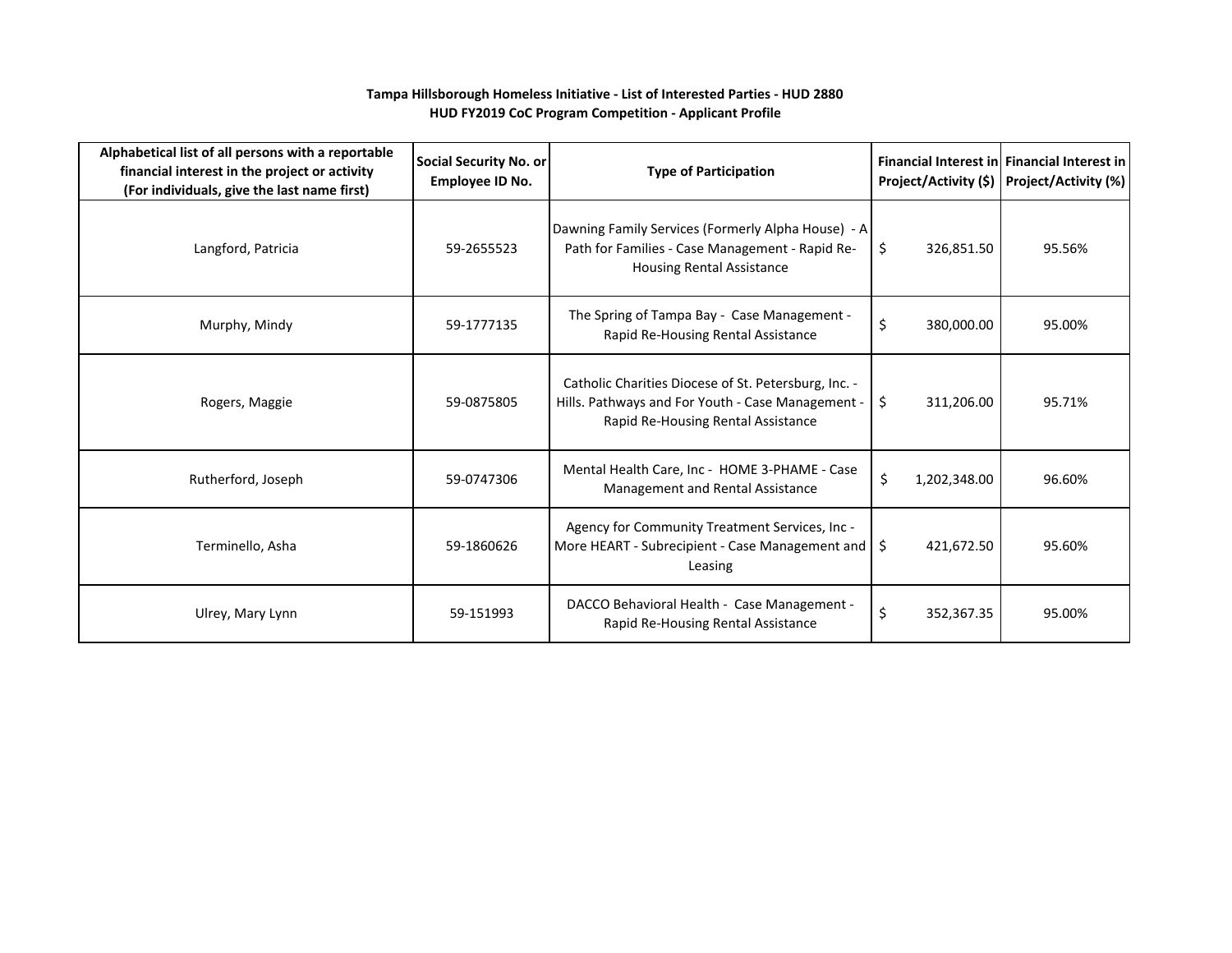

#### U.S. DEPARTMENT OF HOUSING AND URBAN DEVELOPMENT WASHINGTON, D.C. 20410-7000

OFFICE OF THE ASSISTANT SECRETARY FOR COMMUNITY PLANNING AND DEVELOPMENT

January 3, 2018

Antoinette D. Hayes-Triplett Chief Executive Officer Tampa Hillsborough Homeless Initiative, Inc. PO Box 1110 Tampa, FL 33601-1110

RE: Tampa Hillsborough Homeless Initiative, Inc. Indirect Cost Rate

In response to your request, we are approving Tampa Hillsborough Homeless Initiative's election to charge a de minimis rate of 10% of modified total direct costs based on 2 CFR 200, Subpart E. This letter will confirm that the Department of Housing and Urban Development is the Federal cognizant agency for Tampa Hillsborough Homeless Initiative.

Sincerek hell Lisa Abell

**Budget Director**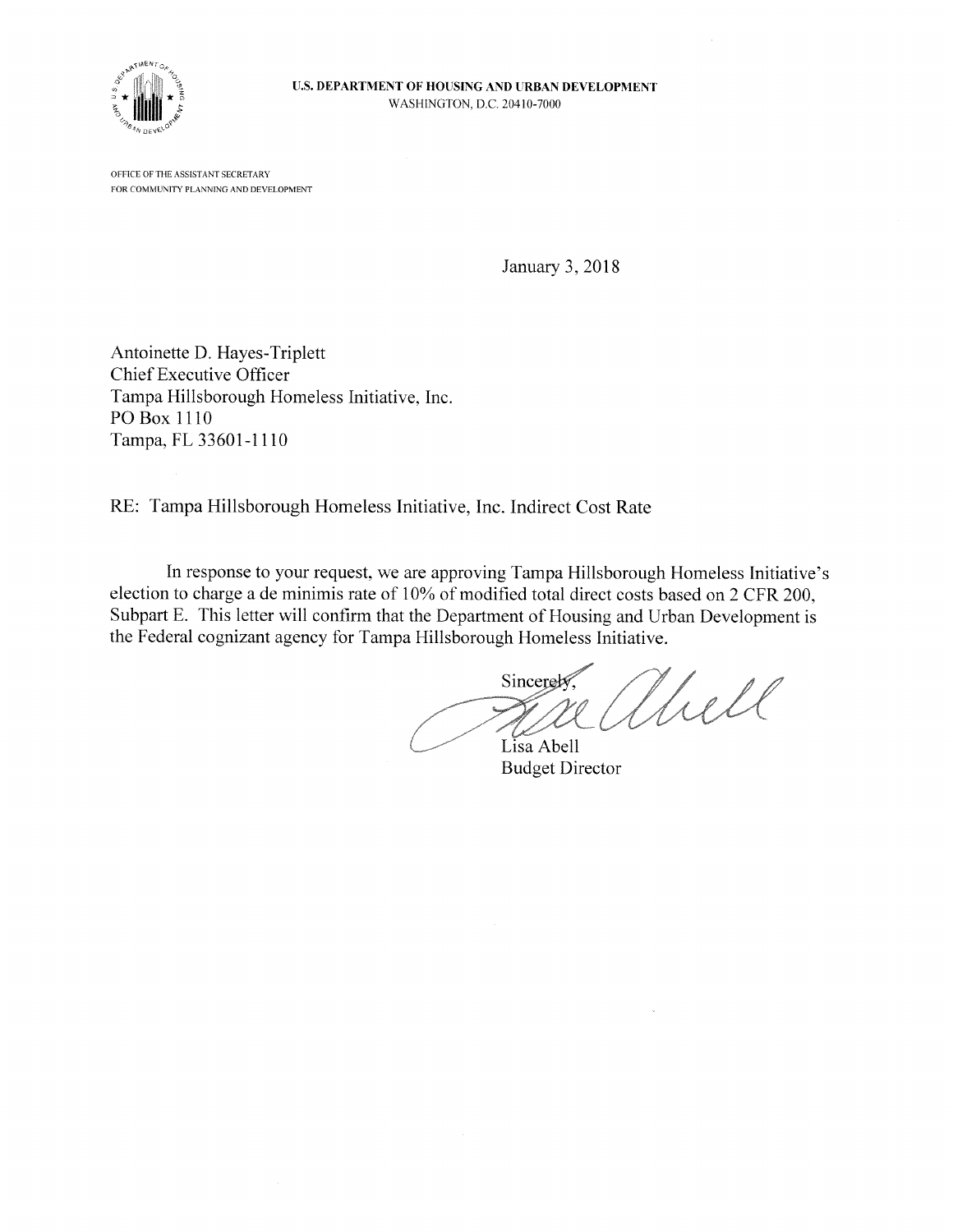

**HEALTH CARE SERVICES** PO Box 1110, Tampa, FL 33601‐1110 (813) 301‐7356 | Fax: (813) 276‐2865

October 1, 2021

#### **Certification of Match Resources Commitment Tampa Hillsborough Homeless Initiative Continuum of Care Programs**

It is understood that the Tampa Hillsborough Homeless Initiative (THHI), formally Homeless Coalition of Hillsborough County, is coordinating the FY21 Application to the U.S. Department of Housing and Urban Development under the Continuum of Care Program.

 **COMMISSIONERS**  Harry Cohen Ken Hagan Pat Kemp Gwendolyn "Gwen" Myers Kimberly Overman Mariella Smith Stacy R. White **COUNTY ADMINISTRATOR**  Bonnie M. Wise **COUNTY ATTORNEY** Christine M. Beck **INTERNAL AUDITOR**  Peggy Caskey

**BOARD OF COUNTY** 

**CHIEF HUMAN SERVICES ADMINISTRATOR** Carl S. Harness

Also, it is understood that the attached project list provides the information about projects being submitted and the number of households who will be eligible for Hillsborough County Health Care and that THHI and other community organizations will be arranging for case management and other community-based services to ensure access to the needed supports to obtain and retain housing placement; and, that care managers will be assisting with applications for disability income, Medicaid and other community resources as appropriate, including substance abuse treatment.

It is understood that the value of the health care received is used as match to support the project's CoC application to the U.S. Department of Housing and Urban Development and that THHI will have the responsibility for tracking access to these resources. The Hillsborough County Health Care Plan (HCHCP) is supported by sales tax revenues.

Hillsborough County is committed to making health care services available to persons at 138% of poverty level and below. Given that THHI and other community organizations will be offering services to persons with little or no income, Hillsborough County is committed to providing the match to the project listed below for the grant term indicated:

 GracePoint (MHC) – HOME 3‐PHAME– estimated twenty‐seven (27) of adults for the grant term of October 1, 2022 – September 30, 2023, with the value of match estimated to be \$113,537.43.

Signed and dated ∙

\_\_\_\_\_\_\_\_\_\_\_\_\_\_\_\_\_\_\_\_\_\_\_\_\_\_\_\_\_\_\_\_\_\_\_\_\_\_\_\_\_\_\_\_\_\_\_\_\_\_\_ \_\_\_\_\_\_\_\_\_\_\_\_\_

10/5/2021

Gene E. Earley Jr. *I* Health Care Services Department Director **Date** 

РB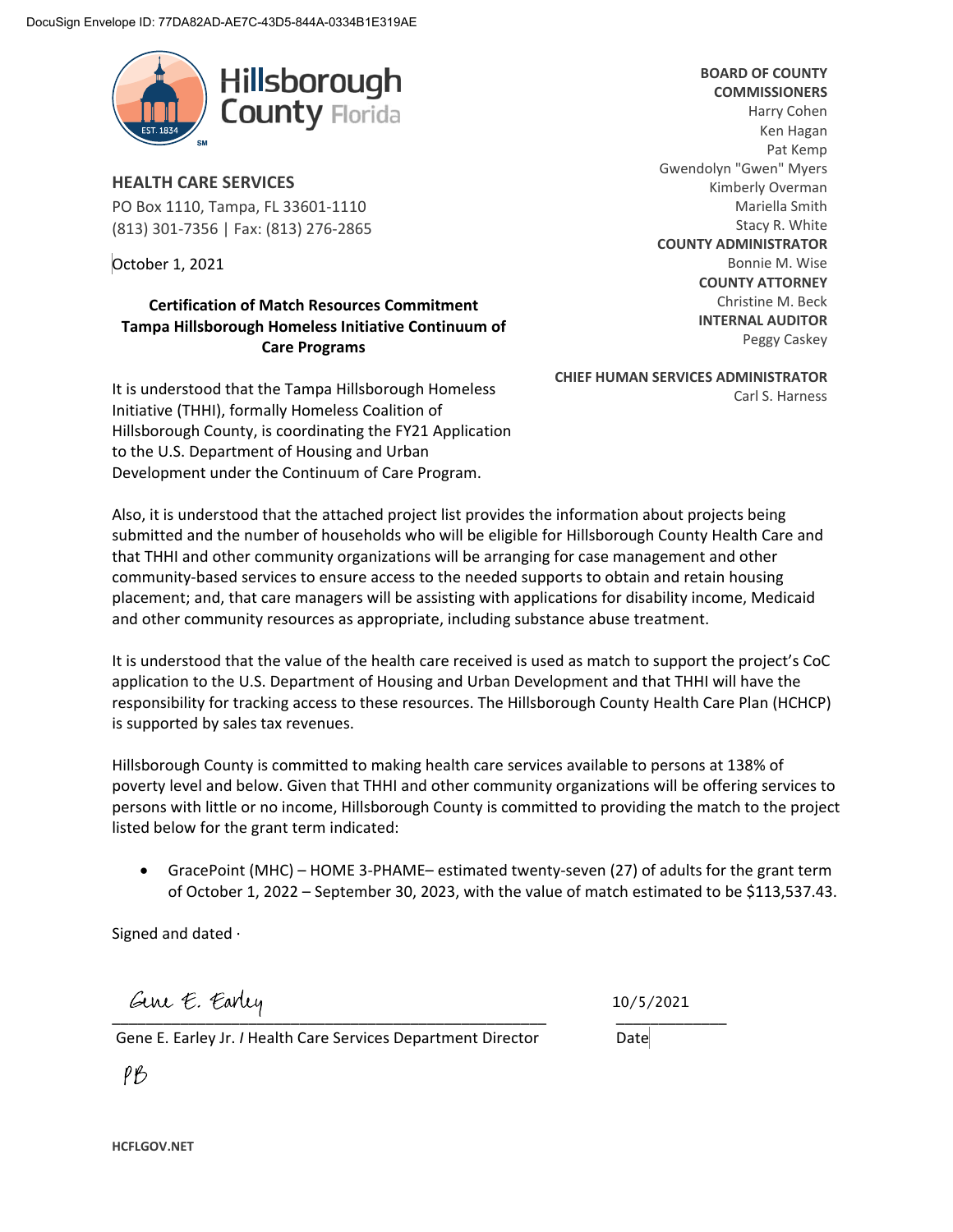| <b>Program Name</b>                         | <b>Project Type</b> | <b>Project Population</b> | # Proiected<br><b>Project</b><br>Households | ■ % Estimated<br><b>Eligible for</b><br><b>HCHCP</b> | Estimated<br>Avg Months<br>in Plan | Project<br>Projected # of  <br>adults on<br><b>HCHCP</b> | <b>PMPM</b> | <b>Value of Health</b><br>Care |
|---------------------------------------------|---------------------|---------------------------|---------------------------------------------|------------------------------------------------------|------------------------------------|----------------------------------------------------------|-------------|--------------------------------|
| GracePoint (MHC) - HOME 3-PHAME (PSH)(1326) | PSH                 | Chronic - Individuals     | 89                                          | 30%                                                  | 10.81                              | 27 <sup>1</sup>                                          | $$389.00$ : | 113,537.43                     |
|                                             |                     |                           |                                             |                                                      |                                    |                                                          |             | 113,537.43                     |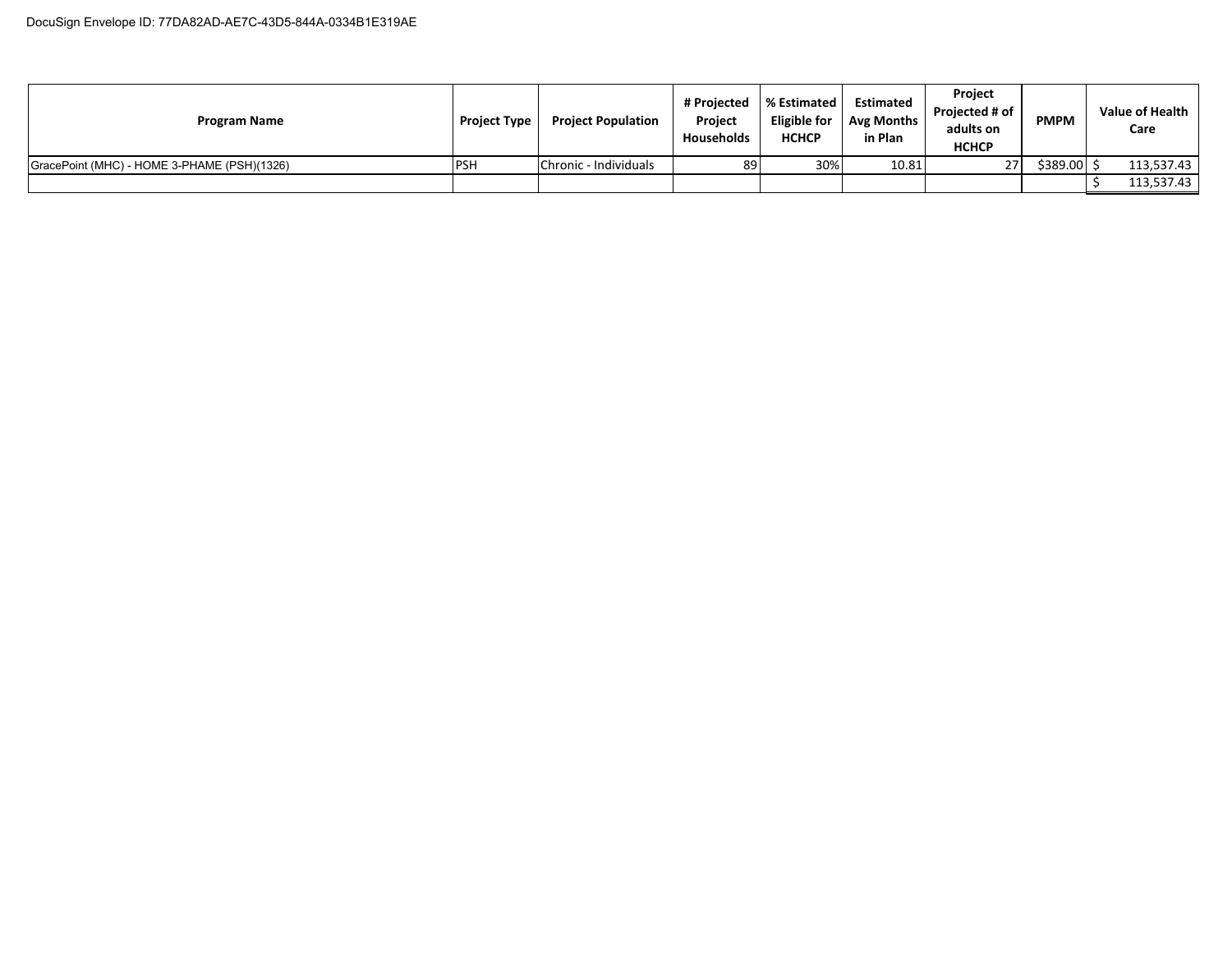

#### **Certification of Commitment - Match Resources Continuum of Care**

#### **FY** 2021

**Match resources identified for the following:**

**Grantee: Tampa Hillsborough Homeless Initiative**

**Subrecipient: Gracepoint** 

**Project Name: HOME3-PHAME** 

**Type of Project:** ☒PH – PSH project ☐PH-RRH

**Type of Commitment:** □ Cash  $□$  In-kind

**Source Type:** ⊠Private □ Government

**Additional Source Detail:** Gracepoint HOME3-PHAME

**Purpose/Use of commitment:**  Interns: \$35,000.00 Other Gracepoint Services: \$4,466.00

**Value of written commitment: \$**39,466.00

**Name of the entity providing the contribution:** Gracepoint

**Date of written commitment**: 10/11/2021

**Resources will be available for the grant term of:** October 1, 2022-September 30, 2023

Valerie Rovinelli

**Valerie Rovinelli Date** 10/11/21



**Program Manager**